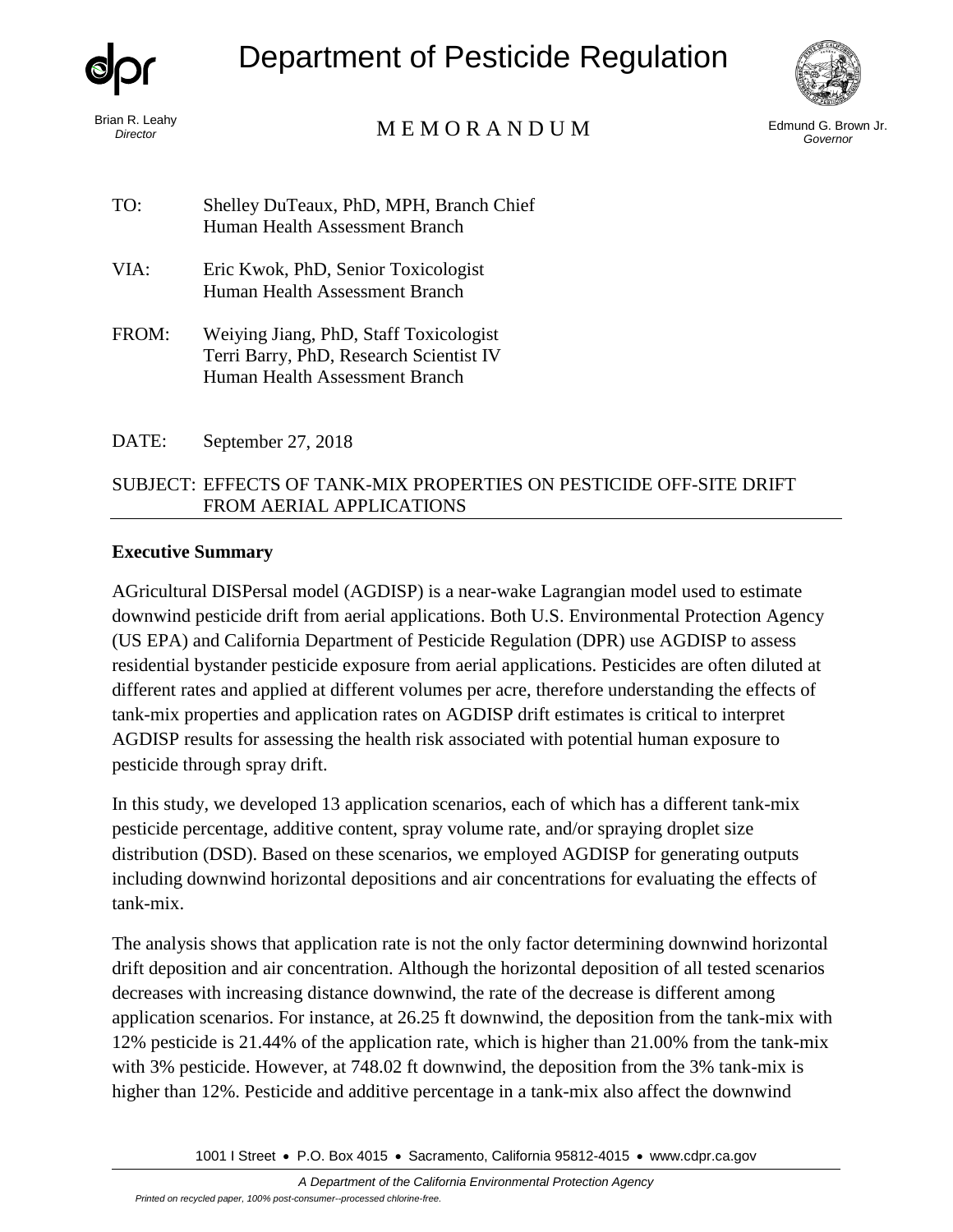pesticide air concentration. Regression fittings of the deposition curves to a mathematical equation indicate that within 100 ft, the difference of deposition potential between 1-12% tankmixes is not statistically significant. However, the difference becomes greater with further downwind distance, and tank-mix with greater pesticide content shows faster decrease of deposition potential.

The above discussion revealed both downwind ground deposition and air concentration do not change linearly in response to the change of application rates. AGDISP is a recommended model by USEPA to estimate residential bystander pesticide exposure from spray drift, emphasizing the importance of conducting an appropriate AGDISP modeling run when performing the exposure assessment. For instance, if assuming bystander exposure due to a 6 lb/ac application is one third of the exposure of a 2 lb/ac application (Scenario 1 in Table 1), both adult and child exposure from 2 lb/ac application at 1000 ft downwind will be overestimated by >180% for dermal, incidental oral and inhalation routes. This result emphasizes the necessity of conducting individual AGDISP runs of specific application tank mix.

## **Background**

AGricultural DISPersal model (AGDISP) was first developed by U.S. Forest Service and is currently used by both U.S. Environmental Protection Agency (US EPA) and California Department of Pesticide Regulation (DPR) to estimate pesticide drift potential from aerial applications. As a first-principle model, AGDISP algorithms employ physics based mathematical equations instead of empirical functions developed from experimental data to calculate the spray drift (Barry, 2017). Users can define values for various parameters, including tank-mix properties, weather and field conditions. AGDISP then processes these inputs to estimate drift, i.e., the amount of pesticides transported off-site.

Bystanders located downwind could be exposed to pesticide from application spray drift. AGDISP is the recommended model to assess this exposure (USEPA, 2017). In 2012, US EPA published "*Standard Operating Procedures for Residential Pesticide Exposure Assessment*" and later in 2013, the Agency published an addendum to the 2012 Standard Operating Procedures "*Addenda 1: Consideration of Spray Drift*" which guides the use of the 2012 Residential SOP and AGDISP for assessing human exposure to pesticide from spray drift (USEPA, 2013). To assess residential bystander exposure to pesticide spray drift, US EPA proposed using a standard 50 ft-wide turf to receive off-site pesticide spray drift; the residential bystanders, including adults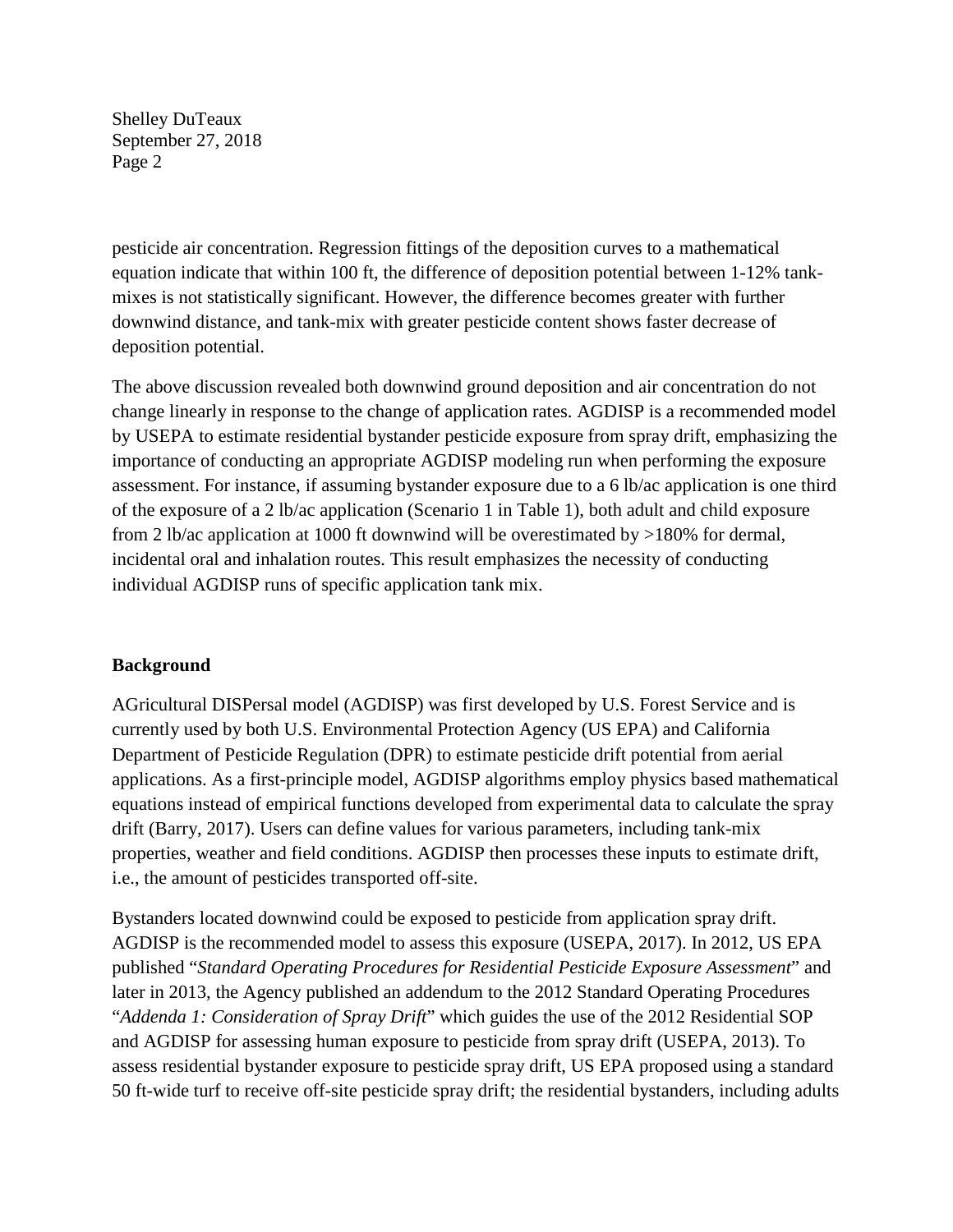and children, are assumed to experience pesticide exposure from performing physical activities (walking, running and playing) on this turf. To quantify the amount of pesticide deposited on the turf, US EPA proposed a "deposition fraction" method that expressed the amount of pesticide drift as a fraction of the application rate on the target field. US EPA generated various deposition fraction values for the standard 50 ft-wide turf at various downwind distance, and suggested using these values as "*screening level scenario recommended for risk assessment*" (USEPA, 2013).

US EPA used AgDRIFT, which contains a previous version of the AGDISP aerial algorithm to calculate chlorpyrifos spray drift document (USEPA, 2012a). The Agency assumes that the deposition fractions are constants among different application rates. However, this assumption is not discussed or confirmed, and it is unknown whether these values used represent the worstcase spray drift scenario. In addition, the relationship between downwind air concentrations and pesticide application rate is not discussed in the US EPA document.

In this study, we used AGDISP (version 8.28) to quantify the effects of different tank-mix contents on pesticide drift. The effects of changing these input values on pesticide downwind horizontal deposition and air concentration estimates were quantified. The goal of this analysis is to explore pesticide drift potential in relation to certain tank-mix properties and whether horizontal deposition and air concentrations are proportional to the application rate across all downwind distances.

## **Method**

## Modeling Approach Development

Pesticide horizontal deposition and air concentrations from aerial application were estimated using AGDISP version 8.28. This analysis evaluated a total of 13 application scenarios with different spray volumes (2, 4 or 8 gal/ac), pesticide percentage in tank-mixes (1, 1.5, 3, 6 or 12%), non-volatile additive percentage (0, 6 or 11%), and spray droplet size distribution (DSD, American Society of Agricultural and Biological Engineers (ASABE) Fine to Medium, Medium or Coarse, Table 1). These values were selected as they represent common practices in California pesticide aerial applications. Other AGDISP input values selected are similar to those used by US EPA (Table 2). However, input weather conditions of 90 ºF air temperature (instead of 86 ºF) and relative humidity at 20% (instead of 50%) were chosen to represent typical weather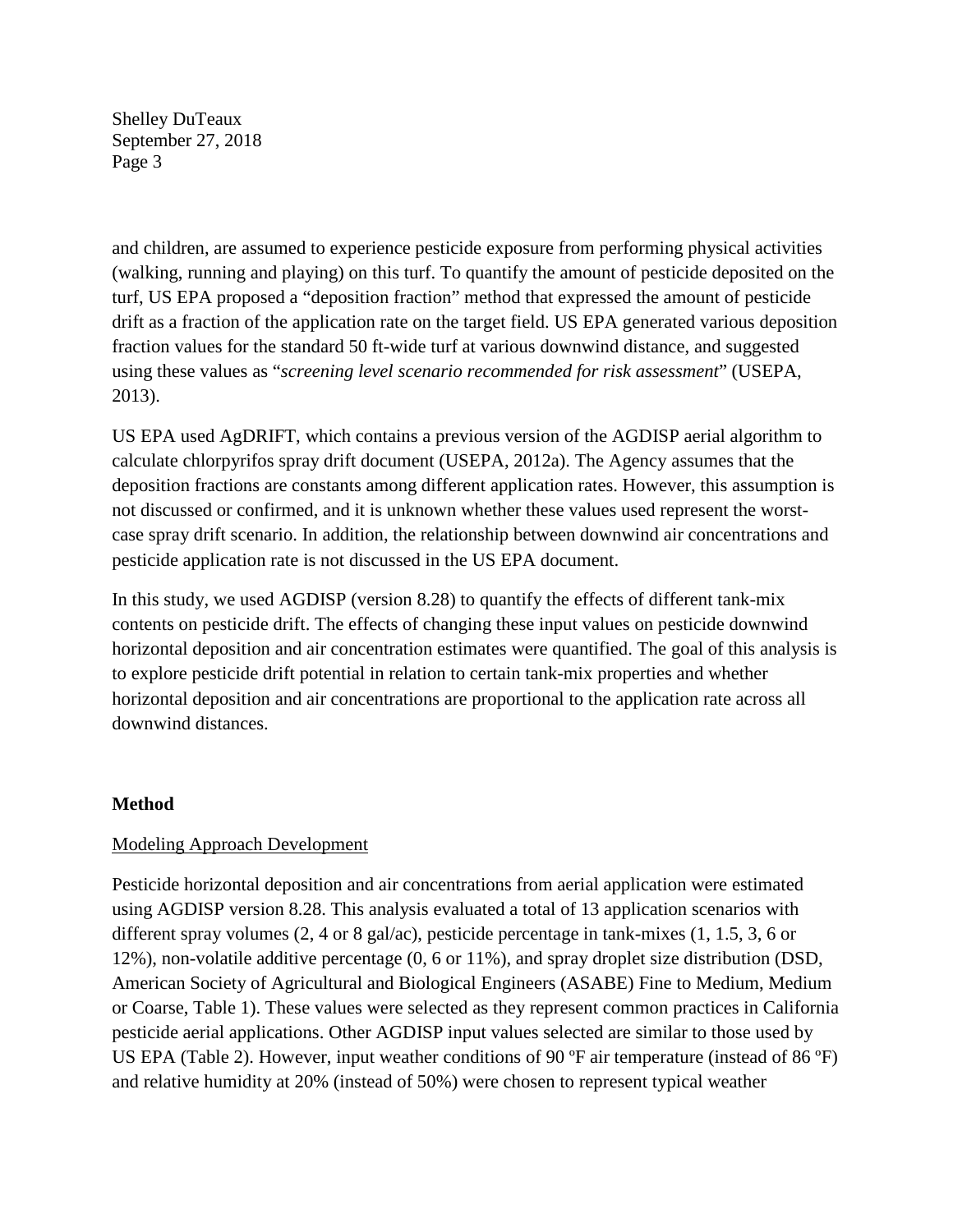conditions in California central valley counties (Table 2, Barry, 2017). Surface roughness was selected at 0.12 ft to represent applications on crops instead of bare soils.

| <b>AGDISP</b>  |                             | Spray          | $%$ of       | $%$ of           | Application     | Total% of            |
|----------------|-----------------------------|----------------|--------------|------------------|-----------------|----------------------|
| scenario       | Droplet size distribution   | volume rate    | active       | nonvolatile      | rate equivalent | nonvolatile fraction |
|                |                             | (gal/ac)       | ingredient   | additive         | to Scenario 1   | in the tank mix      |
| 1              | <b>ASABE</b> Medium         | $\overline{2}$ | 12           | $\boldsymbol{0}$ | 1               | 12                   |
| $\overline{c}$ | <b>ASABE</b> Medium         | $\overline{2}$ | 6            | $\overline{0}$   | 0.5             | 6                    |
| 3              | <b>ASABE</b> Medium         | $\overline{2}$ | 3            | $\mathbf{0}$     | 0.25            | 3                    |
| $\overline{4}$ | <b>ASABE</b> Medium         | 2              | $\mathbf{1}$ | $\mathbf{0}$     | 0.083           | $\mathbf{1}$         |
| 5              | <b>ASABE</b> Medium         | $\overline{2}$ | 6            | 6                | 0.5             | 12                   |
| 6              | <b>ASABE</b> Medium         | $\overline{2}$ | $\mathbf{1}$ | 11               | 0.083           | 12                   |
| 7              | <b>ASABE</b> Medium         | $\overline{4}$ | 6            | $\boldsymbol{0}$ | $\mathbf{1}$    | 6                    |
| 8              | <b>ASABE</b> Medium         | $\overline{4}$ | 6            | 6                | 1               | 12                   |
| 9              | <b>ASABE</b> Medium         | 8              | 3            | $\mathbf{0}$     | 1               | 3                    |
| 10             | <b>ASABE Fine to Medium</b> | $\overline{2}$ | 6            | $\mathbf{0}$     | 1               | 12                   |
| 11             | <b>ASABE Fine to Medium</b> | $\overline{2}$ | 1            | $\overline{0}$   | 0.083           | $\mathbf{1}$         |
| 12             | <b>ASABE</b> Coarse         | 2              | 6            | $\boldsymbol{0}$ | 1               | 12                   |
| 13             | <b>ASABE</b> Coarse         | 2              | 1            | $\boldsymbol{0}$ | 0.083           | 1                    |

Table 1. Summary of tank-mix properties in 16 application scenarios tested in this study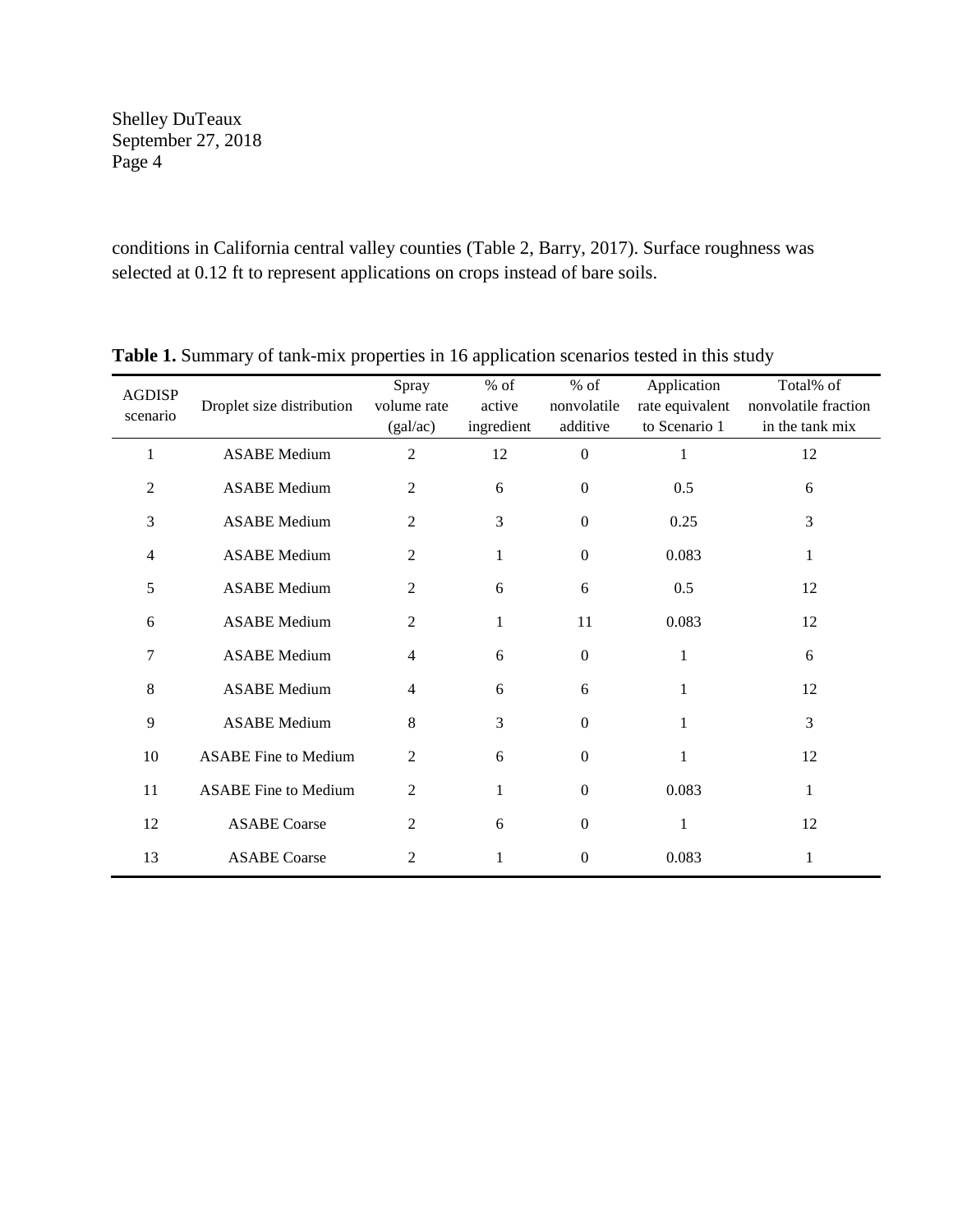| Parameter               | Input value        | $US$ $EPAa$          |
|-------------------------|--------------------|----------------------|
| Aircraft                | AT401              | AT401                |
| Release height (ft)     | 10                 | 10                   |
| Spray lines             | 50                 | 20                   |
| No. of nozzles          | 42                 | 42                   |
| Wind speed (mph)        | 10                 | 10                   |
| Wind direction (degree) | 90                 | 90                   |
| Temperature (°F)        | 90                 | 86                   |
| Relative humidity (%)   | 20                 | 50                   |
| Atmosphere stability    | Overcast           | Overcast             |
| Swath displacement (ft) | 18.7               | 18.7                 |
| Swath width (ft)        | 60                 | 60                   |
| Surface roughness (ft)  | $0.12$ (low crops) | $0.0246$ (bare soil) |

**Table 2.** Comparison of other AGDISP input values between this document and US EPA

<sup>a</sup> US EPA Tier II modeling inputs (Barry, 2017).

#### Data processing

This study presents analysis of two AGDISP outputs, i.e., pesticide downwind horizontal deposition and air concentrations.

*Horizontal deposition.* AGDISP generates horizontal deposition estimates at discrete downwind distance (e.g., 52.49 ft, 98.42 ft, etc.) up to 2604.96 ft. These estimates are expressed as fraction of application rate, and we use the direct outputs from AGDISP without any approximations to the nearest integer distance, which facilitates the comparison between scenarios with different application rates.

*Air concentrations.* AGDISP estimates air concentrations for specific downwind distances. For each distance, the estimates are provided at different heights above ground. To assess human exposure to the airborne pesticide, two heights were selected, i.e., 1.9875 and 5.3000 ft (rounded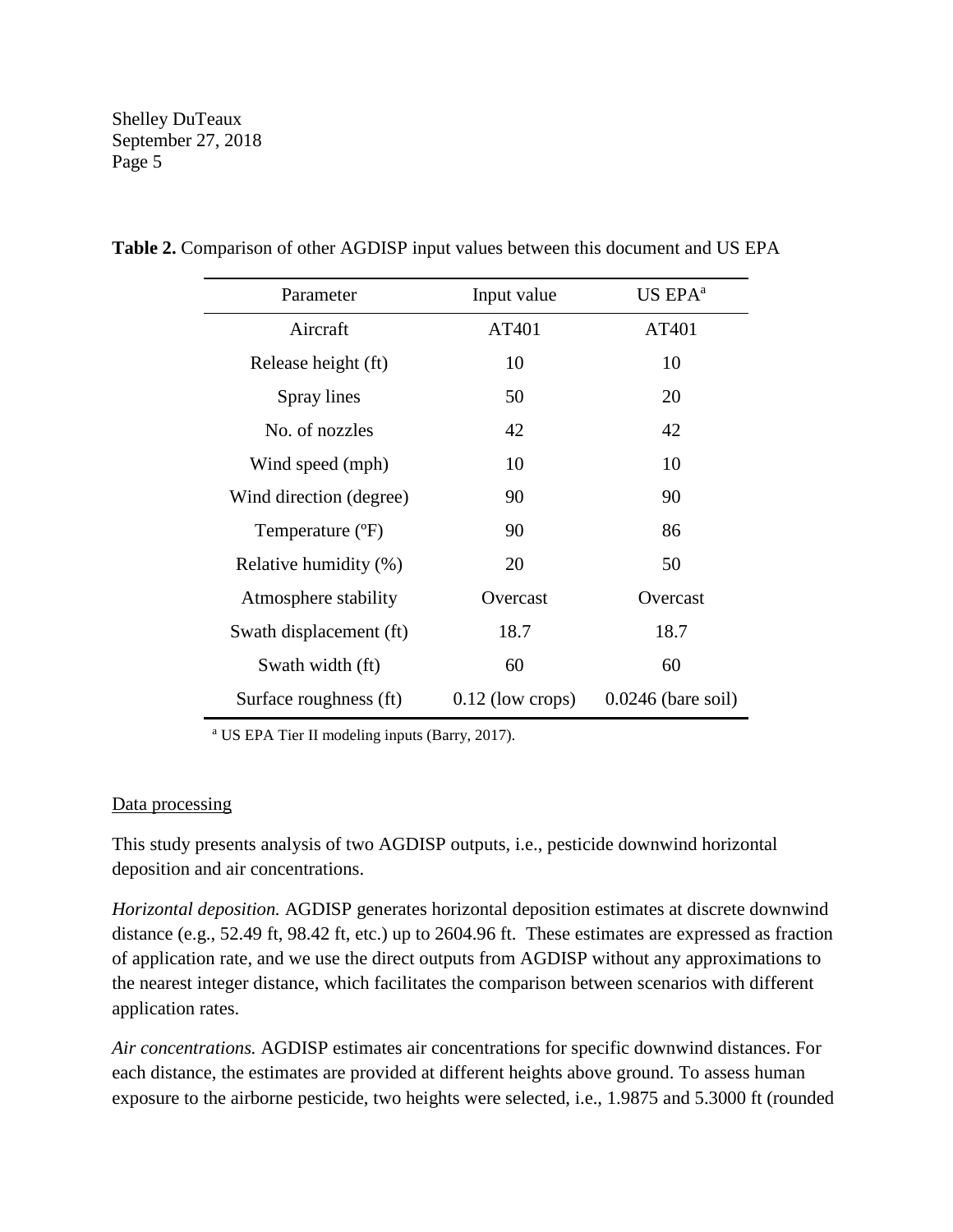to 2.0 ft and 5.3 ft, respectively), due to their close approximation to child and adult breathing zone heights (1.7 and 5 ft respectively). The air concentration estimates are divided by pesticide application rate to facilitate comparisons between scenarios with different application rates.

#### **Results and Discussion**

#### Effects of tank-mix properties

Pesticide drift potential was affected by its percentage in the tank-mix. In Scenario 1-4 the tankmixes contain the pesticide at 1-12% and the application rates are 0.17-2.0 lb/ac. As shown in Table 3 and Figure 1, at <100 ft downwind, tank-mixes with a higher pesticide percentage show slightly greater deposition, and the deposition also decreases slightly slower along the downwind distance (Table 3). For instance, for 12% tank-mix, the deposition at 52.49 ft was 17.02% of the application rate, which is higher than 15.97% for 1% tank-mix (Table 3).

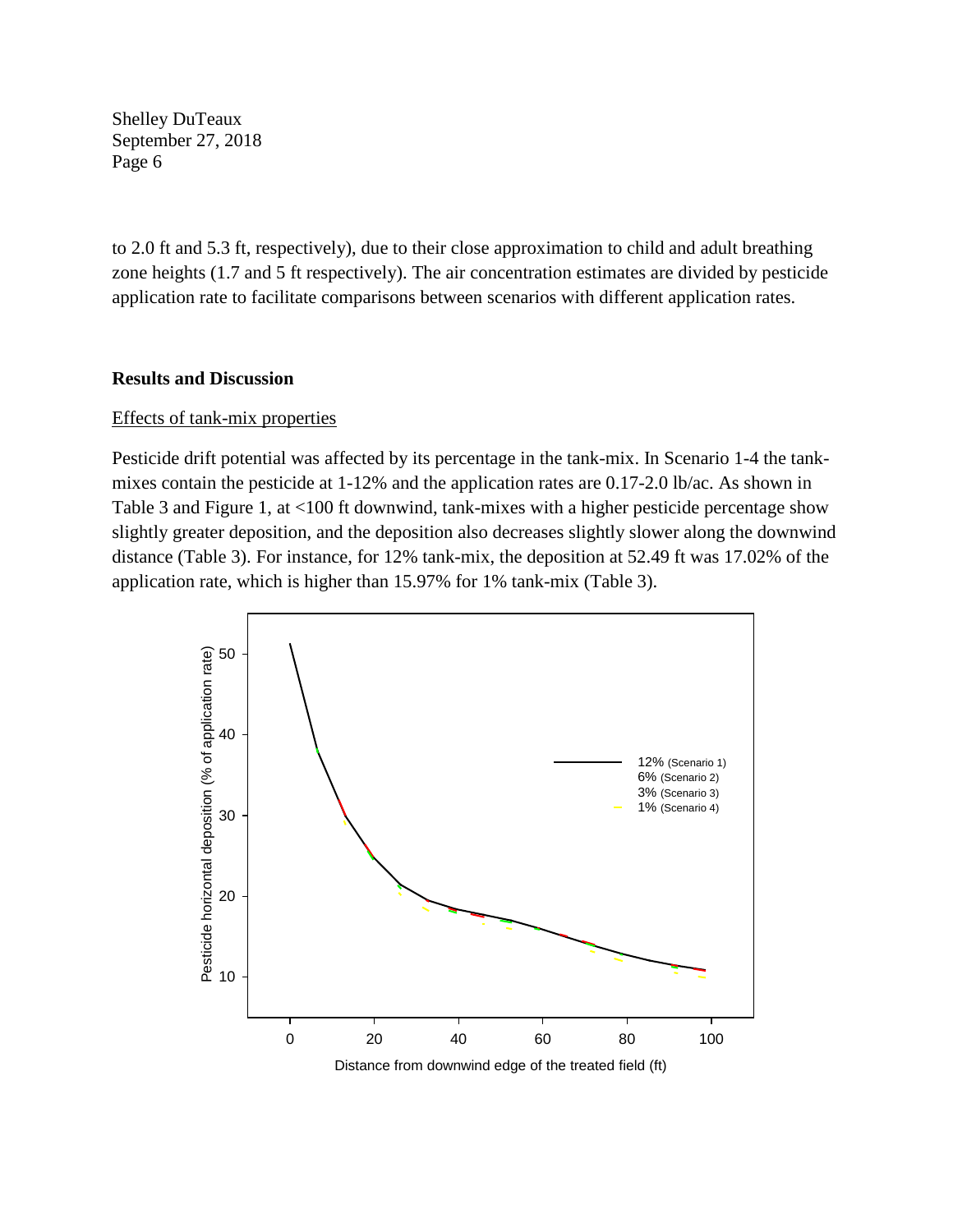**Figure 1.** Estimated pesticide horizontal deposition at <100 ft downwind distance. The tankmixes contain 1-12% pesticide. The spray volume is 2 gal/ac, and the droplet size distribution is ASABE Medium. There is no additive in these tank-mixes.

**Table 3.** Pesticide horizontal deposition at selective downwind distance between 0 and 98.42 ft. The tank-mixes contain 1-12% pesticide. The spray volume is 2 gal/ac, and the droplet size distribution is ASABE Medium. There is no additive in these tank-mixes. A complete list of deposition at different downwind distances is provided in the Appendix A.

| Downwind<br>distance (ft) | 12%       | 6%    | 3%    | 1%    |
|---------------------------|-----------|-------|-------|-------|
|                           | $51.23^a$ | 51.16 | 50.95 | 50.03 |
| 26.25                     | 21.44     | 21.38 | 21.00 | 20.20 |
| 52.49                     | 17.02     | 16.82 | 16.76 | 15.97 |
| 72.18                     | 13.89     | 14.02 | 13.85 | 13.09 |
| 98.42                     | 10.90     | 10.80 | 10.61 | 9.95  |

<sup>a</sup> The horizontal deposition is expressed as percentage of the application rate. The spray volume is 2 gal/ac, and the droplet size distribution of the nozzles is ASABE Medium. No additive was added to the tank-mix.

To better visualize the pattern described above, the <100 ft portion of the deposition curve from the tank-mixes containing 1%, 3%, 6% or 12% pesticide were fit to a first-order decay curve (Equation 1)

$$
Y = ae^{-bX} \qquad \qquad \text{Eq. 1}
$$

where

X: represents the square root of downwind distance in feet;

Y: represents pesticide deposition, as expressed as percentage of application rate;

a and b: represent parameters for the first-order decay equation. b value represents the rate of decline along the downwind distance.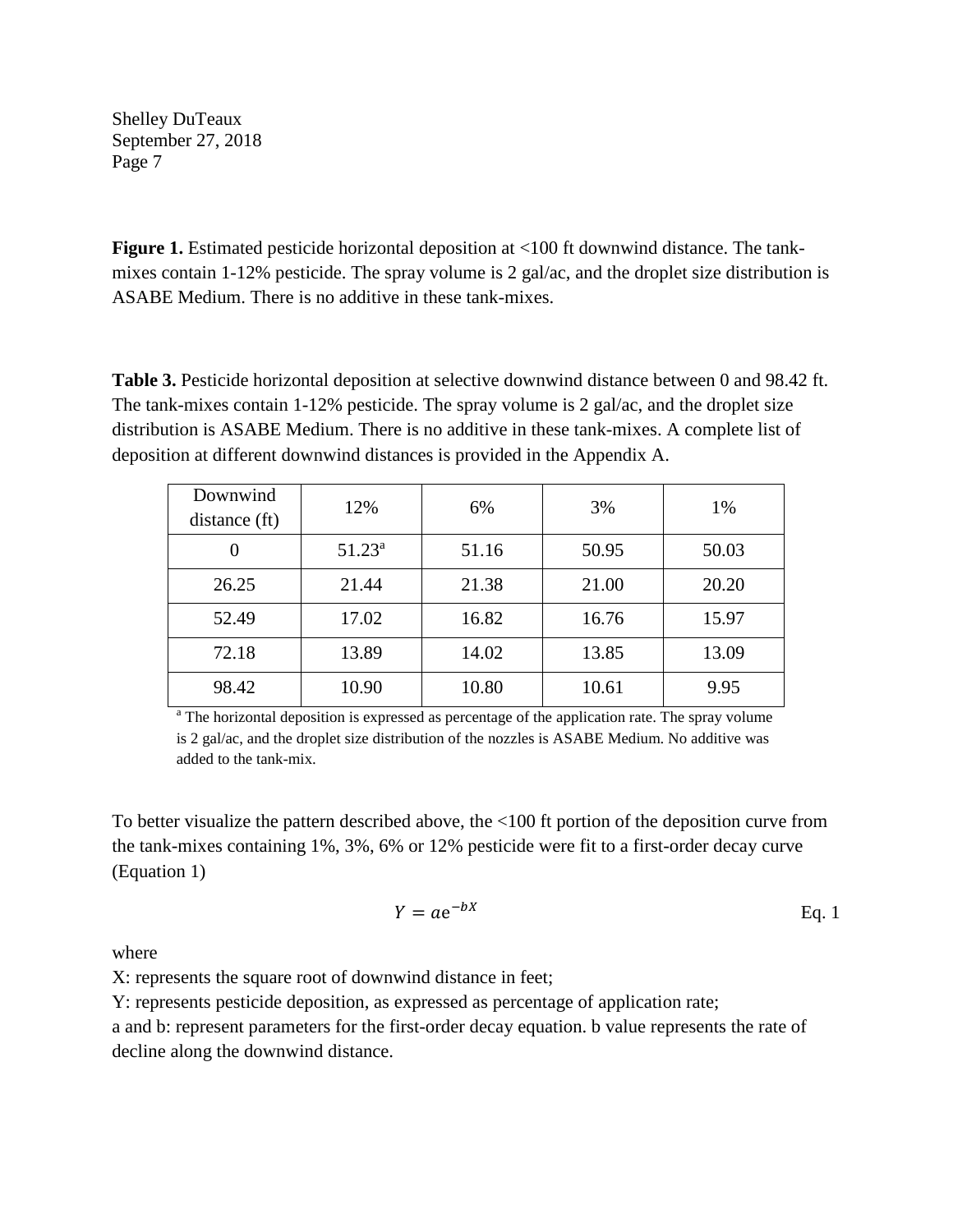Parameter values from the equation fittings for each scenario are summarized in Table 4. It shows tank-mixes with higher pesticide content have slightly higher pesticide deposition as indicated by the greater parameter "a" value (Figure 2). But this difference is not statistically significant, which is determined as the overlapped ranges of mean  $\pm$  2 times standard deviation (Figure 2). In addition, tank-mix with higher pesticide content also shows a slightly smaller parameter "b" value (not statistically different), suggesting the deposition decreases only slightly slower along the downwind distance.

**Table 4.** Parameter values were derived from fitting the <100 ft portion of the deposition curve to a first-order decay equation ( $Y = ae^{-bX}$ ). The tank-mixes contain 1-12% pesticide. The spray volume is 2 gal/ac, and the droplet size distribution is ASABE Medium. There is no additive in these tank-mixes. Y is the deposition as a percent of application rate, and X is the square root of downwind distance (ft).

| Scenario | % of Pesticide | $a^{\rm a}$          |                     | $\mathbf{R}^2$ |
|----------|----------------|----------------------|---------------------|----------------|
|          | 12             | $52.1499 \pm 1.0261$ | $0.1585 \pm 0.0041$ | 0.9891         |
|          |                | $52.1375 \pm 1.0727$ | $0.1588 \pm 0.0043$ | 0.9881         |
|          |                | $51.9225 \pm 1.1213$ | $0.1601 \pm 0.0046$ | 0.9871         |
|          |                | $51.0703 \pm 1.1248$ | $0.1644 \pm 0.0047$ | 0.9869         |

<sup>a</sup> Values of a and b were expressed as mean  $\pm$  standard deviation. Equation fitting was performed using SigmaPlot 13.0.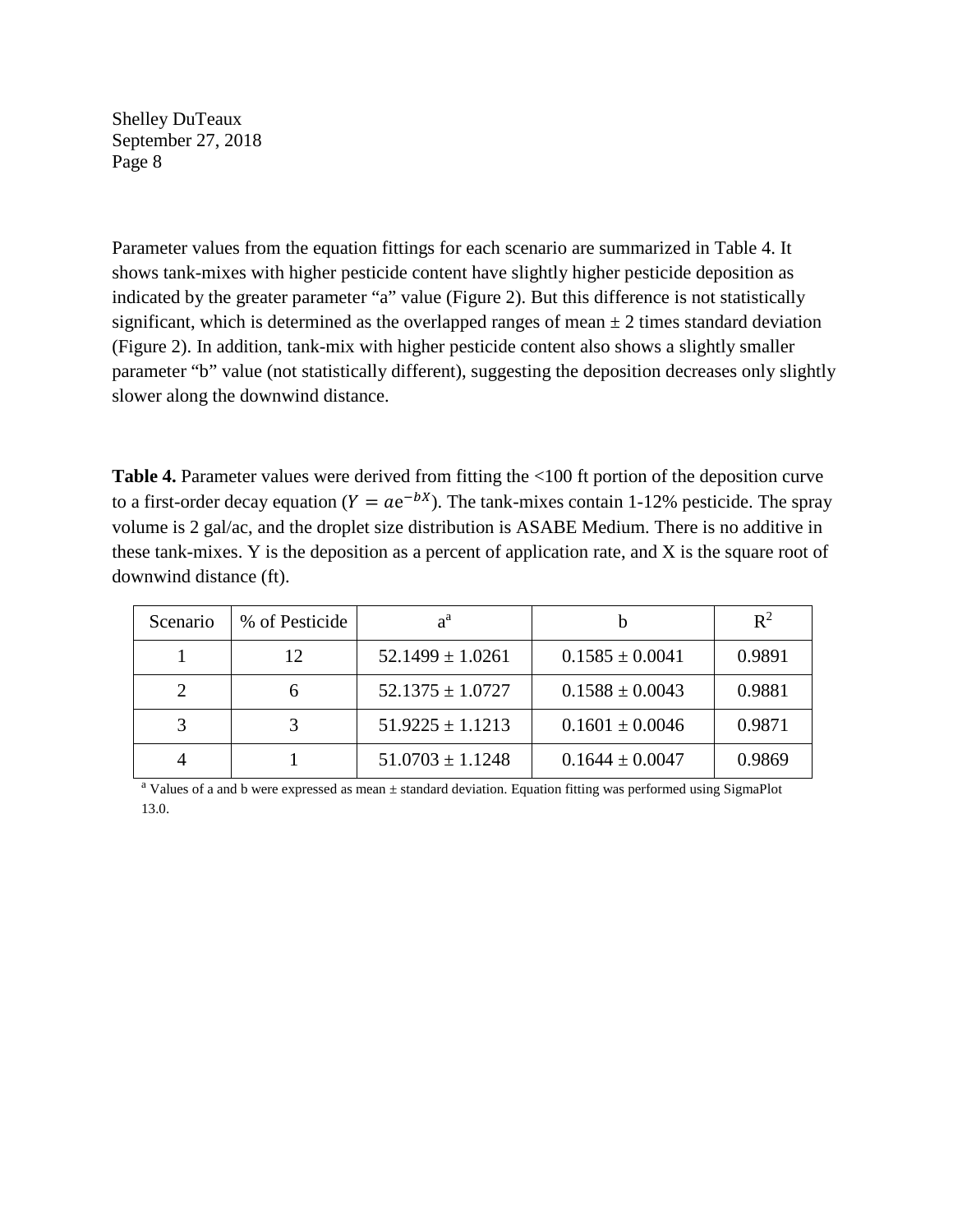

**Figure 2.** Parameter values of a and b (mean  $\pm$  2 times standard deviation) are derived from fitting the <100 ft portion of the deposition curve to a first-order decay equation ( $Y = ae^{-bx}$ ). The tank-mixes contain 1-12% pesticide. The spray volume is 2 gal/ac, and the droplet size distribution is ASABE Medium. There is no additive in these tank-mixes. Y is the deposition as a percent of application rate, and X is the square root of downwind distance (ft). Mean  $\pm$  2 times of standard deviations defines the range of 95% confidence interval within which a or b value lies in a normal distribution.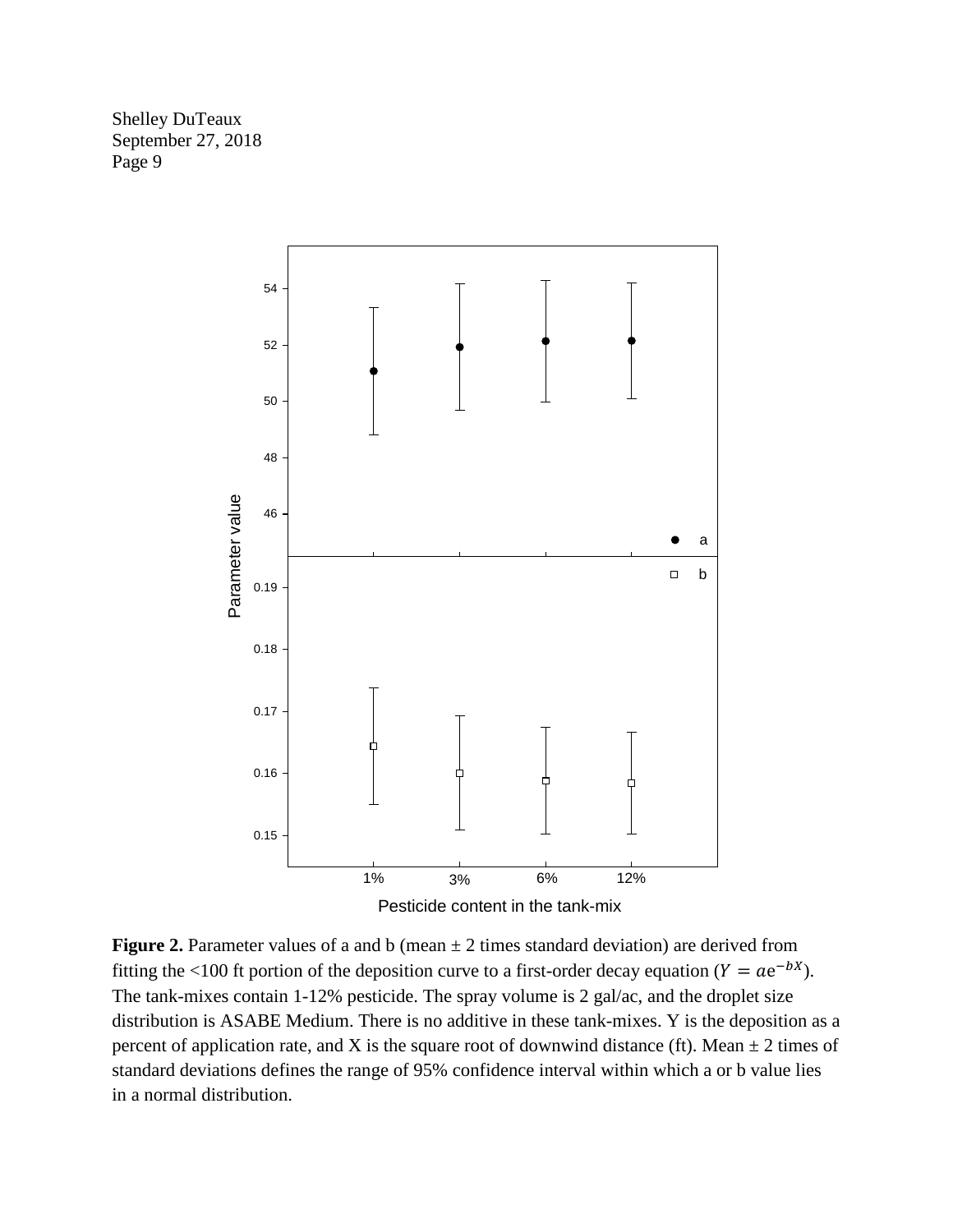The pattern of greater deposition with higher tank-mix percentage changes as the distance extends to downwind far-field, as the highest tank-mix percentage may no longer possess the greatest deposition potential (Figure 3, Table 5). For instance, at 196.85 ft, the highest deposition potential (6.07% of the application rate) is from 6% tank-mix instead of 12% tank-mix. At 249.34 ft, 3% tank-mix shows the highest deposition potential (4.93% of the application rate). From 1400 ft and beyond, the highest deposition potential is from 1% tank-mix. This change of deposition patterns could also be demonstrated by individually fitting the 100-500 ft and >500 ft portion of the deposition curves to the same Equation1. The parameter values from the fitted curve are summarized in Table 6 and 7. Unlike the <100 ft portion where highest "b" value is from 1% tank-mix, highest "b" values are from 12% tank-mix for both 100-500 ft and >500 ft, indicating that a tank-mix with higher pesticide percentage has a faster decrease in deposition downwind (Figure 4 and 5). At 100-500 ft, the deposition rate of 12% tank-mix, as quantified by the b value, is about 20% higher than that of 1% tank-mix. At >500 ft, the b value of 12% tankmix is 3 times higher than 1% tank-mix. As discussed above, 12% tank-mix has the greatest deposition fraction values < 100 ft. The much faster decrease of its deposition at further downwind makes its deposition fractions the lowest among Scenario 1-4 at 275 ft and beyond.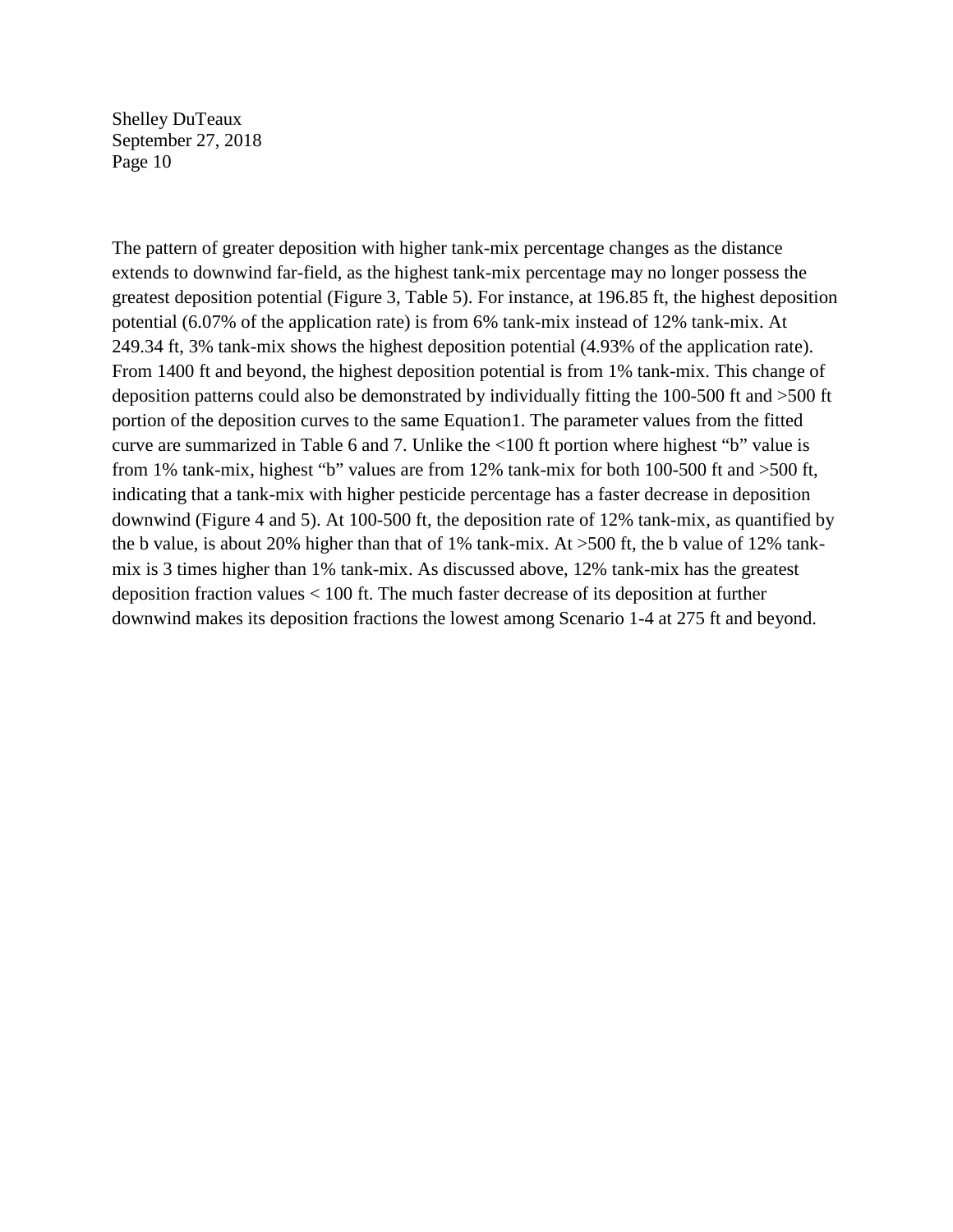

**Figure 3**. Estimated pesticide horizontal deposition at >100 ft downwind distance. The tankmixes contain 1-12% pesticide. The spray volume is 2 gal/ac, and the droplet size distribution is ASABE Medium. There is no additive in these tank-mixes.

**Table 5.** Estimated pesticide horizontal deposition at selective downwind distances between 150.92 and 2604.96 ft. The spray volume is 2 gal/ac, and the droplet size distribution is ASABE Medium. There is no additive in these tank-mixes. A complete list of deposition at different downwind distances is in Appendix A.

| Downwind<br>distance (ft) | 12%            | 6%   | 3%   | 1%   |
|---------------------------|----------------|------|------|------|
| 150.92                    | $7.56^{\rm a}$ | 7.58 | 7.45 | 6.90 |
| 196.85                    | 5.87           | 6.07 | 5.97 | 5.49 |
| 249.34                    | 4.73           | 4.90 | 4.93 | 4.61 |
| 498.68                    | 2.37           | 2.75 | 2.90 | 2.86 |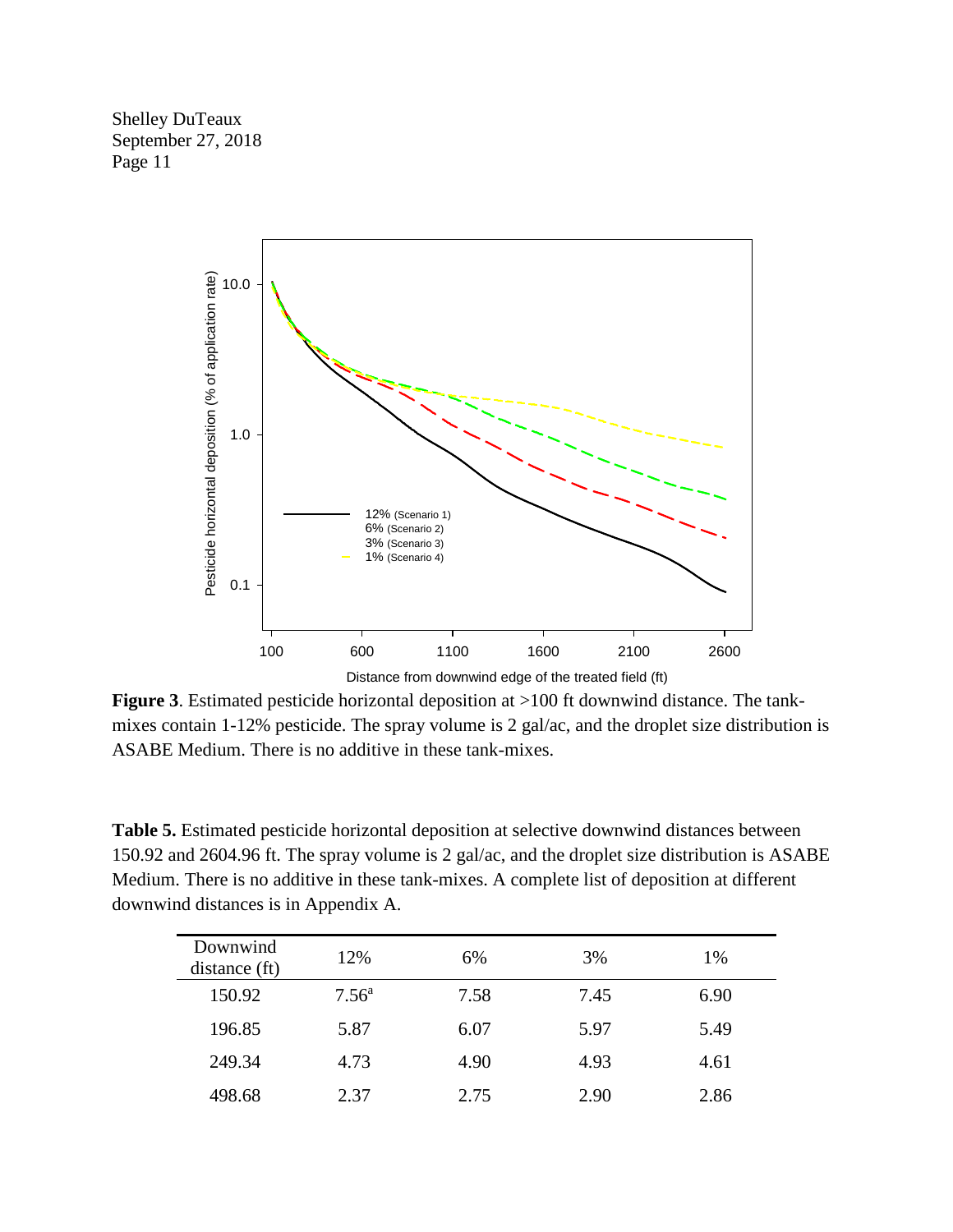| 748.02  | 1.43 | 2.06 | 2.26 | 2.20 |
|---------|------|------|------|------|
| 997.36  | 0.87 | 1.39 | 1.91 | 1.89 |
| 1246.70 | 0.55 | 0.94 | 1.46 | 1.75 |
| 1502.61 | 0.36 | 0.65 | 1.10 | 1.61 |
| 1751.95 | 0.27 | 0.48 | 0.84 | 1.43 |
| 2001.29 | 0.21 | 0.38 | 0.63 | 1.16 |
| 2250.63 | 0.16 | 0.29 | 0.49 | 0.98 |
| 2499.97 | 0.10 | 0.23 | 0.41 | 0.86 |
| 2604.96 | 0.09 | 0.21 | 0.37 | 0.82 |

<sup>a</sup> The deposition is expressed as a fraction of the application rate.

Table 6. Parameter values are derived from fitting the 100-500 ft portion of the deposition curve to a first-order decay equation ( $Y = ae^{-bx}$ ). The spray volume is 2 gal/ac, and the droplet size distribution of the nozzles is ASABE Medium. No additive was added to the tank-mix. Y is the deposition as a percent of application rate, and X is the square root of downwind distance (ft).

| Scenario | % of Pesticide | $a^{\rm a}$          |                     | $\mathbb{R}^2$ |
|----------|----------------|----------------------|---------------------|----------------|
|          | 12             | $36.2553 \pm 0.6789$ | $0.1268 \pm 0.0013$ | 0.9943         |
|          |                | $31.3083 \pm 0.7921$ | $0.1145 \pm 0.0017$ | 0.9873         |
|          |                | $29.0555 \pm 0.8575$ | $0.1091 \pm 0.0020$ | 0.9811         |
|          |                | $25.1356 \pm 0.8879$ | $0.1033 \pm 0.0024$ | 0.9701         |

<sup>a</sup> Values of a and b were expressed as mean  $\pm$  standard deviation. Equation fitting was performed using SigmaPlot 13.0.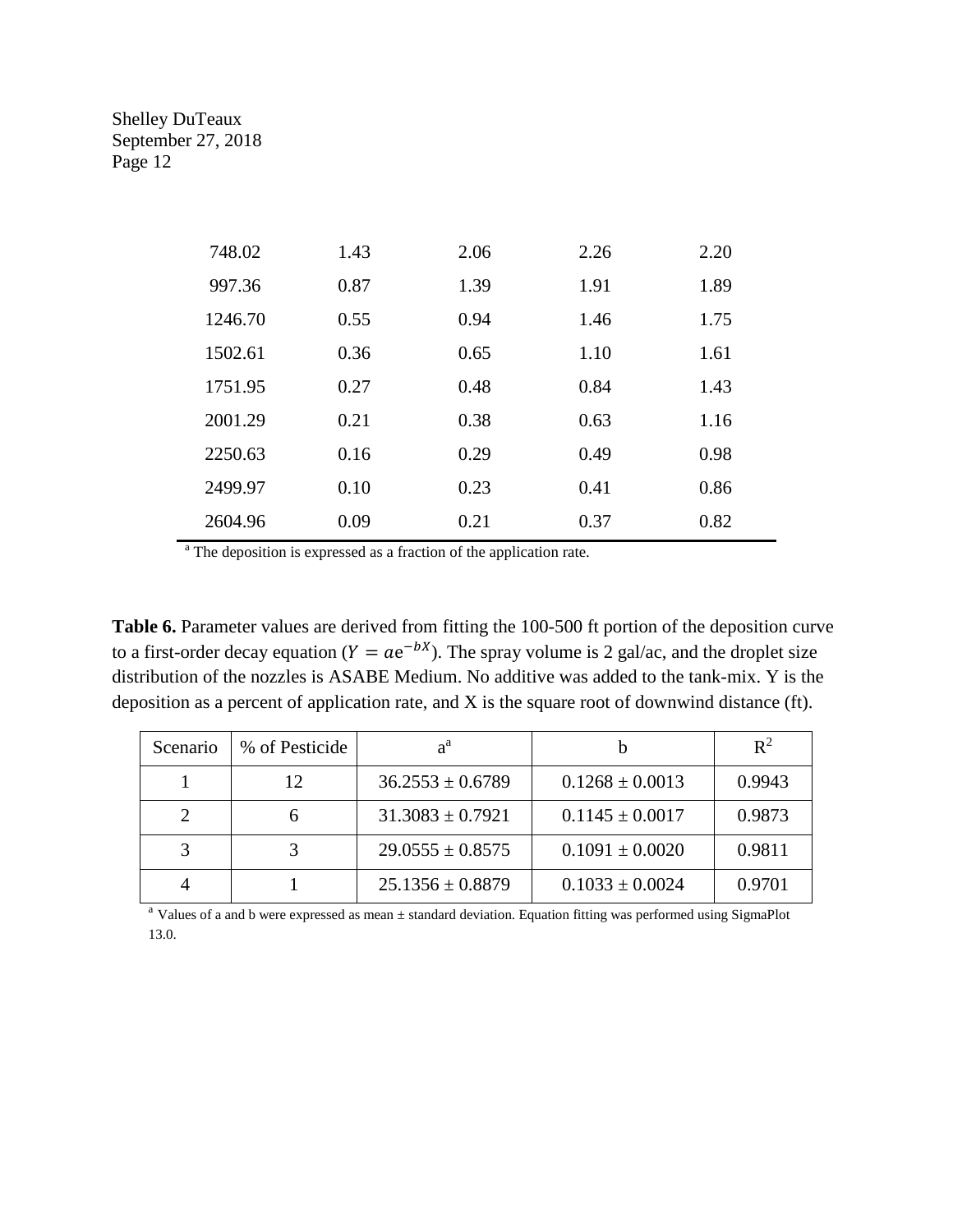



**Figure 4.** Values of a and b (mean  $\pm 2$  times of standard deviation) are derived from fitting the 100-500 ft portion of the deposition curve to a first-order decay equation ( $Y = ae^{-bx}$ ). The spray volume is 2 gal/ac, and the droplet size distribution of the nozzles is ASABE Medium. No additive was added to the tank-mix. Y is the deposition as a percent of application rate, and X is the square root of downwind distance (ft). Mean  $\pm$  2 times of standard deviations defines the range of 95% confidence interval within which the values of a or b lie, if assuming a normal distribution.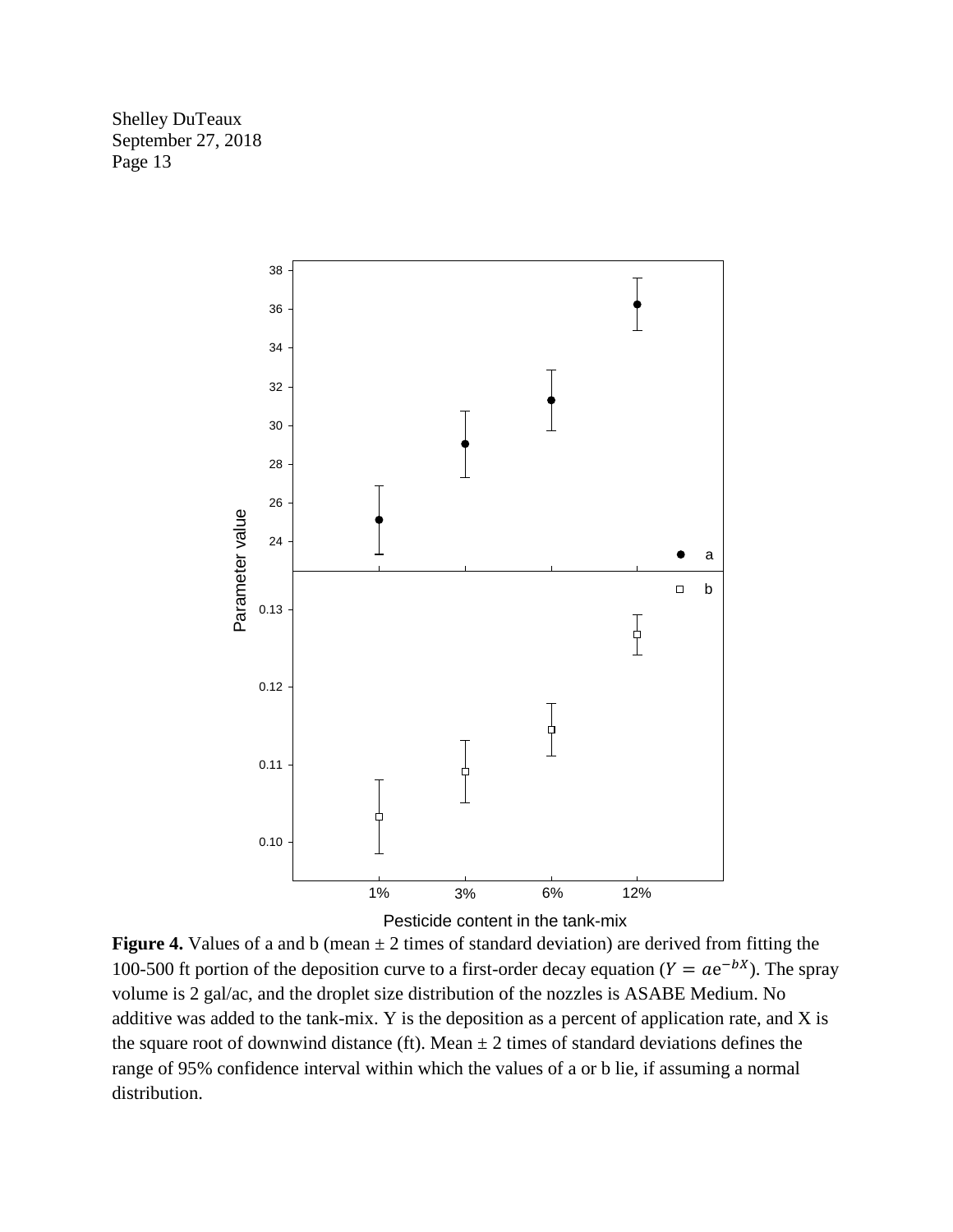**Table 7.** Parameter values from fitting the >500 ft portion of the deposition curve to a first-order decay equation ( $Y = ae^{-bx}$ ). The spray volume is 2 gal/ac, and the droplet size distribution of the nozzles is ASABE Medium. No additive was added to the tank-mix. Y is the deposition as a percent of application rate, and X is the square root of downwind distance (ft).

| Scenario | % of Pesticide | $a^{\rm a}$          |                     | $R^2$  |
|----------|----------------|----------------------|---------------------|--------|
|          | 12             | $30.7734 \pm 0.2277$ | $0.1131 \pm 0.0003$ | 0.9989 |
|          |                | $22.2798 \pm 0.3894$ | $0.0894 \pm 0.0003$ | 0.9902 |
|          |                | $13.4797 \pm 0.2863$ | $0.0653 \pm 0.0007$ | 0.9736 |
|          |                | $6.3764 \pm 0.0835$  | $0.0377 \pm 0.0004$ | 0.9703 |

<sup>a</sup> Values of a and b were expressed as mean  $\pm$  standard deviation. Equation fitting was performed using SigmaPlot 13.0.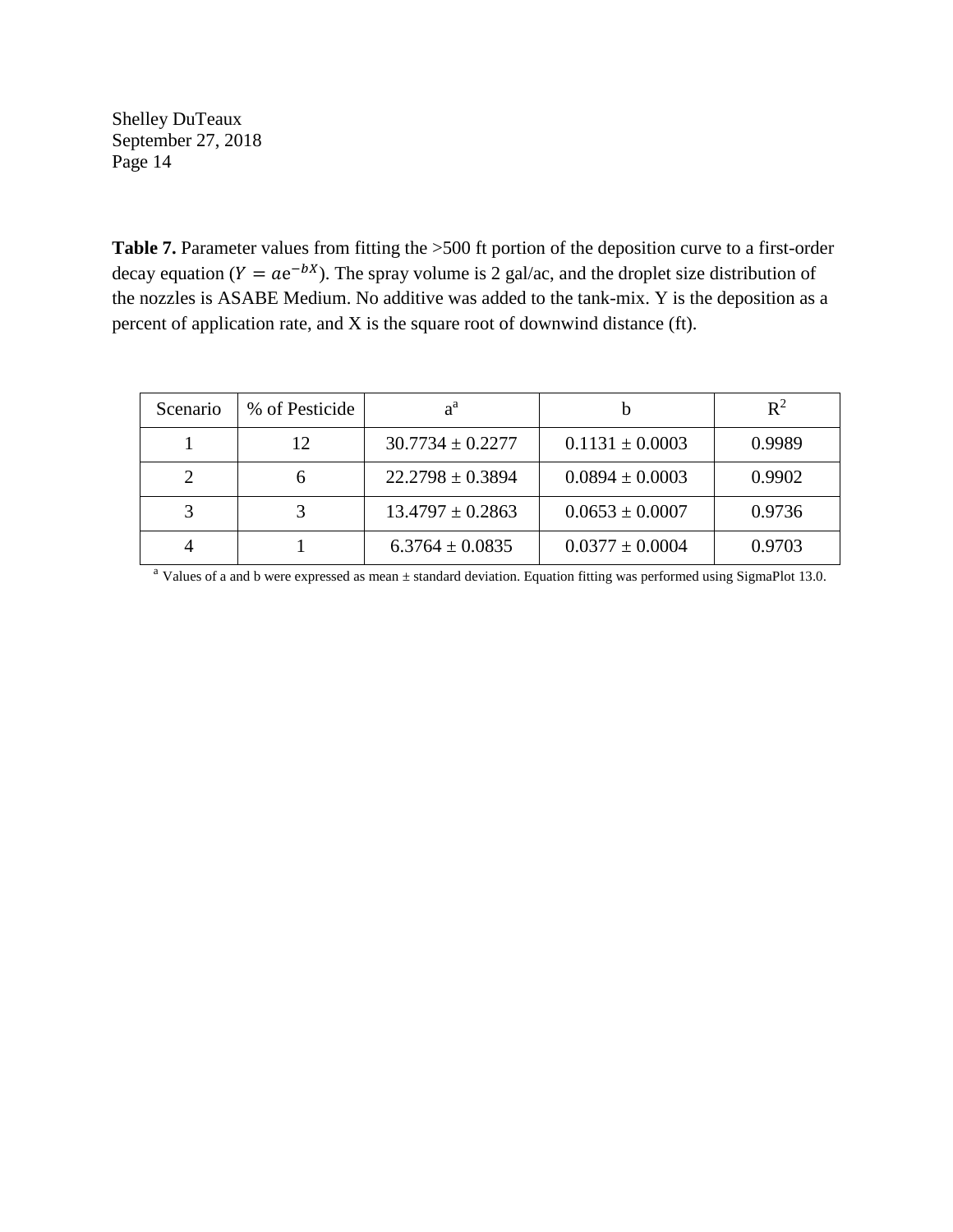

Pesticide content in the tank-mix

**Figure 5.** Values of a and b are derived from fitting the  $>500$  ft portion of the deposition curve to a first-order decay equation ( $Y = ae^{-bx}$ ). The spray volume is 2 gal/ac and the droplet size distribution of the nozzles is ASABE Medium. No additive was added to the tank-mix. Y is the deposition as a percent of application rate, and X is the square root of downwind distance (ft). Mean  $\pm$  2 times of standard deviations defines the range of 95% confidence interval within which the values of a or b lie, if assuming a normal distribution.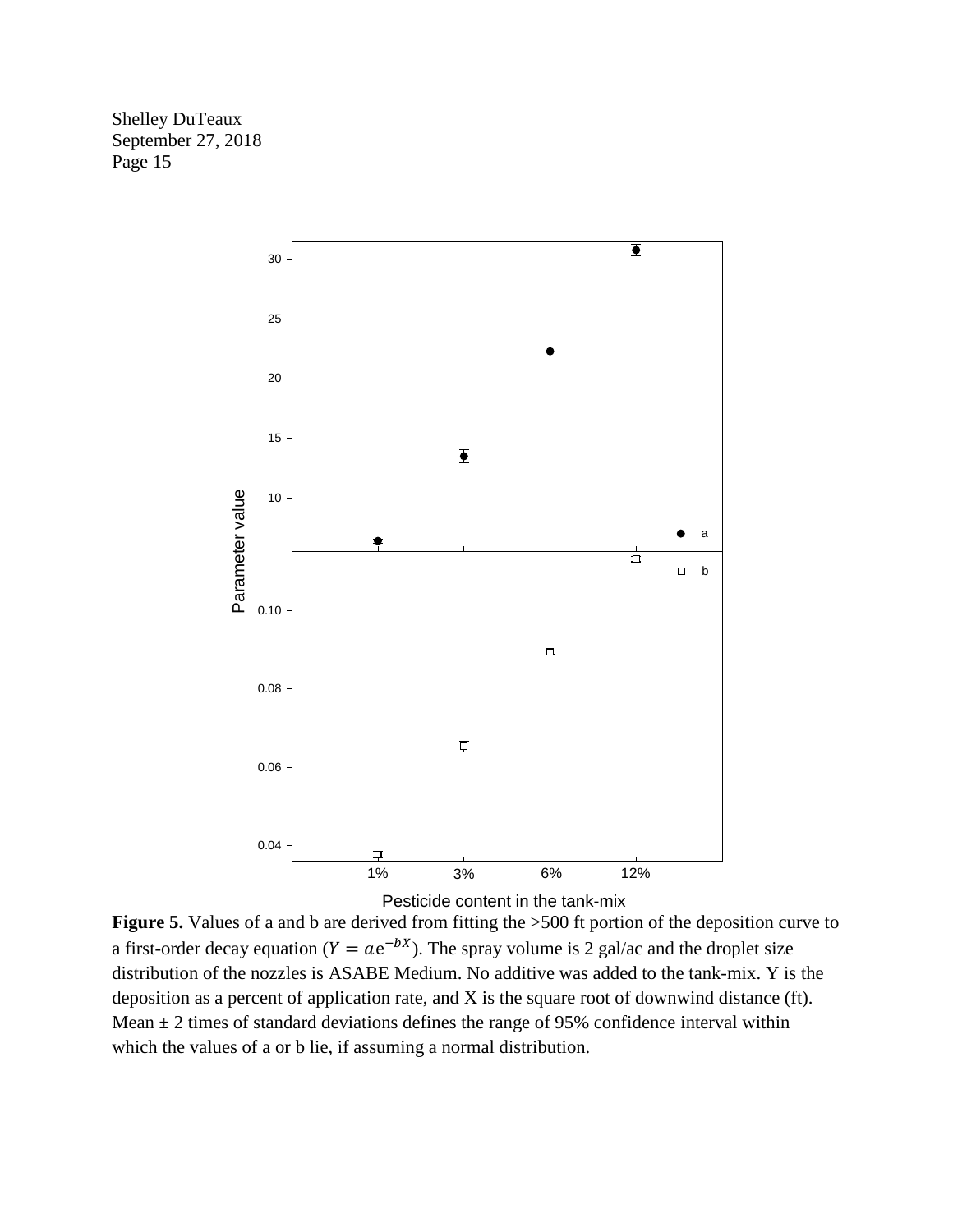Increasing tank-mix pesticide percentage increases the concentration in downwind air, but the air concentration increase is not directly proportional to tank-mix percentage increase. Table 8 and 9 respectively show air concentrations at different downwind distances for 2.0 and 5.3 ft above ground. Both heights show the change in air concentration do not parallel with the change in magnitude of tank-mix pesticide percentage. For instance, when increasing the tank-mix percentage from 3% to 12%, the 2.0 ft-high air concentration at 500 ft downwind was only increased from 7.36 to 13.74 ng/L.

To help visualize this effect, the air concentrations were normalized by the respective application rates (Figure 6). Figure 6 shows that the application rate-normalized air concentration is not a constant across different tank-mix percentages. The normalized air concentrations decrease as the pesticide tank-mix percentage increases, and the difference is more pronounced in the farfield distances.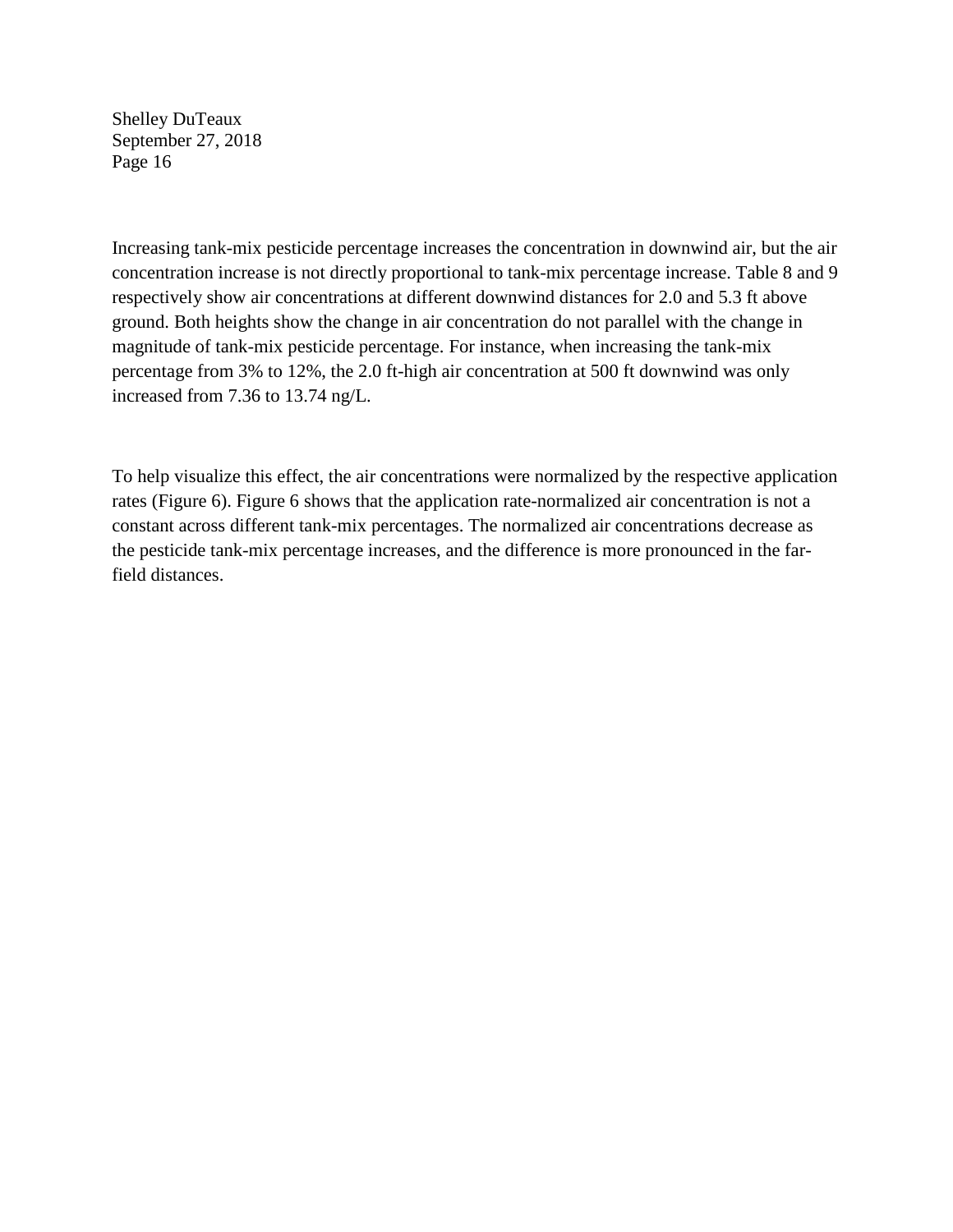| Downwind<br>distance (ft) | 1%   | 3%    | 6%    | 12%   |
|---------------------------|------|-------|-------|-------|
| 0                         | 8.43 | 21.22 | 37.63 | 66.45 |
| 25                        | 6.84 | 16.57 | 28.32 | 48.26 |
| 50                        | 6.45 | 15.38 | 26.08 | 43.69 |
| 75                        | 5.97 | 13.96 | 23.13 | 37.88 |
| 100                       | 5.66 | 12.99 | 21.27 | 34.13 |
| 250                       | 4.62 | 9.90  | 15.24 | 22.61 |
| 500                       | 3.69 | 7.36  | 10.52 | 13.74 |
| 750                       | 3.11 | 5.83  | 7.60  | 8.93  |
| 1000                      | 2.70 | 4.57  | 5.44  | 6.19  |

**Table 8.** Air concentrations (ng/L) at 2.0 ft above ground for 0-1000 ft downwind distance.

<sup>a</sup> The spray volume is 2 gal/ac, and the droplet size distribution of the nozzles is ASABE Medium. No additive was added to the tank-mix.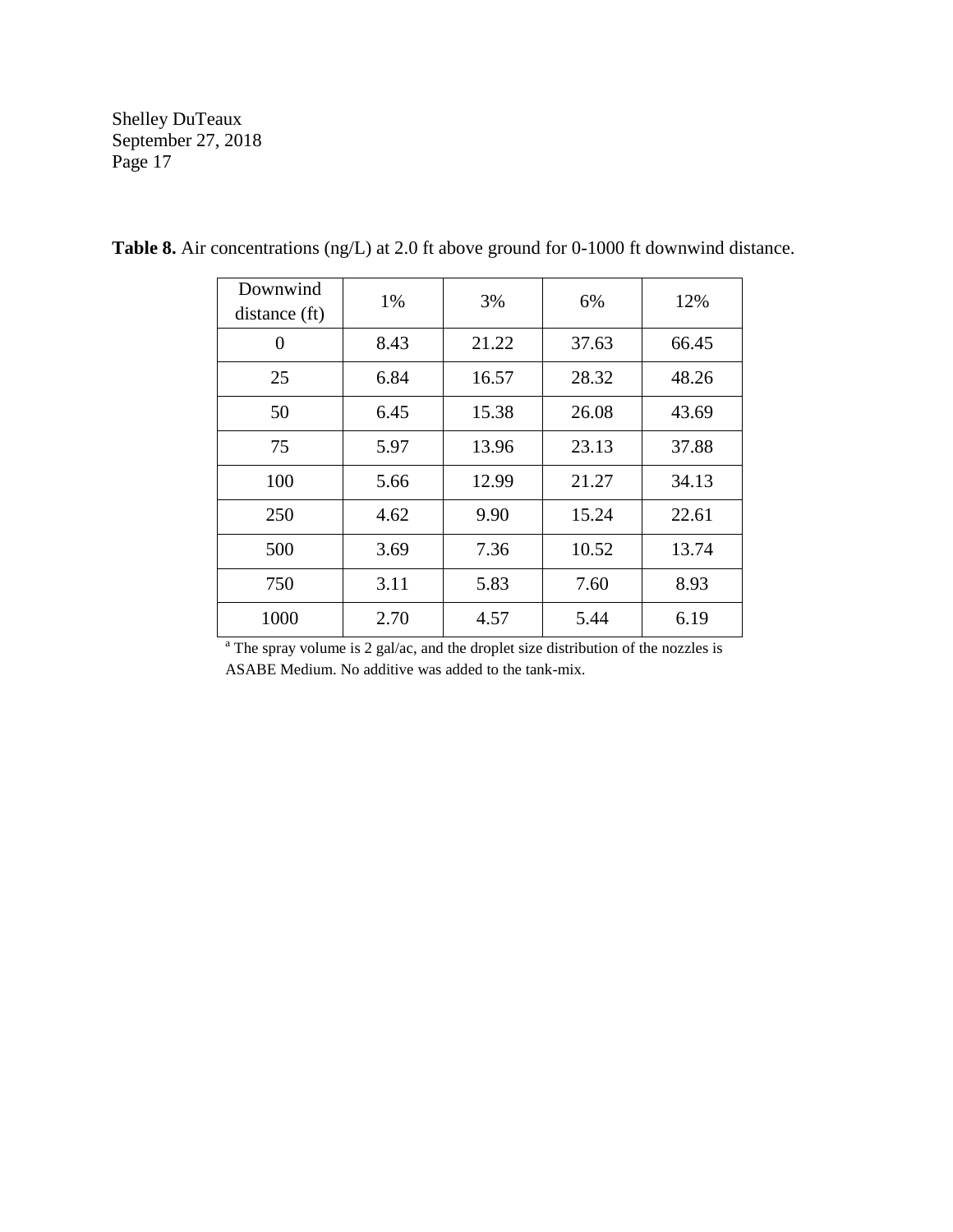| Downwind<br>distance (ft) | 1%   | 3%    | 6%    | 12%   |
|---------------------------|------|-------|-------|-------|
| 0                         | 6.07 | 15.19 | 26.76 | 46.90 |
| 25                        | 5.29 | 12.88 | 22.12 | 37.84 |
| 50                        | 4.92 | 11.76 | 19.96 | 33.45 |
| 75                        | 4.55 | 10.67 | 17.75 | 29.14 |
| 100                       | 4.31 | 9.95  | 16.35 | 26.29 |
| 250                       | 3.50 | 7.51  | 11.59 | 17.19 |
| 500                       | 2.78 | 5.56  | 7.93  | 10.34 |
| 750                       | 2.35 | 4.38  | 5.71  | 6.70  |
| 1000                      | 2.03 | 3.43  | 4.08  | 4.63  |

**Table 9.** Air concentrations (ng/L) at 5.3 ft above ground for 0-1000 ft downwind distance.

<sup>a</sup> The spray volume is 2 gal/ac, and the droplet size distribution of the nozzles is ASABE Medium. No additive was added to the tank-mix.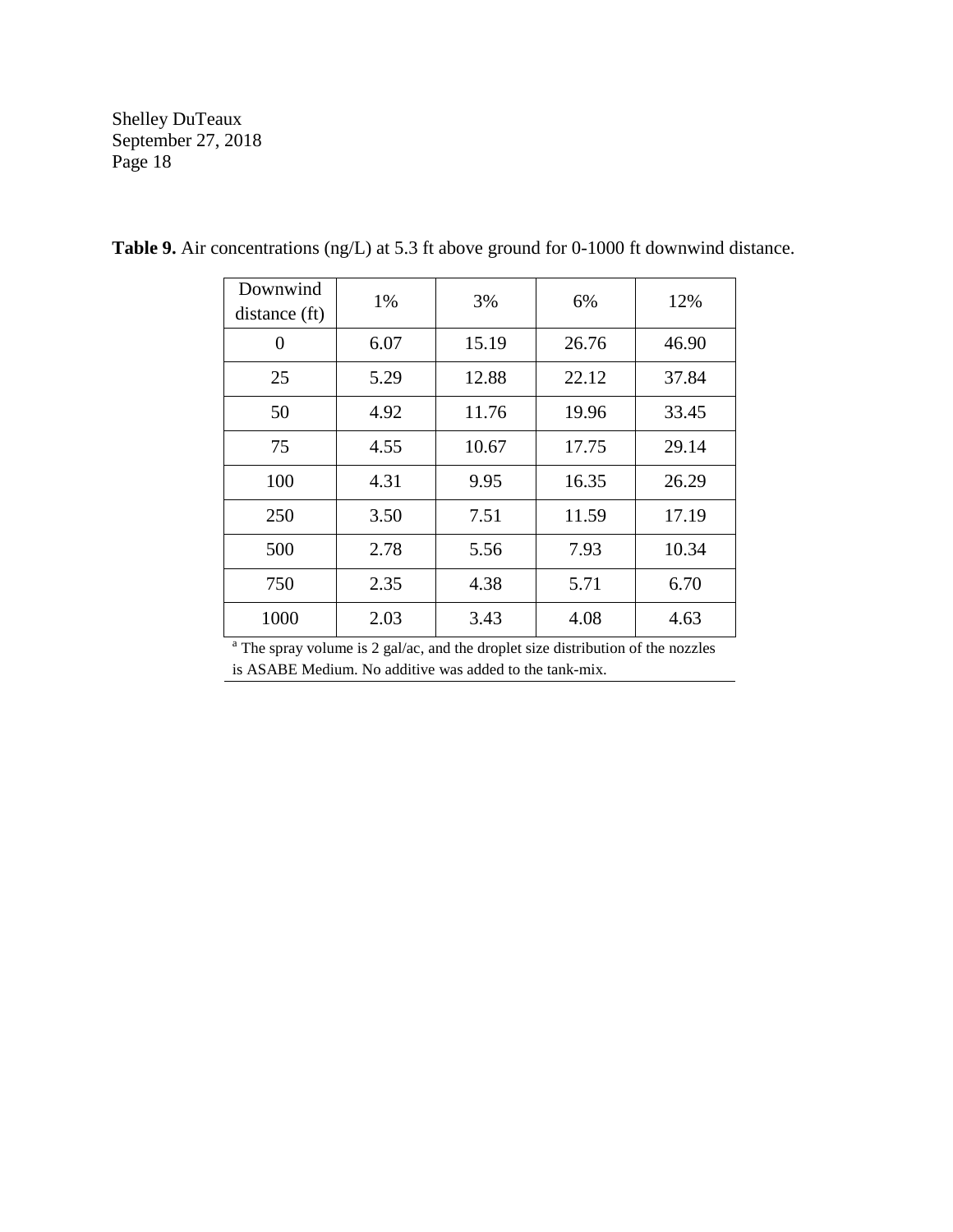

Downwind distance

**Figure 6.** Air concentrations from tank-mixes with different pesticide percentages. The y-axis is the air concentration divided by the application rate. The tank-mixes contain 1-12% pesticide. The spray volume is 2 gal/ac and the droplet size distribution of the nozzles is ASABE Medium. No additive was added to the tank-mix.

Results on both horizontal deposition (Figure 3) and air concentration (Figure 6) show that pesticide drift potential is not directly proportional to its percentage in the tank mix at the same spray volume. At any downwind distance, the horizontal deposition is not the same fraction of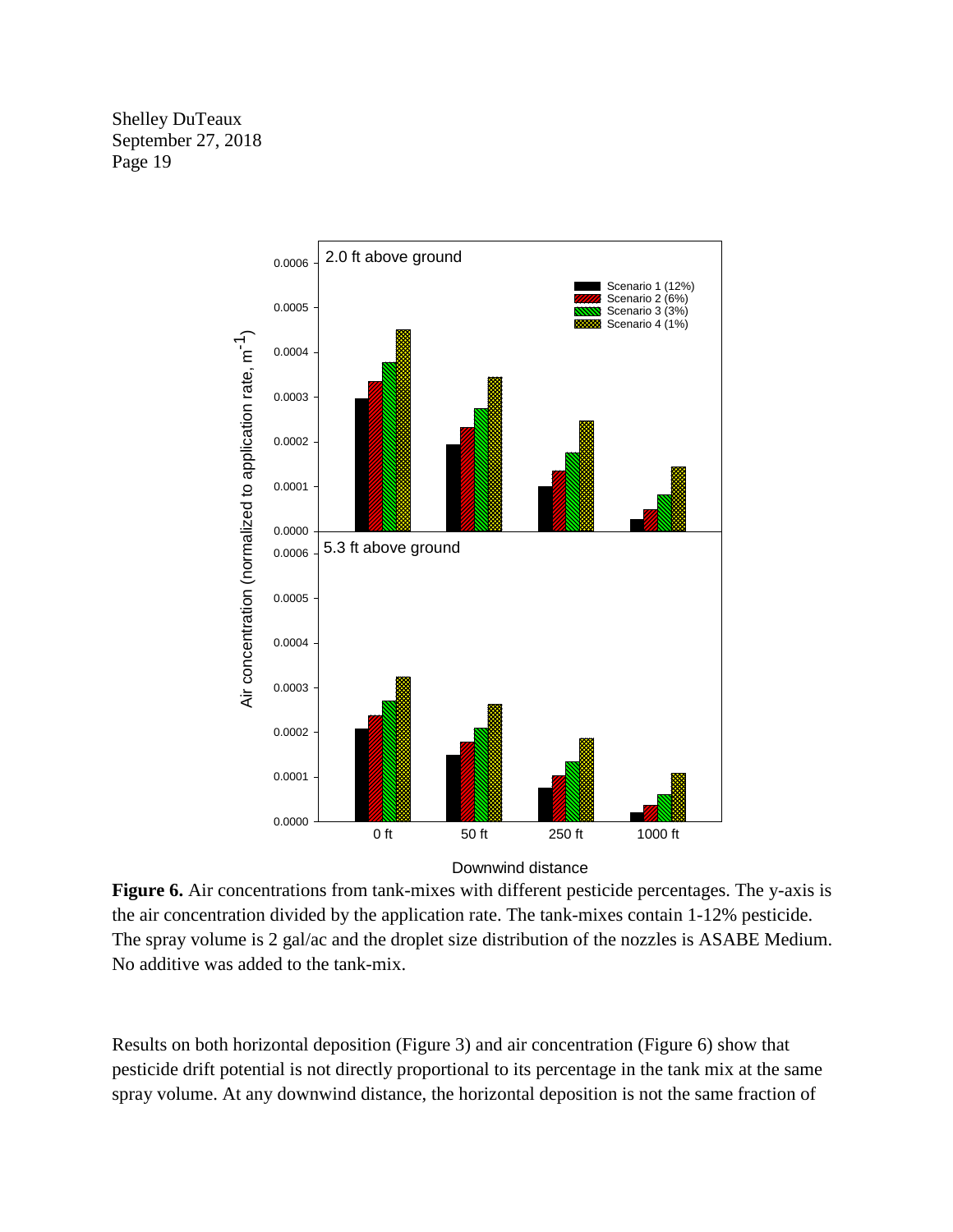application rates for different tank-mixes. Hence, using the same fraction values to calculate depositions for different tank-mixes may cause either underestimation or overestimation, and the difference becomes more significant at far-field downwind distance. In addition, doubling the pesticide percentage in the tank-mix does not proportionally increase the downwind air concentration. Therefore, individual AGDISP runs are required to properly characterize drift across various application rates used for different crops and pests.

A tank-mix often contains other non-volatile component(s), which may be other pesticide(s), or adjuvant(s) such as a wetter/spreader added to improve pesticide performance (Witt, 2017). Scenarios 5 and 6 explore the effects of co-existing non-volatile components (additives) on pesticide drift potential. Pesticide application rates in Scenario 5 and 6 are the same as Scenario 2 and 4 respectively. But, the extra additive maintains the total non-volatile percentage ratio in the tank-mix the same as Scenario 1 at 12%. Table 10 shows the horizontal deposition potential. Comparing Scenarios 2 and 5, and Scenarios 4 and 6, additives slightly increase deposition at near field, but significantly decrease the deposition at far-field. For the tank-mix with 6% pesticide and 6% additive, the deposition at 52.49 ft is 16.98% of the application rate, which is slightly higher than 16.82 % if only 6% pesticide is added to the tank-mix. However, at 498.68 ft, the deposition from additive-included tank-mix is 0.87% of the application rate, compared to 1.39% without additives (Table 10). This difference becomes greater if more additives are added. At 2604.96 ft, the deposition decreased by almost 90% if 11% additive was included. As noted in Table 10, the deposition fraction values are the same for Scenario 1, 5 and 6, all of which have the same non-volatile fraction in the tank-mix (12%). This indicates that pesticide drift deposition is determined by the total non-volatile fraction in the tank-mix. For tank-mixes with the same total non-volatile contents, including both pesticide and additives, their deposition curves will be the same and the same fraction of applied pesticide will deposit at the same downwind distance (Figure 7).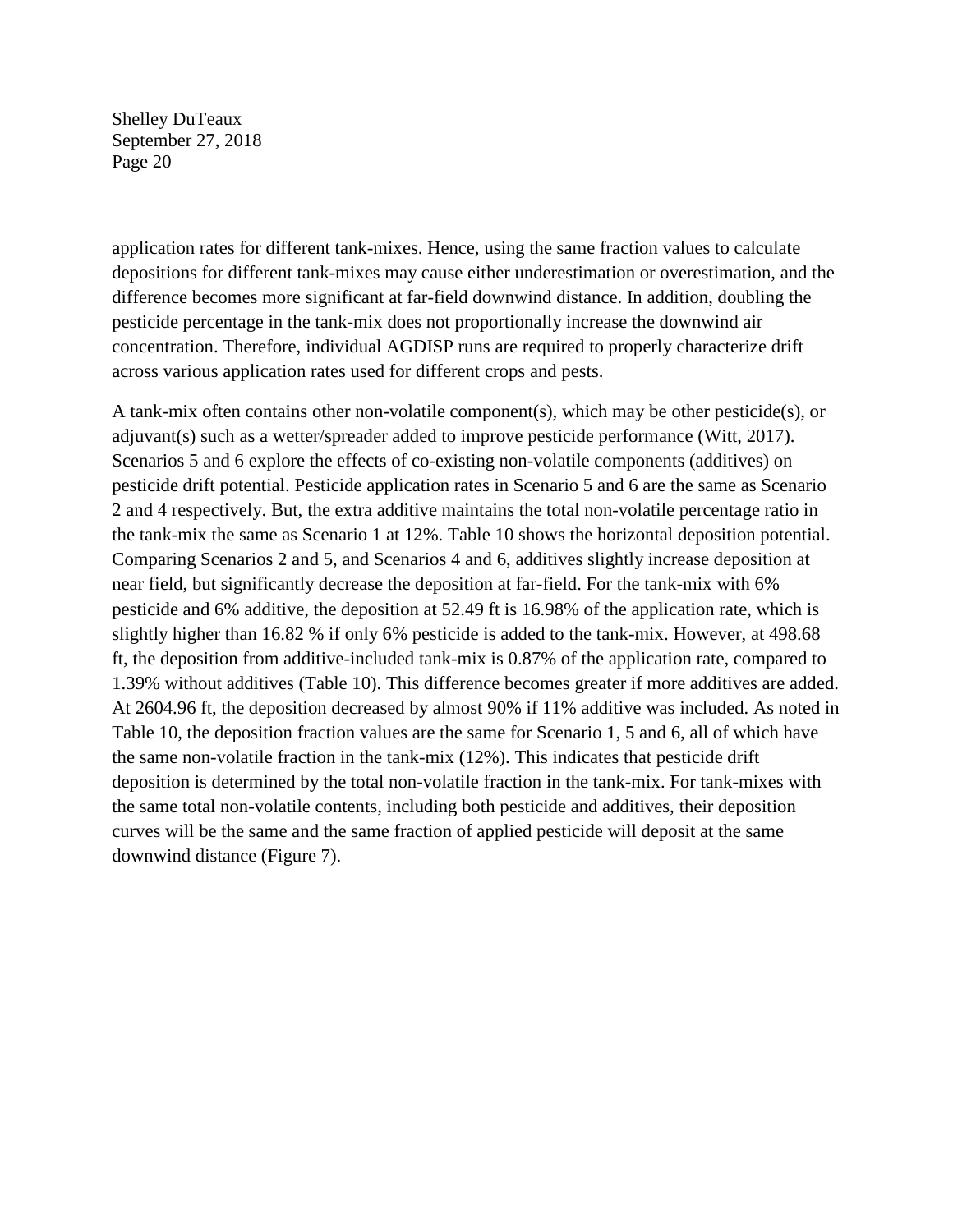| Downwind<br>distance (ft) | Scenario 1<br>(12% pesticide,<br>no additive) | Scenario 2<br>$(6\%$ pesticide,<br>no additive) | Scenario 5<br>(6% pesticide,<br>6% additive) | Scenario 4<br>(1% pesticide,<br>no additive) | Scenario 6<br>$(1\%$ pesticide,<br>11% additive) |
|---------------------------|-----------------------------------------------|-------------------------------------------------|----------------------------------------------|----------------------------------------------|--------------------------------------------------|
| $\overline{0}$            | 51.23                                         | 51.16                                           | 51.24                                        | 50.03                                        | 51.24                                            |
| 52.49                     | 17.02                                         | 16.82                                           | 16.98                                        | 15.97                                        | 16.98                                            |
| 98.42                     | 10.90                                         | 10.80                                           | 10.88                                        | 9.95                                         | 10.88                                            |
| 196.85                    | 5.87                                          | 6.07                                            | 5.86                                         | 5.49                                         | 5.86                                             |
| 498.68                    | 2.37                                          | 2.75                                            | 2.38                                         | 2.86                                         | 2.38                                             |
| 997.36                    | 0.87                                          | 1.39                                            | 0.87                                         | 1.89                                         | 0.87                                             |
| 1502.61                   | 0.36                                          | 0.65                                            | 0.36                                         | 1.61                                         | 0.36                                             |
| 2001.29                   | 0.21                                          | 0.38                                            | 0.21                                         | 1.16                                         | 0.21                                             |
| 2604.96                   | 0.09                                          | 0.21                                            | 0.09                                         | 0.82                                         | 0.09                                             |

**Table 10.** Pesticide horizontal deposition at selective downwind distance.

<sup>a</sup> The deposition is expressed as percentage of the application rate. The spray volume is 2 gal/ac, and the droplet size distribution of the nozzles is ASABE Medium. Additive was added in the tank-mixes in Scenario 8 and 9 at 6% or 11% respectively.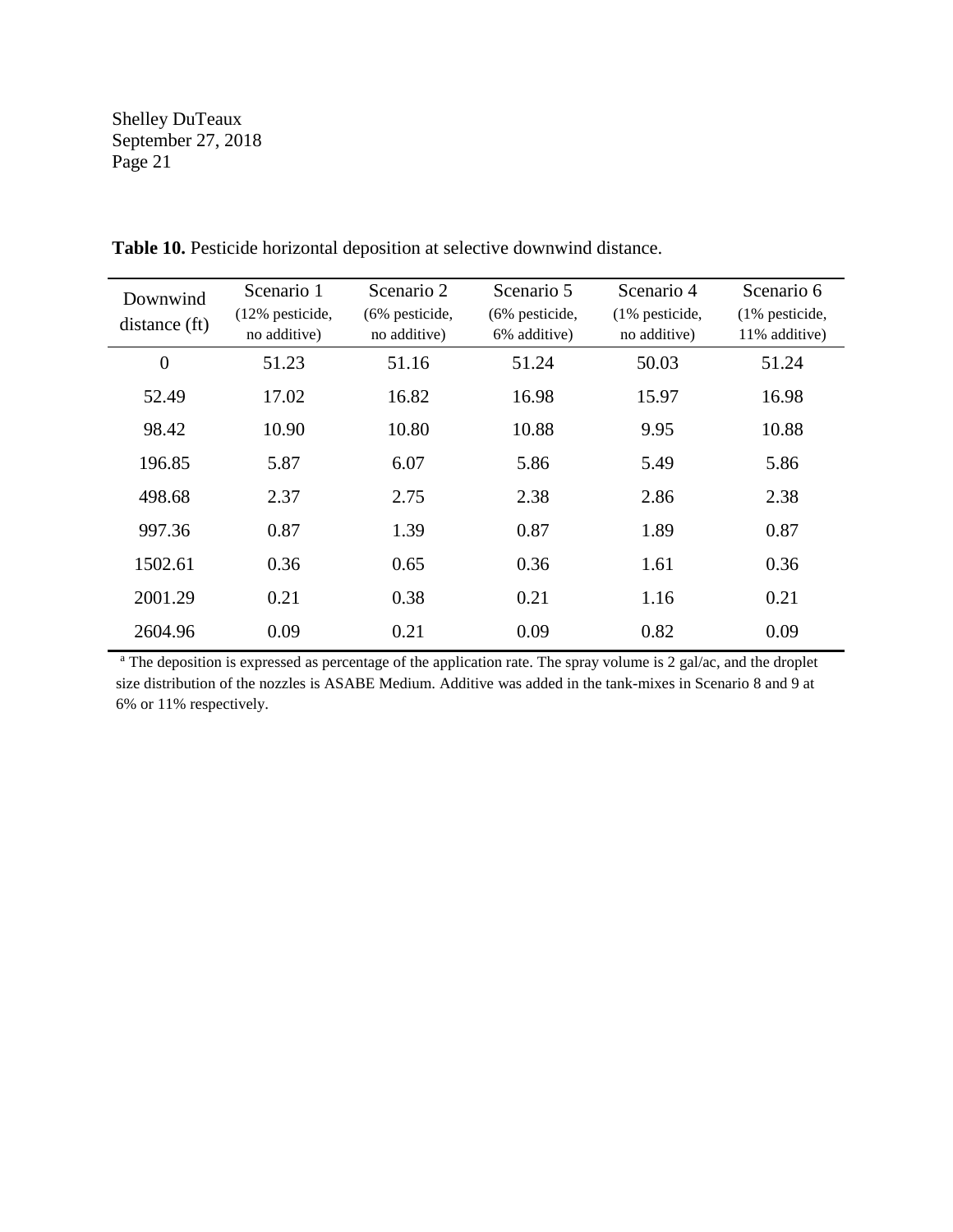

**Figure 7.** Pesticide horizontal deposition profiles for tank-mixes containing different percentage of pesticide (AI) and additive (AD). The spray volume is 2 gal/ac and the droplet size distribution is ASABE Medium. The deposition curves of Scenario 1 (12% AI, 0% AD), 7 (6% AI, 6% AD), and 8 (1% AI, 11% AD) are overlapped in the figure.

Total non-volatile contents also determine the downwind pesticide air concentrations. For tankmixes with the same non-volatile fraction, the air concentration of pesticide is proportional to the application rate (Table 11 and 12, Figure 8). For instance, air concentrations from tank-mix with 1% pesticide and no additive are not the same as those from tank-mix with 1% pesticide and 11% additive. However, tank-mix with 12% pesticide and no additive generates air concentrations exactly 12 times of those from tank-mix with 1% pesticide and 11% additive.

Therefore, pesticide drift potential is a function of the total non-volatile content in the tank-mix and for tank-mix with the same percentage of non-volatile materials, pesticide horizontal deposition and air concentration are directly proportional to the pesticide percentage.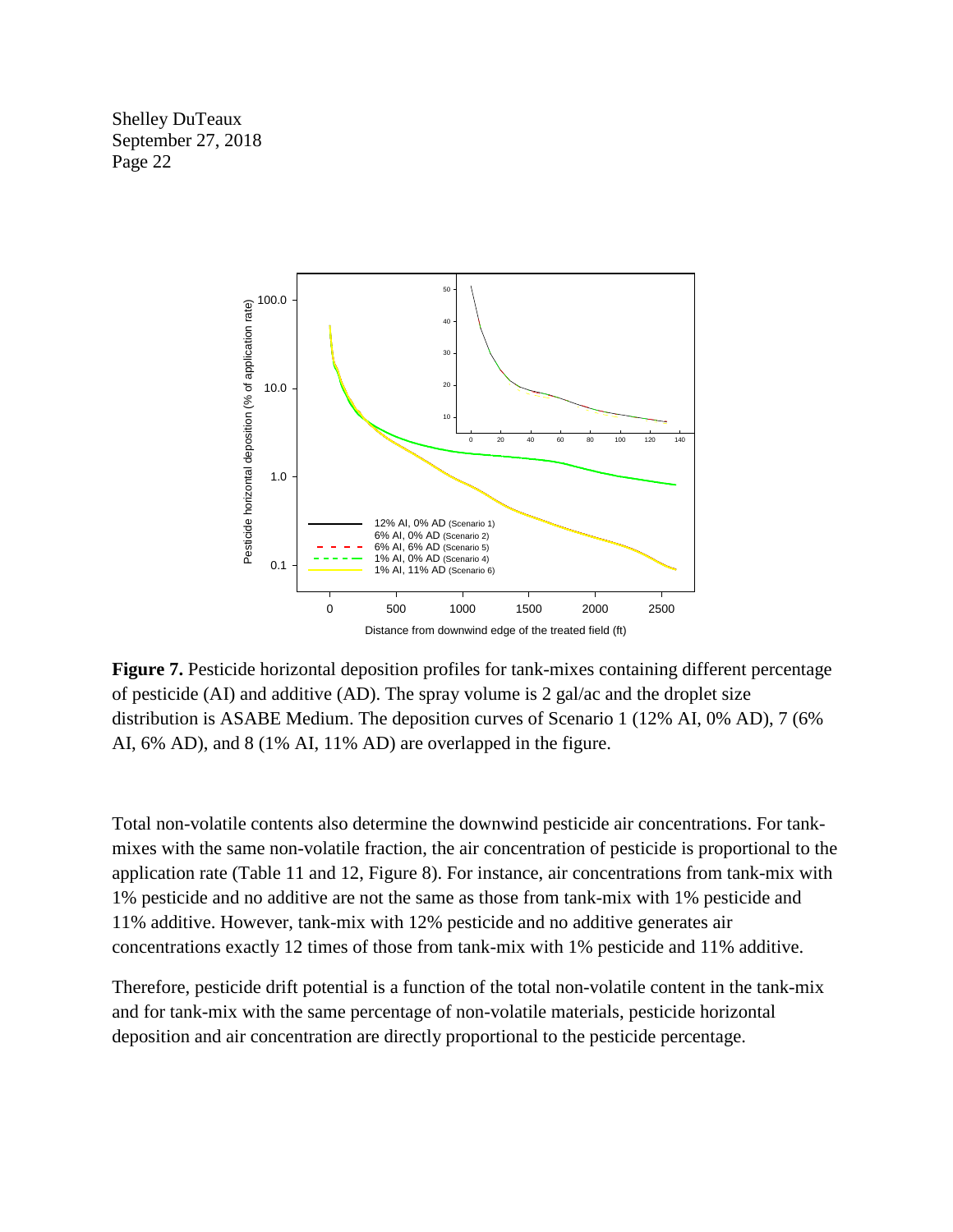| Downwind       | Scenario 1                 | Scenario 2        | Scenario 5        | Scenario 4        | Scenario 6        |
|----------------|----------------------------|-------------------|-------------------|-------------------|-------------------|
| distance (ft)  | $(12\% \text{ pesticide},$ | $(6\%$ pesticide, | $(6\%$ pesticide, | $(1\%$ pesticide, | $(1\%$ pesticide, |
|                | no additive)               | no additive)      | 6% additive)      | no additive)      | 11% additive)     |
| $\overline{0}$ | $66.45^{\rm a}$            | 37.63             | 33.23             | 8.43              | 5.54              |
| 25             | 48.26                      | 28.32             | 24.13             | 6.84              | 4.02              |
| 50             | 43.69                      | 26.08             | 21.84             | 6.45              | 3.64              |
| 75             | 37.88                      | 23.13             | 18.94             | 5.97              | 3.16              |
| 100            | 34.13                      | 21.27             | 17.07             | 5.66              | 2.84              |
| 250            | 22.61                      | 15.24             | 11.30             | 4.62              | 1.88              |
| 500            | 13.74                      | 10.52             | 6.87              | 3.69              | 1.15              |
| 750            | 8.93                       | 7.60              | 4.47              | 3.11              | 0.74              |
| 1000           | 6.19                       | 5.44              | 3.09              | 2.70              | 0.52              |

**Table 11.** Air concentration (ng/L) at 2.0 ft above ground for tank-mixes containing different percentage of pesticide and additive.

<sup>a</sup>: The spray volume is 2 gal/ac and the droplet size distribution of the nozzles is ASABE Medium. The percentage of additive in the tank-mixes of Scenario 8 and 9 was 6% and 11%, respectively.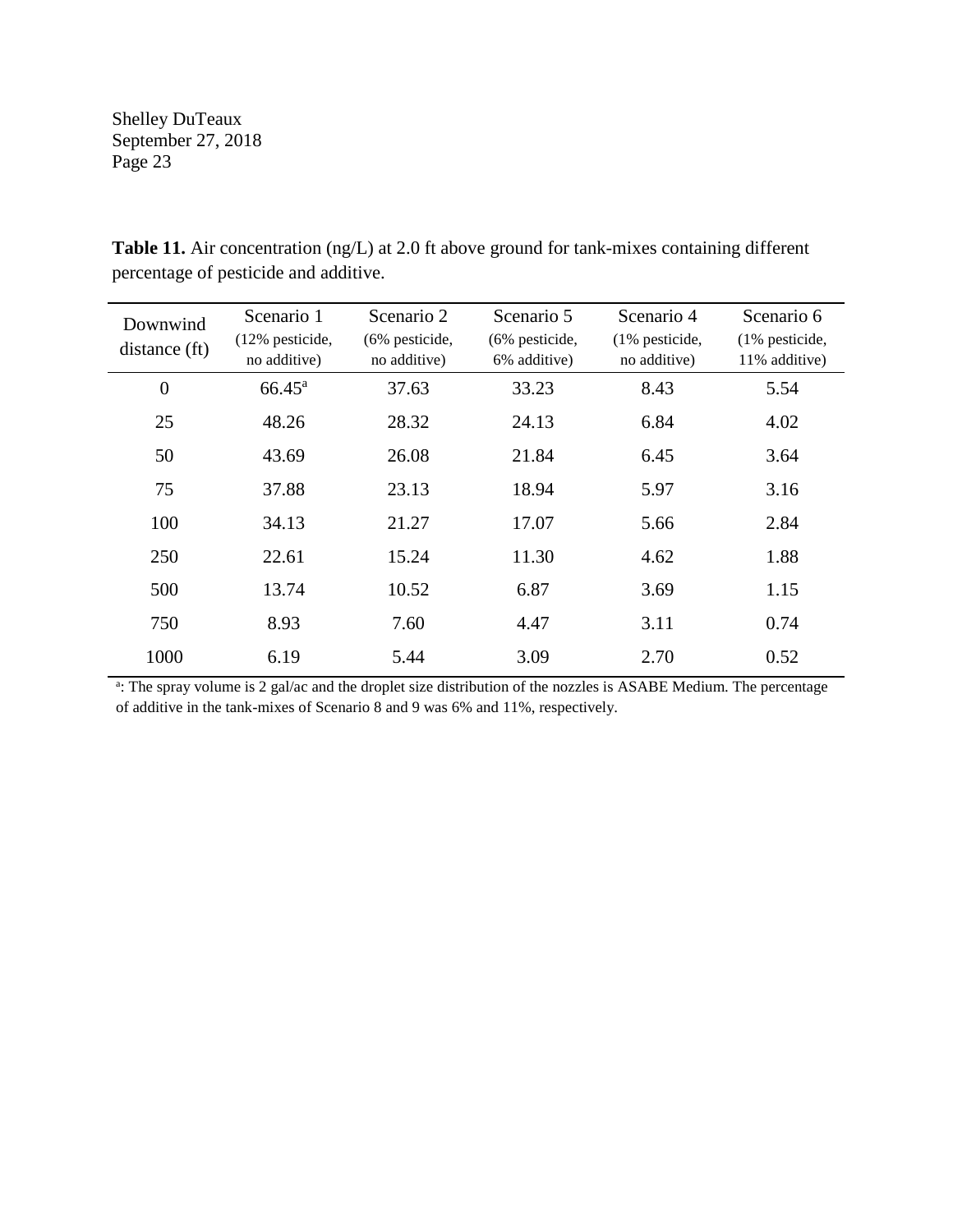| Downwind<br>distance (ft) | Scenario 1<br>$(12\% \text{ pesticide})$<br>no additive) | Scenario 2<br>(6% pesticide,<br>no additive) | Scenario 5<br>$(6\%$ pesticide,<br>6% additive) | Scenario 4<br>(1% pesticide,<br>no additive) | Scenario 6<br>$(1\%$ pesticide,<br>11% additive) |
|---------------------------|----------------------------------------------------------|----------------------------------------------|-------------------------------------------------|----------------------------------------------|--------------------------------------------------|
| $\overline{0}$            | $46.90^{\rm a}$                                          | 26.76                                        | 23.45                                           | 6.07                                         | 3.91                                             |
| 25                        | 37.84                                                    | 22.12                                        | 18.92                                           | 5.29                                         | 3.15                                             |
| 50                        | 33.45                                                    | 19.96                                        | 16.72                                           | 4.92                                         | 2.79                                             |
| 75                        | 29.14                                                    | 17.75                                        | 14.57                                           | 4.55                                         | 2.43                                             |
| 100                       | 26.29                                                    | 16.35                                        | 13.14                                           | 4.31                                         | 2.19                                             |
| 250                       | 17.19                                                    | 11.59                                        | 8.59                                            | 3.50                                         | 1.43                                             |
| 500                       | 10.34                                                    | 7.93                                         | 5.17                                            | 2.78                                         | 0.86                                             |
| 750                       | 6.70                                                     | 5.71                                         | 3.35                                            | 2.35                                         | 0.56                                             |
| 1000                      | 4.63                                                     | 4.08                                         | 2.32                                            | 2.03                                         | 0.39                                             |

**Table 12.** Air concentration (ng/L) at 5.3 ft above ground for tank-mixes containing different percentage of pesticide and additive.

<sup>a</sup> The spray volume is 2 gal/ac, and the droplet size distribution of the nozzles is ASABE Medium. Percentage of additive in the tank-mixes of Scenario 8 and 9 was 6% and 11%, respectively.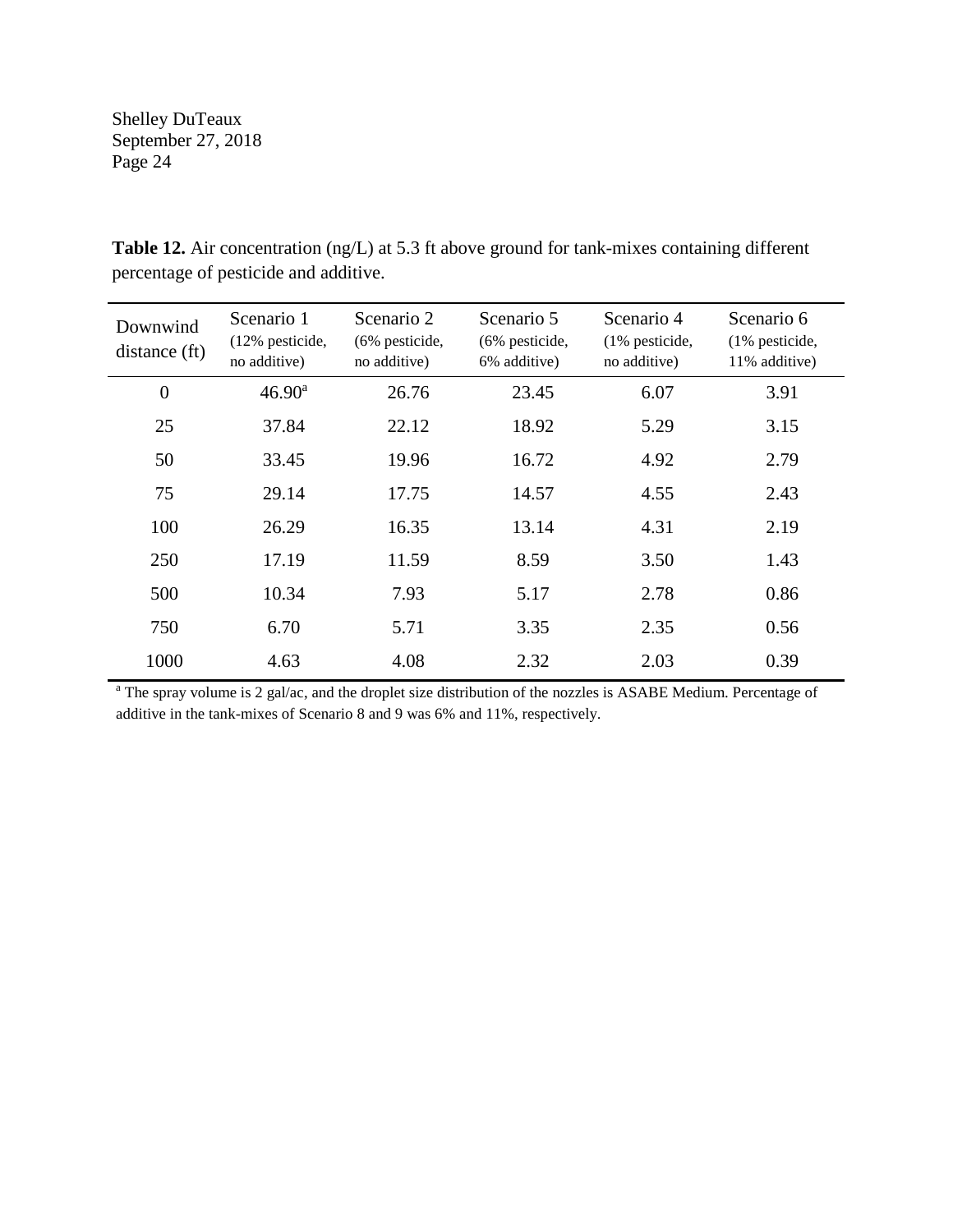

Downwind distance

**Figure 8.** Air concentrations from tank-mixes with different pesticide and additive percentages. Air concentrations were normalized for application rate. The spray volume is 2 gal/ac and the droplet size distribution of the nozzles is ASABE Medium.

### Effects of other application parameters

Other application parameters were also evaluated for their effects on pesticide drift, including spray volume rate and spraying DSD. Scenario 7, 8 and 9 investigated applications with the same tank-mixes as Scenario 2, 5 and 3, but at higher spray volume rates (Table 1). As shown in Table 13 and Figure 9, by increasing spray volume but maintaining the same pesticide proportion in the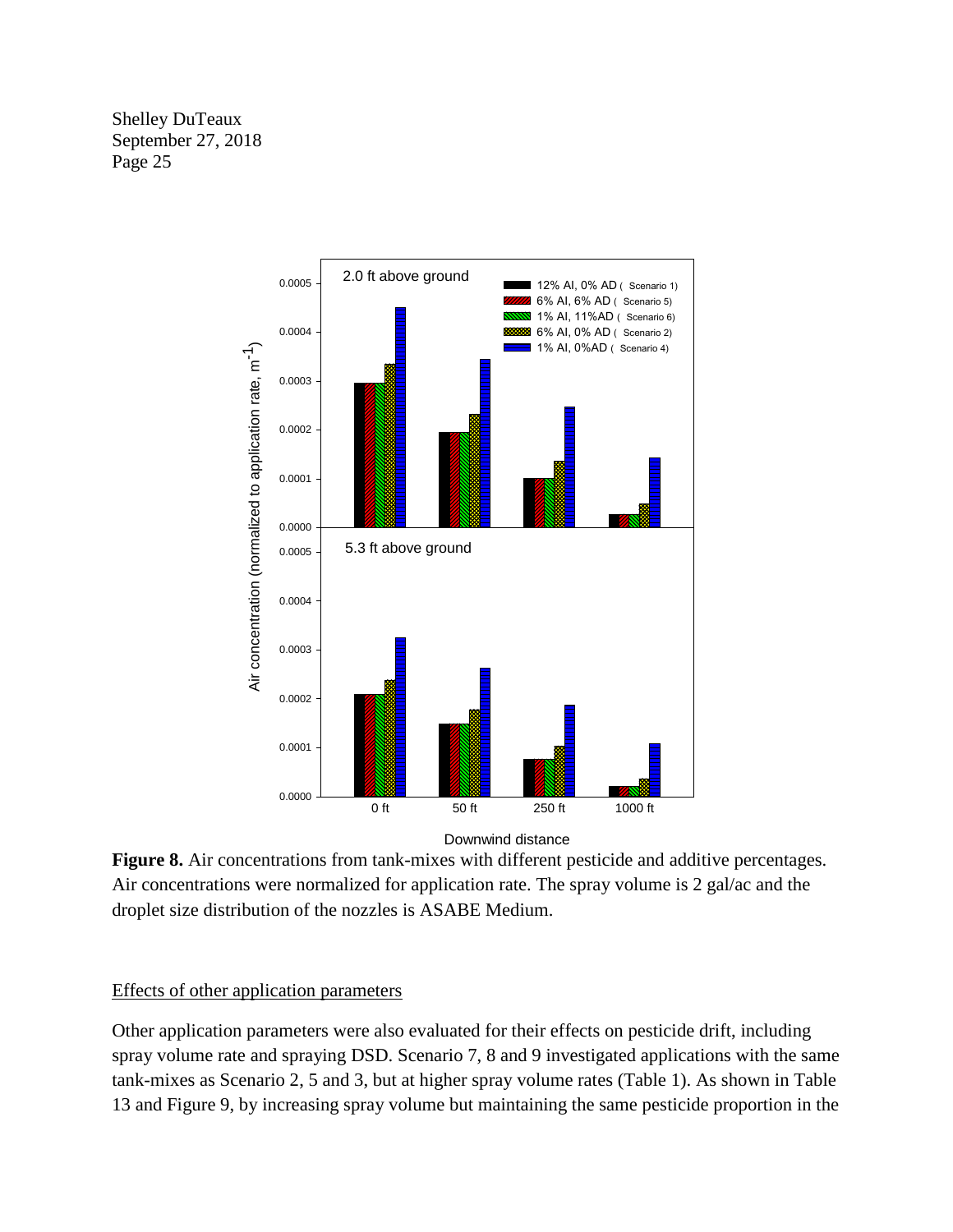tank mix there is minimal effect on downwind horizontal deposition potential. At 997.36 ft, the horizontal deposition for Scenario 9 is 1.91% of application rate, which is the same as Scenario 3. Spray volume rate also did not affect air concentration resulting from pesticide drift. As shown in Tables 14 and 15, the air concentrations increase proportionally with increasing spray volume rates for the same tank-mix. This increase is caused by an increase in the application rate due to a higher spray volume, but the application rate-normalized air concentrations remain unchanged (Figure 10).



**Figure 9.** Pesticide horizontal deposition profiles for tank-mixes with different spray volume rates. No additive was added except Scenario 5 and 8 (6%). The droplet size distribution is ASABE Medium.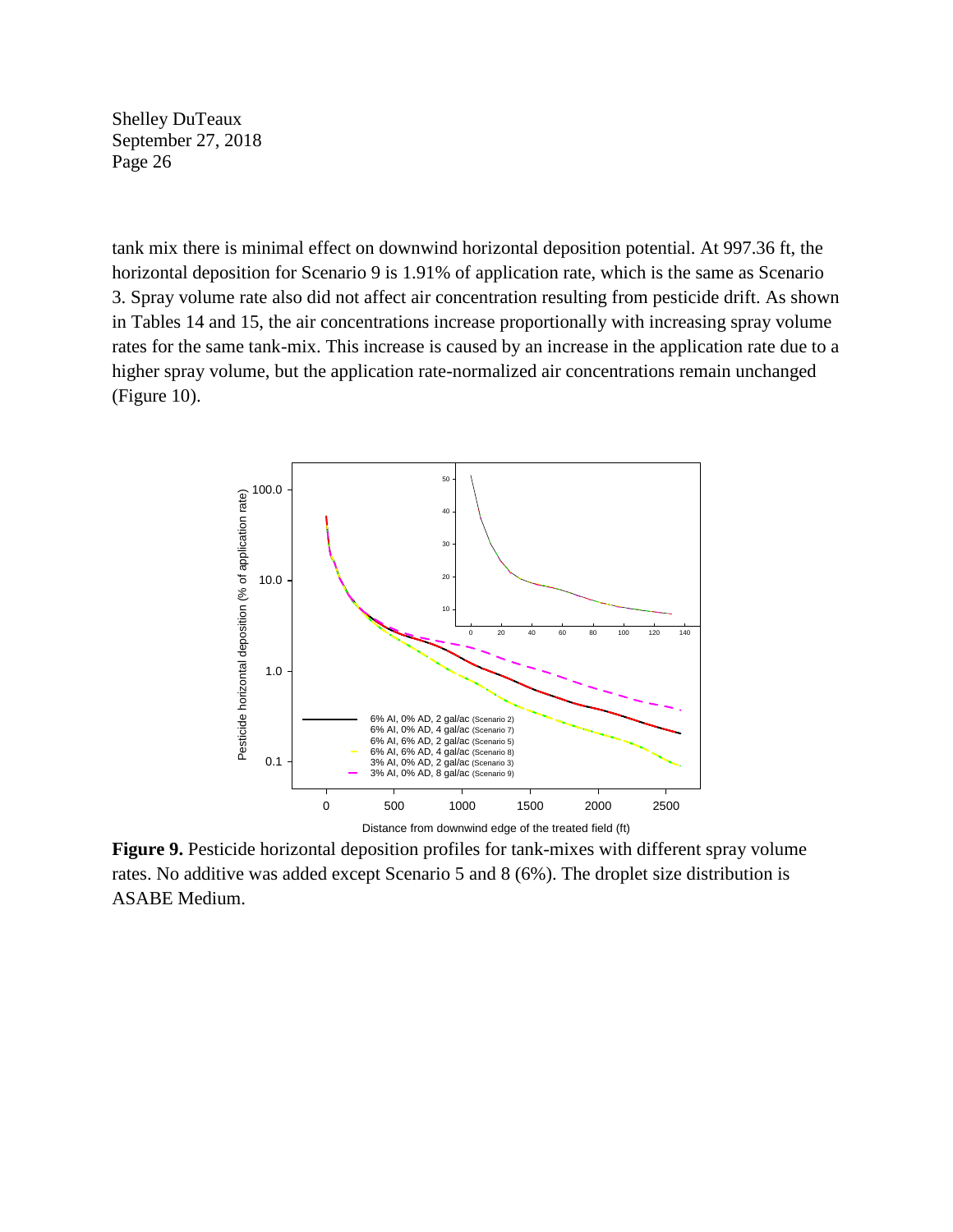| Downwind<br>distance (ft) | Scenario 2<br>(6% pesticide, no<br>additive, 2 gal/ac) | Scenario 7<br>$(6\%$ pesticide, no<br>additive, $4$ gal/ac) | Scenario 5<br>$(6\%$ pesticide, $6\%$<br>additive, $2$ gal/ac) | Scenario 8<br>$(6\%$ pesticide, $6\%$<br>additive, $4 \text{ gal/ac}$ ) | Scenario 3<br>(3% pesticide, no<br>additive, $2$ gal/ac) | Scenario 9<br>$(3\%$ pesticide, 11%<br>additive, $8$ gal/ac) |
|---------------------------|--------------------------------------------------------|-------------------------------------------------------------|----------------------------------------------------------------|-------------------------------------------------------------------------|----------------------------------------------------------|--------------------------------------------------------------|
| $\overline{0}$            | 51.16 <sup>a</sup>                                     | 51.19                                                       | 51.24                                                          | 51.24                                                                   | 50.95                                                    | 50.91                                                        |
| 52.49                     | 16.82                                                  | 16.85                                                       | 16.98                                                          | 16.98                                                                   | 16.76                                                    | 16.73                                                        |
| 98.42                     | 10.80                                                  | 10.83                                                       | 10.88                                                          | 10.88                                                                   | 10.61                                                    | 10.60                                                        |
| 196.85                    | 6.07                                                   | 6.09                                                        | 5.86                                                           | 5.86                                                                    | 5.97                                                     | 5.97                                                         |
| 498.68                    | 2.75                                                   | 2.75                                                        | 2.38                                                           | 2.38                                                                    | 2.90                                                     | 2.90                                                         |
| 997.36                    | 1.39                                                   | 1.39                                                        | 0.87                                                           | 0.87                                                                    | 1.91                                                     | 1.91                                                         |
| 1502.61                   | 0.65                                                   | 0.65                                                        | 0.36                                                           | 0.36                                                                    | 1.10                                                     | 1.10                                                         |
| 2001.29                   | 0.38                                                   | 0.38                                                        | 0.21                                                           | 0.21                                                                    | 0.63                                                     | 0.63                                                         |
| 2604.96                   | 0.21                                                   | 0.21                                                        | 0.09                                                           | 0.09                                                                    | 0.37                                                     | 0.37                                                         |

**Table 13.** Pesticide horizontal deposition at selective downwind distance for tank-mixes with different spray volume rates.

<sup>a</sup> The deposition is expressed as percentage of the application rate. The droplet size distribution is ASABE Medium.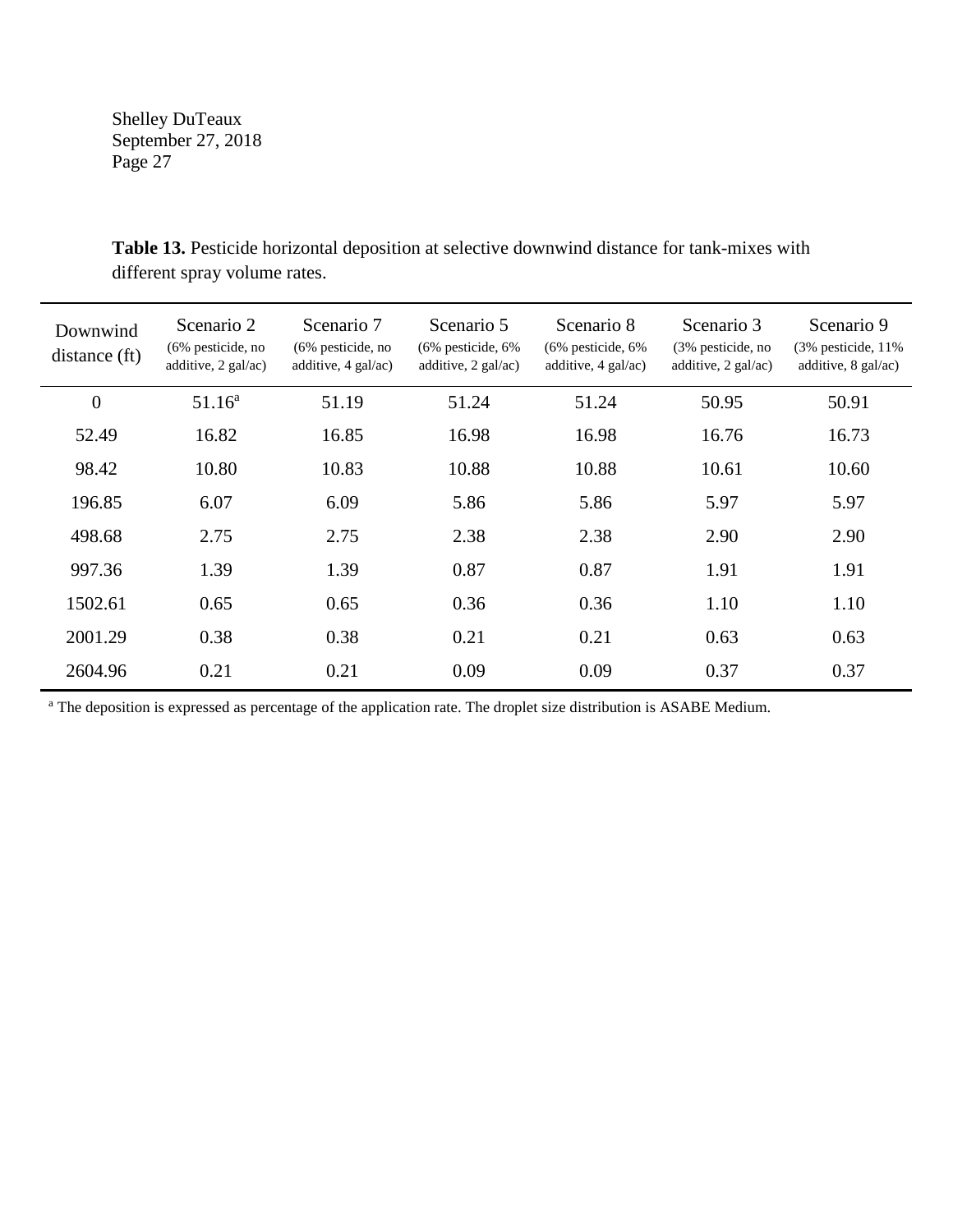

Downwind distance

**Figure 10.** Air concentrations from tank-mixes with different spray volume rates. Air concentrations were normalized by application rate. The droplet size distribution of the nozzles is ASABE Medium.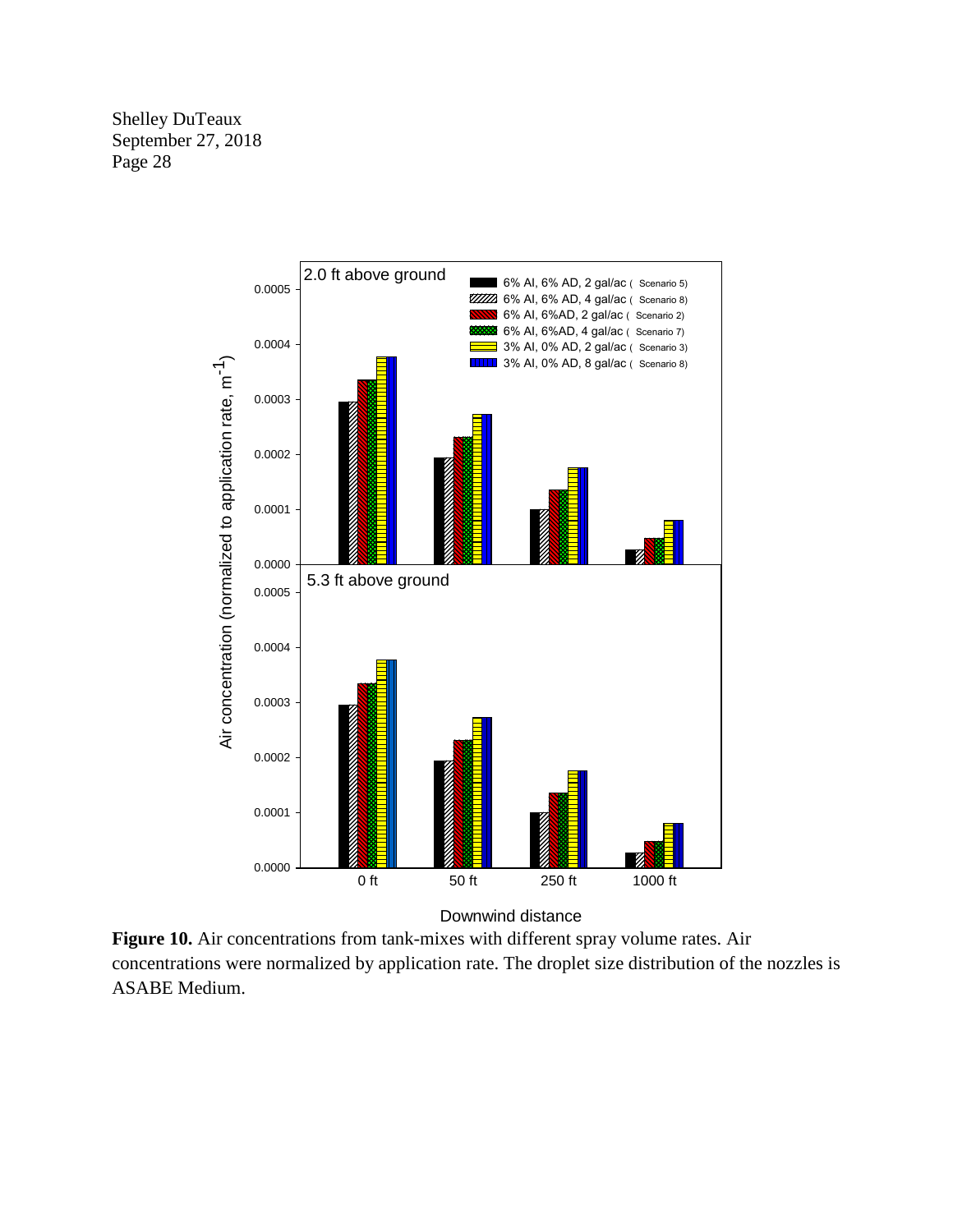| Downwind<br>distance (ft) | Scenario 2<br>(6% pesticide, no<br>additive, 2 gal/ac) | Scenario 7<br>$(6\%$ pesticide, no<br>additive, $4$ gal/ac) | Scenario 5<br>$(6\%$ pesticide, $6\%$<br>additive, $2$ gal/ac) | Scenario 8<br>$(6\%$ pesticide, $6\%$<br>additive, $4$ gal/ac) | Scenario 3<br>(3% pesticide, no<br>additive, $2$ gal/ac) | Scenario 9<br>$(3\%$ pesticide, 11%<br>additive, $8$ gal/ac) |
|---------------------------|--------------------------------------------------------|-------------------------------------------------------------|----------------------------------------------------------------|----------------------------------------------------------------|----------------------------------------------------------|--------------------------------------------------------------|
| $\boldsymbol{0}$          | $37.63^a$                                              | 75.27                                                       | 33.23                                                          | 66.46                                                          | 21.22                                                    | 84.89                                                        |
| 25                        | 28.32                                                  | 56.64                                                       | 24.13                                                          | 48.26                                                          | 16.57                                                    | 66.27                                                        |
| 50                        | 26.08                                                  | 52.15                                                       | 21.84                                                          | 43.69                                                          | 15.38                                                    | 61.54                                                        |
| 75                        | 23.13                                                  | 46.27                                                       | 18.94                                                          | 37.88                                                          | 13.96                                                    | 55.83                                                        |
| 100                       | 21.27                                                  | 42.54                                                       | 17.07                                                          | 34.13                                                          | 12.99                                                    | 51.95                                                        |
| 250                       | 15.24                                                  | 30.48                                                       | 11.30                                                          | 22.61                                                          | 9.90                                                     | 39.58                                                        |
| 500                       | 10.52                                                  | 21.04                                                       | 6.87                                                           | 13.74                                                          | 7.36                                                     | 29.45                                                        |
| 750                       | 7.60                                                   | 15.21                                                       | 4.47                                                           | 8.93                                                           | 5.83                                                     | 23.30                                                        |
| 1000                      | 5.44                                                   | 10.88                                                       | 3.09                                                           | 6.19                                                           | 4.57                                                     | 18.28                                                        |

**Table 14.** Air concentration (ng/L) at 2.0 ft above ground for different spray volume rates.

<sup>a</sup> The droplet size distribution is ASABE Medium.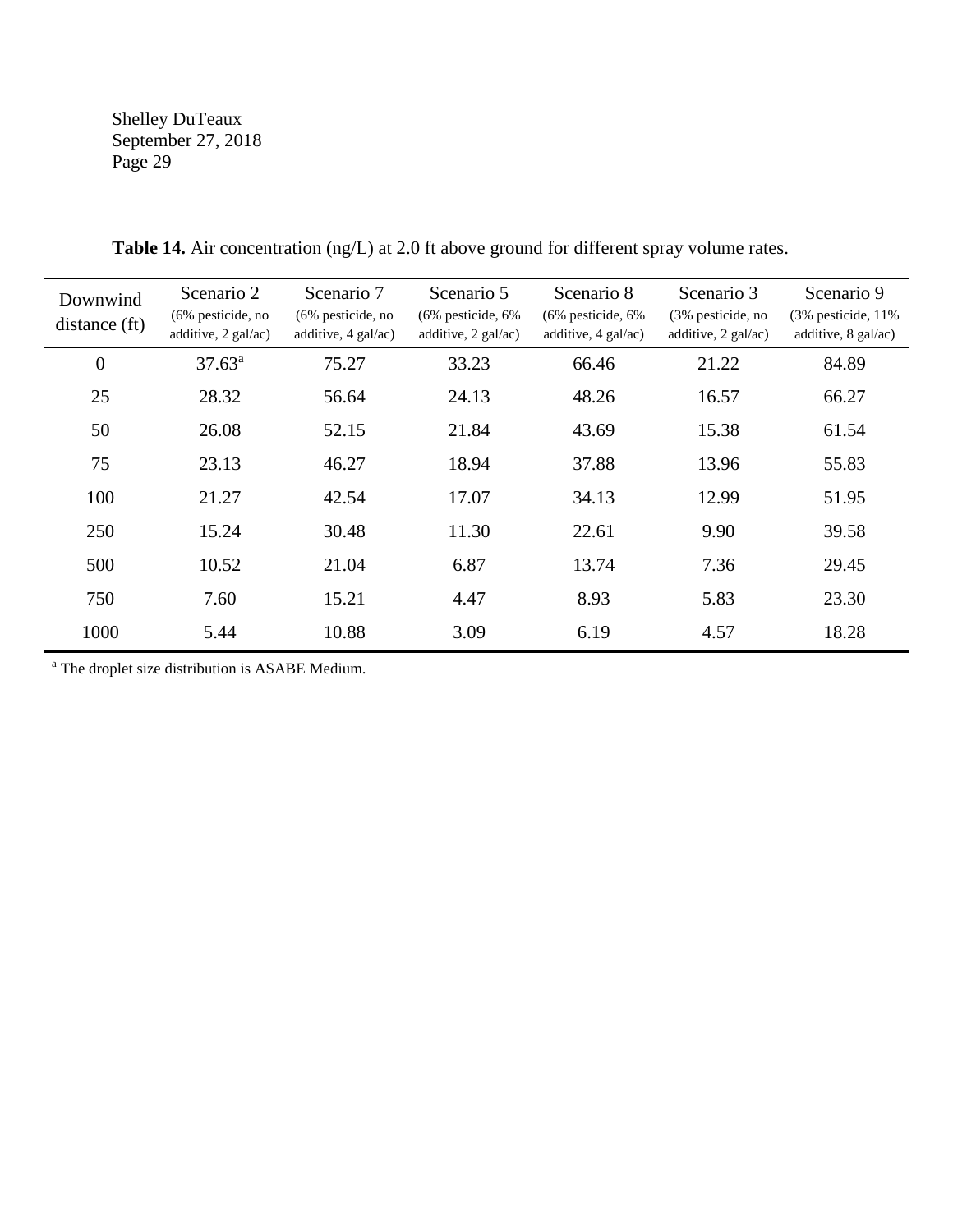| Downwind<br>distance (ft) | Scenario 2<br>(6% pesticide, no<br>additive, 2 gal/ac) | Scenario 7<br>$(6\%$ pesticide, no<br>additive, $4$ gal/ac) | Scenario 5<br>$(6\%$ pesticide, $6\%$<br>additive, 2 gal/ac) | Scenario 8<br>$(6\%$ pesticide, $6\%$<br>additive, $4$ gal/ac) | Scenario 3<br>(3% pesticide, no<br>additive, $2$ gal/ac) | Scenario 9<br>$(3\%$ pesticide, 11%<br>additive, $8$ gal/ac) |
|---------------------------|--------------------------------------------------------|-------------------------------------------------------------|--------------------------------------------------------------|----------------------------------------------------------------|----------------------------------------------------------|--------------------------------------------------------------|
| $\overline{0}$            | $26.76^{\circ}$                                        | 60.77                                                       | 23.45                                                        | 46.90                                                          | 15.19                                                    | 60.77                                                        |
| 25                        | 22.12                                                  | 51.52                                                       | 18.92                                                        | 37.84                                                          | 12.88                                                    | 51.52                                                        |
| 50                        | 19.96                                                  | 47.03                                                       | 16.72                                                        | 33.45                                                          | 11.76                                                    | 47.03                                                        |
| 75                        | 17.75                                                  | 42.70                                                       | 14.57                                                        | 29.14                                                          | 10.67                                                    | 42.70                                                        |
| 100                       | 16.35                                                  | 39.81                                                       | 13.14                                                        | 26.29                                                          | 9.95                                                     | 39.81                                                        |
| 250                       | 11.59                                                  | 30.04                                                       | 8.59                                                         | 17.19                                                          | 7.51                                                     | 30.04                                                        |
| 500                       | 7.93                                                   | 22.24                                                       | 5.17                                                         | 10.34                                                          | 5.56                                                     | 22.24                                                        |
| 750                       | 5.71                                                   | 17.53                                                       | 3.35                                                         | 6.70                                                           | 4.38                                                     | 17.53                                                        |
| 1000                      | 4.08                                                   | 13.73                                                       | 2.32                                                         | 4.63                                                           | 3.43                                                     | 13.73                                                        |

**Table 15.** Air concentration (ng/L) at 5.3 ft above ground for different spray volume rates.

<sup>a</sup> The droplet size distribution is ASABE Medium.

Scenario 10-13 investigated the drift potential from nozzles with different DSDs. The same pesticide tank-mixes were applied at the same spray volume rate but using different nozzle sizes, i.e., ASABE Fine to Medium, Medium, and Coarse. The horizontal deposition estimates are summarized in Figure 11 and Table 16. These results show that finer spraying droplets generate greater downwind horizontal deposition throughout the entire modeling domain. For a tank-mix containing 6% pesticide, the deposition at 98.42 ft is 13.88% of application rate for ASABE Fine to Medium DSD, which is higher than 10.80% for medium DSD and 6.28% for coarse DSD. Fitting the deposition curves to Equation 1 confirms that, for the entire modeled downwind domain, coarser spraying droplets generate a faster decrease of deposition potential along the downwind distance (Table 17-19).

Smaller spray droplet sizes also increase downwind air concentrations (Table 20 and 21). For 6% tank-mix and at 100 ft downwind, pesticide air concentrations at 2.0 and 5.3 ft are 29.31 and 22.49 ng/L for ASABE Fine to Medium DSD, higher than 21.27 and 16.35 ng/L for medium DSD and 10.37 and 7.99 ng/L for coarse DSD. This difference is greater in the far-field. For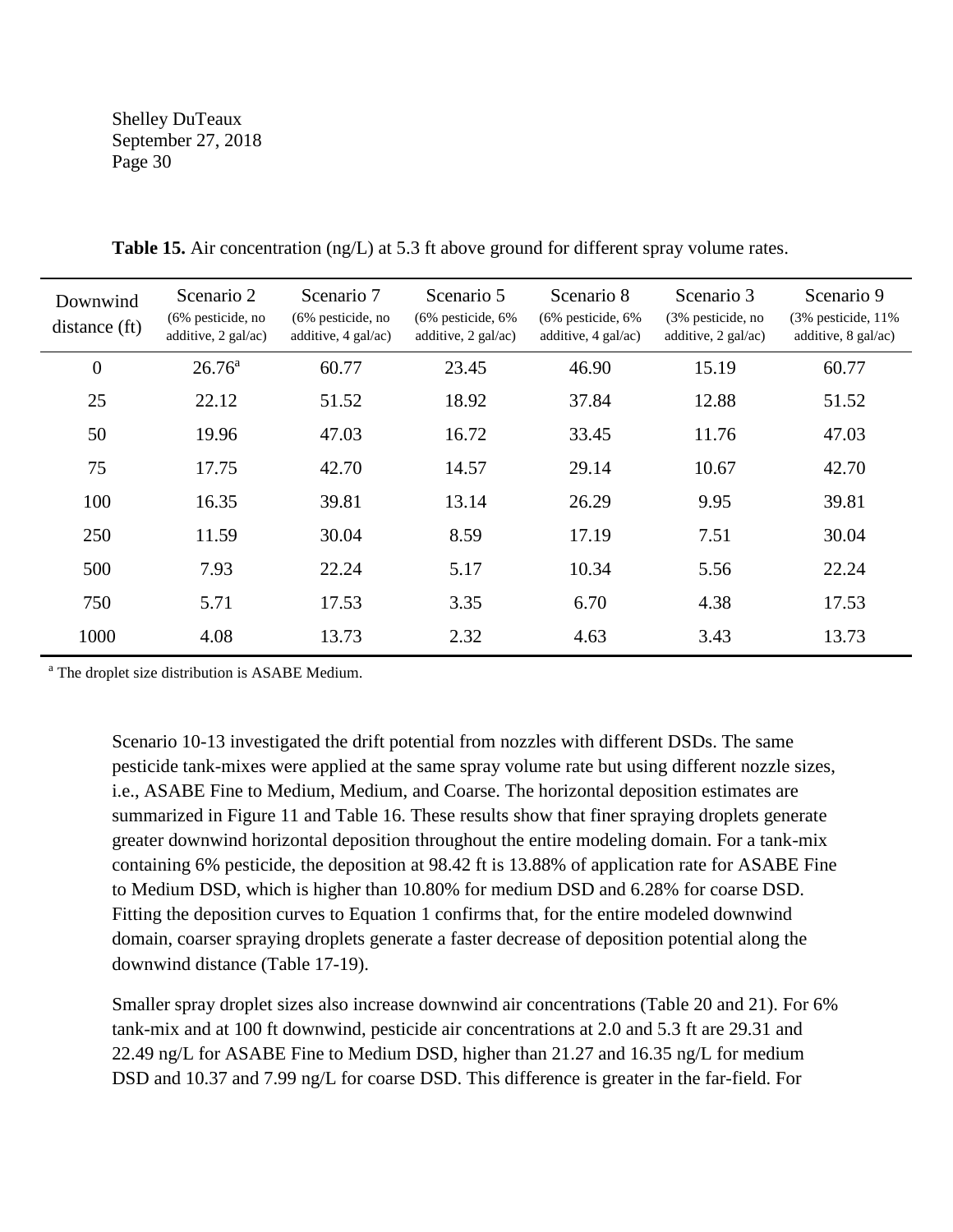example, at 1000 ft downwind, the air concentration from Fine to Medium DSD and at 5.3 ft height is almost 4 times of the concentration from Coarse DSD.



Distance from downwind edge of the treated field (ft)

**Figure 11.** Pesticide horizontal deposition profiles for different droplet size distributions (DSDs) including ASABE Fine to Medium, Medium and Coarse. The tank-mix contain 6% pesticides and are applied at 2 gal/ac. No additive was added.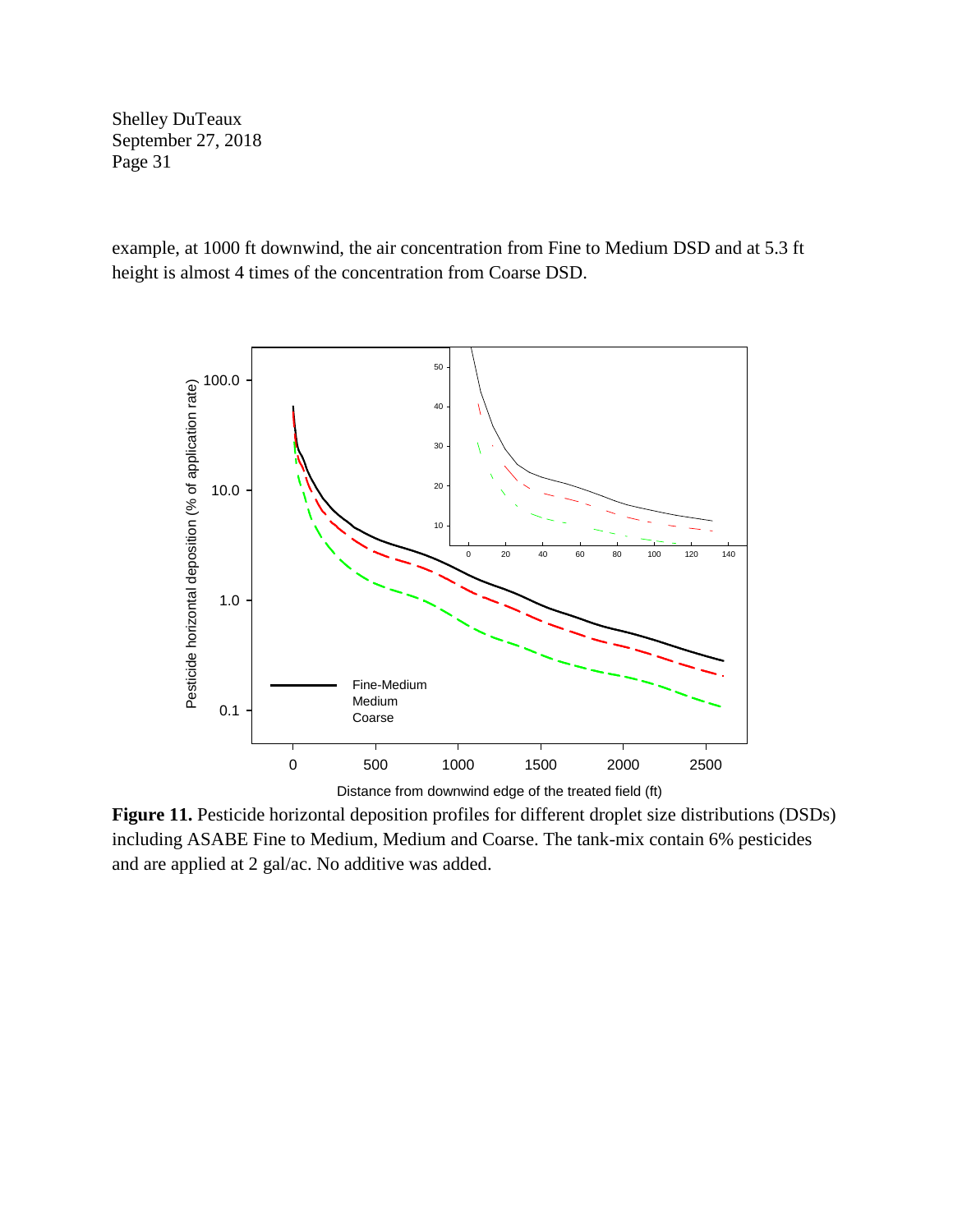| Downwind<br>distance<br>(f <sub>t</sub> ) | Scenario 10<br>(6% pesticide, fine<br>to medium DSD) | Scenario 2<br>(6% pesticide,<br>medium DSD) | Scenario 12<br>(6% pesticide,<br>coarse DSD) | Scenario 11<br>(1% pesticide, fine<br>to medium DSD) | Scenario 4<br>$(1\%$ pesticide,<br>medium DSD) | Scenario 13<br>$(1\%$ pesticide,<br>coarse DSD) |
|-------------------------------------------|------------------------------------------------------|---------------------------------------------|----------------------------------------------|------------------------------------------------------|------------------------------------------------|-------------------------------------------------|
| $\boldsymbol{0}$                          | $57.96^{\rm a}$                                      | 51.16                                       | 38.86                                        | 56.40                                                | 50.03                                          | 38.38                                           |
| 52.49                                     | 20.59                                                | 16.82                                       | 10.64                                        | 19.46                                                | 15.97                                          | 10.32                                           |
| 98.42                                     | 13.88                                                | 10.80                                       | 6.28                                         | 12.71                                                | 9.95                                           | 5.88                                            |
| 196.85                                    | 7.96                                                 | 6.07                                        | 3.36                                         | 7.10                                                 | 5.49                                           | 3.14                                            |
| 498.68                                    | 3.68                                                 | 2.75                                        | 1.42                                         | 3.74                                                 | 2.86                                           | 1.50                                            |
| 997.36                                    | 1.91                                                 | 1.39                                        | 0.67                                         | 2.47                                                 | 1.89                                           | 0.99                                            |
| 1502.61                                   | 0.91                                                 | 0.65                                        | 0.32                                         | 2.10                                                 | 1.61                                           | 0.83                                            |
| 2001.29                                   | 0.52                                                 | 0.38                                        | 0.20                                         | 1.56                                                 | 1.16                                           | 0.54                                            |
| 2604.96                                   | 0.28                                                 | 0.21                                        | 0.11                                         | 1.14                                                 | 0.82                                           | 0.37                                            |

**Table 16.** Pesticide horizontal deposition at selective downwind distance from tank-mixes applied at different droplet size distribution (DSD). A complete list of deposition at different downwind distances is provided in the Appendix A.

<sup>a</sup> The deposition is expressed as percentage of the application rate. Spectrums of include ASABE Fine to Medium, Medium and Coarse. The spray volume rate is 2 gal/ac. No additive was added.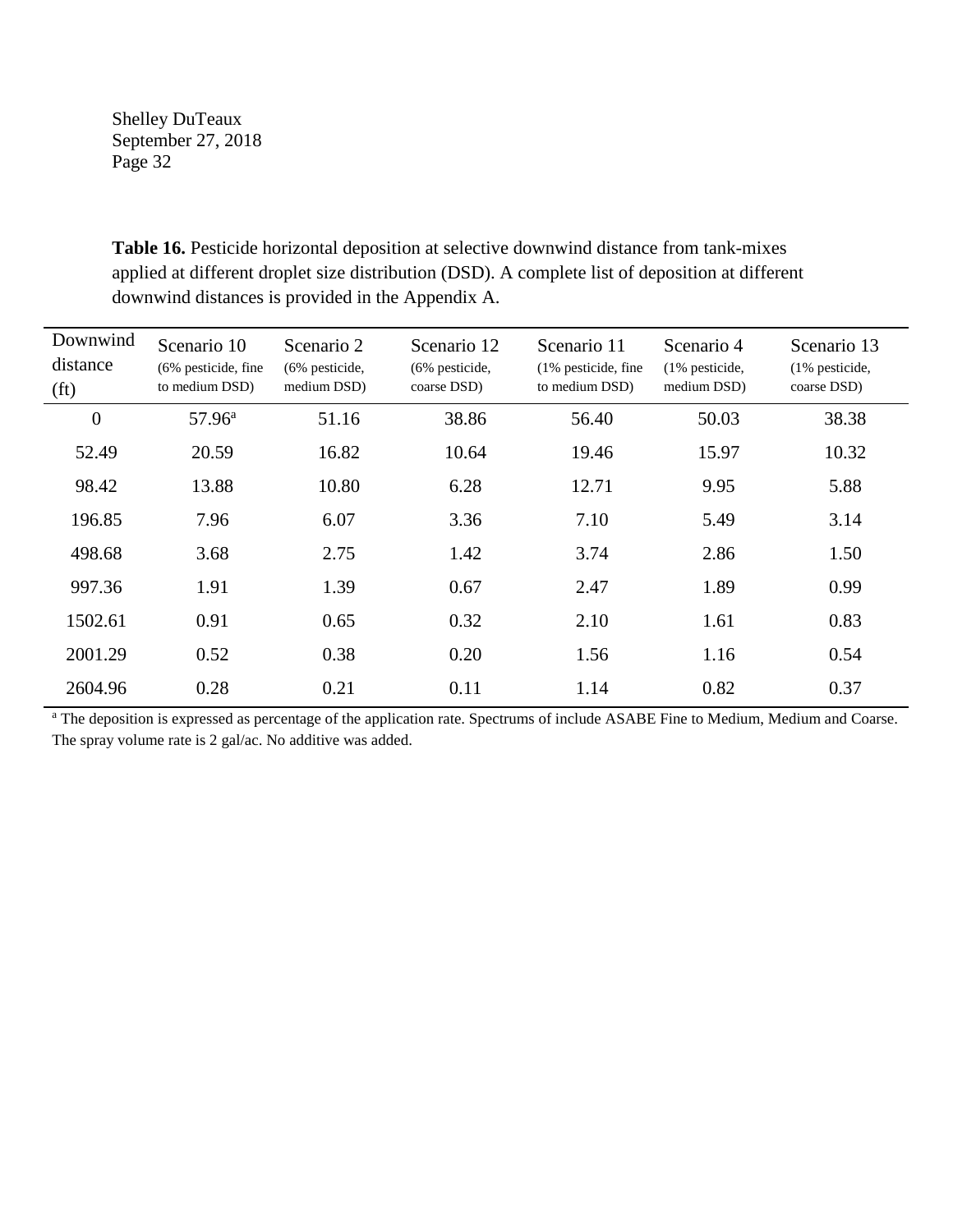Table 17. Parameter values from fitting the <100 ft portion of the deposition curve to a firstorder decay equation ( $Y = ae^{-bx}$ ). The tank-mixes contain 6% pesticides and are applied at 2 gal/ac. No additive was added. Droplet size distributions (DSDs) including ASABE Fine to Medium, Medium and Coarse. Y is the deposition as a percent of application rate and X is the square root of downwind distance (ft).

| Scenario | $DSD^a$        | $a^{\text{b}}$       |                     | $\mathbb{R}^2$ |
|----------|----------------|----------------------|---------------------|----------------|
| 11       | Fine to Medium | $58.7576 \pm 1.1694$ | $0.1474 \pm 0.0040$ | 0.9879         |
|          | Medium         | $52.1375 \pm 1.0727$ | $0.1588 \pm 0.0043$ | 0.9881         |
| 13       | Coarse         | $40.1802 \pm 0.9262$ | $0.1827 \pm 0.0053$ | 0.9873         |

<sup>a</sup> Droplet size distributions

<sup>b</sup> Values of a and b were expressed as mean ± standard deviation. Equation fitting was performed using SigmaPlot 13.0.

**Table 18.** Parameter values from fitting the 100-500 ft portion of the deposition curve to a firstorder decay equation ( $Y = ae^{-bx}$ ). The tank-mixes contain 6% pesticides and are applied at 2 gal/ac. No additive was added. Droplet size distributions (DSDs) including ASABE Fine to Medium, Medium and Coarse. Y is the deposition as a percent of application rate, and X is the square root of downwind distance (ft).

| Scenario | $DSD^a$        | $a^{\rm b}$          |                     | $\mathbb{R}^2$ |
|----------|----------------|----------------------|---------------------|----------------|
| 11       | Fine to Medium | $39.4317 \pm 0.8795$ | $0.1116 \pm 0.0015$ | 0.9897         |
|          | Medium         | $31.3083 \pm 0.7921$ | $0.1145 \pm 0.0017$ | 0.9873         |
| 13       | Coarse         | $19.5451 \pm 0.4307$ | $0.1235 \pm 0.0015$ | 0.9917         |

<sup>a</sup> Droplet size distributions

<sup>b</sup> Values of a and b were expressed as mean ± standard deviation. Equation fitting was performed using SigmaPlot 13.0.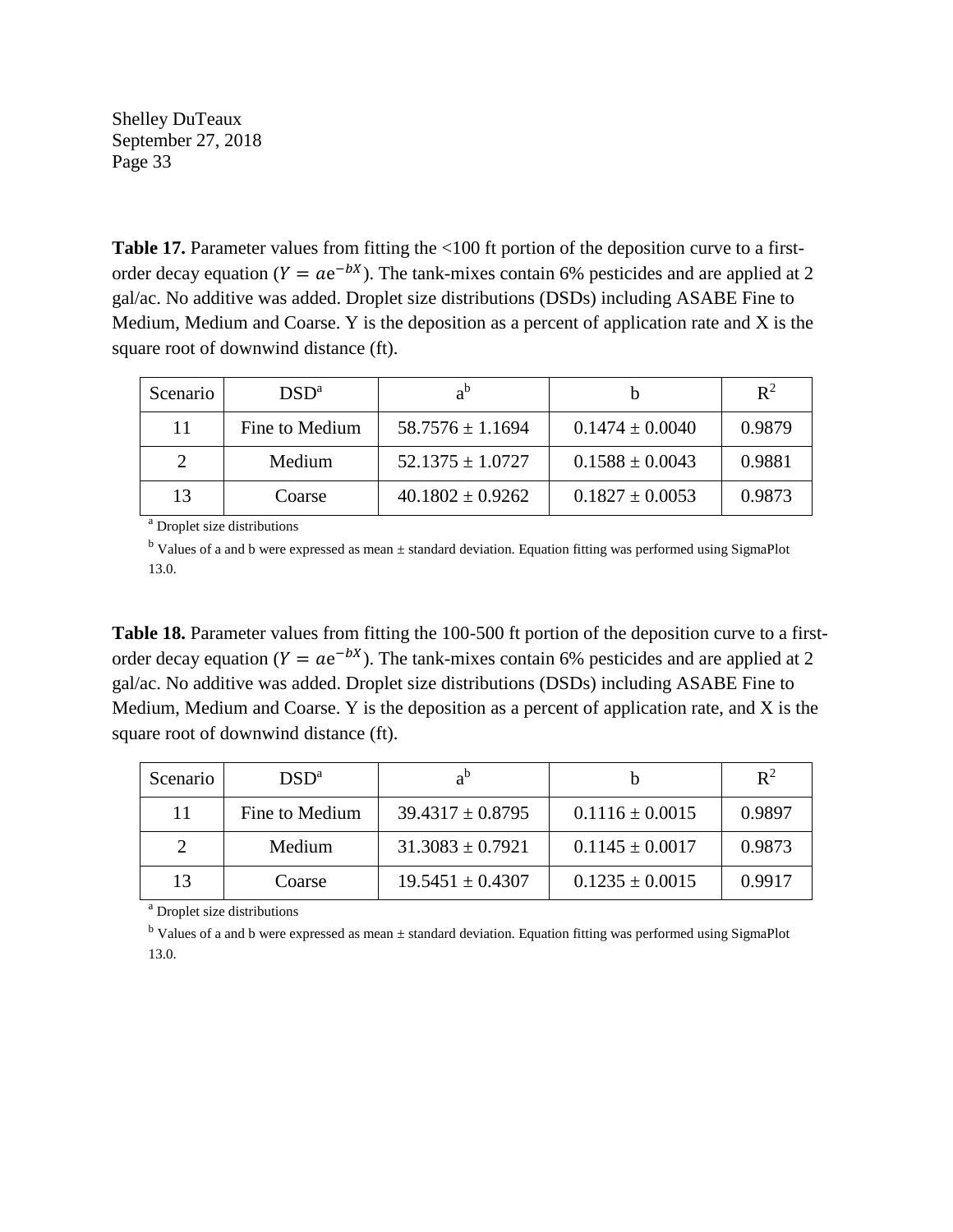Table 19. Parameter values from fitting the >500 ft portion of the deposition curve to a firstorder decay equation ( $Y = ae^{-bx}$ ). The tank-mixes contain 6% pesticides and are applied at 2 gal/ac. No additive was added. Droplet size distributions (DSDs) including ASABE Fine to Medium, Medium and Coarse. Y is the deposition as a percent of application rate, and X is the square root of downwind distance (ft).

| Scenario | $\text{DSD}^{\text{a}}$ | $a^b$                |                     | $\mathbb{R}^2$ |
|----------|-------------------------|----------------------|---------------------|----------------|
| 11       | Fine to Medium          | $28.2044 \pm 0.4748$ | $0.0871 \pm 0.0006$ | 0.9904         |
| ↑        | Medium                  | $22.2798 \pm 0.3894$ | $0.0894 \pm 0.0006$ | 0.9902         |
| 13       | Coarse                  | $12.0415 \pm 0.2036$ | $0.0918 \pm 0.0006$ | 0.9911         |

<sup>a</sup> Droplet size distributions

<sup>b</sup> Values of a and b were expressed as mean ± standard deviation. Equation fitting was performed using SigmaPlot 13.0.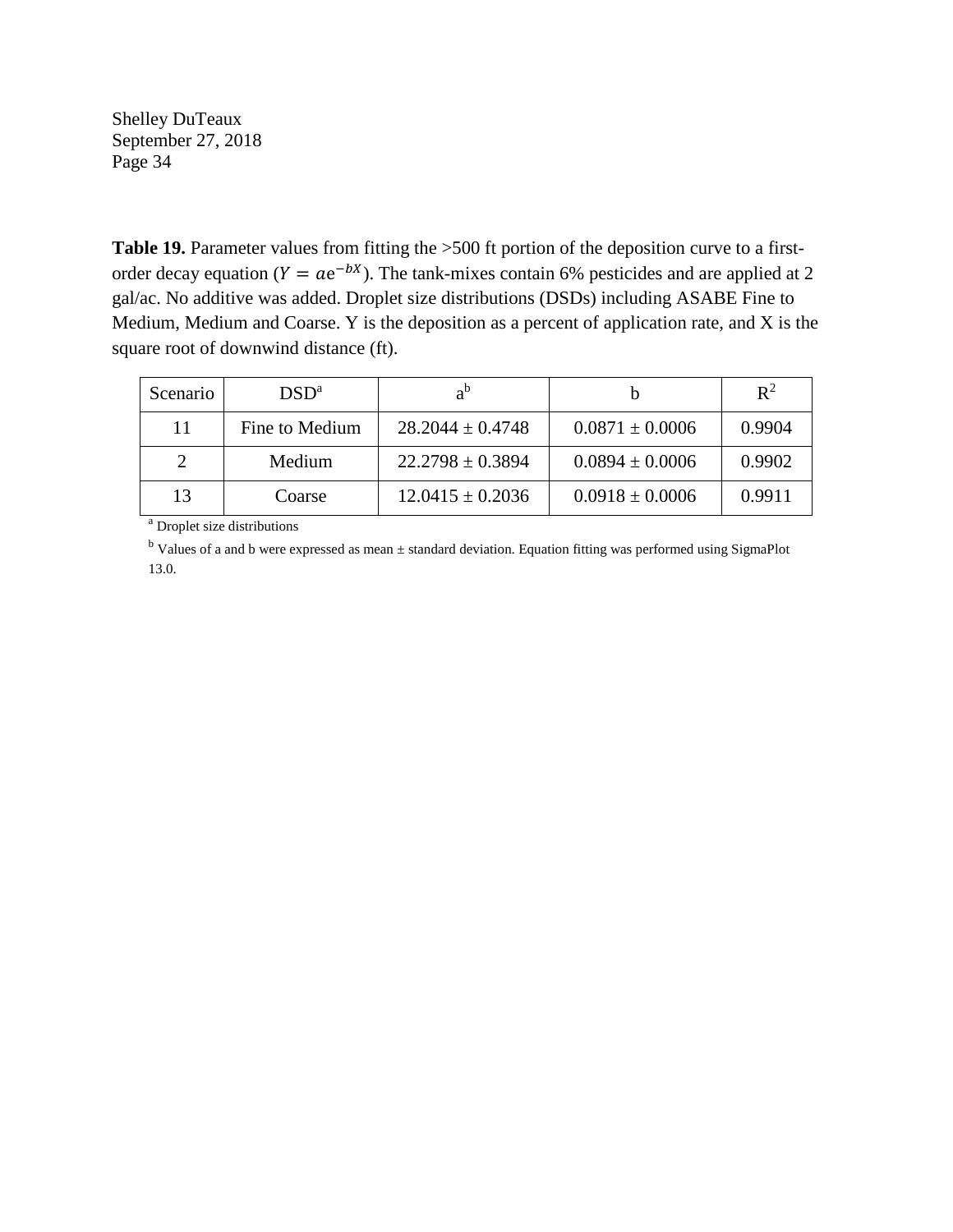| Downwind<br>distance (ft) | Scenario 10<br>$(6\%$ pesticide, fine<br>to medium DSD) | Scenario 2<br>$(6\%$ pesticide,<br>medium DSD) | Scenario 12<br>$(6\%$ pesticide,<br>coarse DSD) | Scenario 11<br>$(1\%$ pesticide, fine<br>to medium DSD) | Scenario 4<br>(1% pesticide,<br>medium DSD) | Scenario 13<br>$(1\%$ pesticide,<br>coarse DSD) |
|---------------------------|---------------------------------------------------------|------------------------------------------------|-------------------------------------------------|---------------------------------------------------------|---------------------------------------------|-------------------------------------------------|
| $\overline{0}$            | 48.77 <sup>a</sup>                                      | 37.63                                          | 21.72                                           | 11.02                                                   | 8.43                                        | 4.70                                            |
| 25                        | 38.06                                                   | 28.32                                          | 15.03                                           | 9.18                                                    | 6.84                                        | 3.57                                            |
| 50                        | 35.17                                                   | 26.08                                          | 13.46                                           | 8.69                                                    | 6.45                                        | 3.29                                            |
| 75                        | 31.71                                                   | 23.13                                          | 11.55                                           | 8.12                                                    | 5.97                                        | 2.98                                            |
| 100                       | 29.31                                                   | 21.27                                          | 10.37                                           | 7.73                                                    | 5.66                                        | 2.79                                            |
| 250                       | 21.40                                                   | 15.24                                          | 7.16                                            | 6.37                                                    | 4.62                                        | 2.23                                            |
| 500                       | 14.95                                                   | 10.52                                          | 4.77                                            | 5.11                                                    | 3.69                                        | 1.75                                            |
| 750                       | 10.99                                                   | 7.60                                           | 3.29                                            | 4.33                                                    | 3.11                                        | 1.46                                            |
| 1000                      | 8.05                                                    | 5.44                                           | 2.24                                            | 3.76                                                    | 2.70                                        | 1.25                                            |

**Table 20.** Air concentration (ng/L) at 2.0 ft above ground from tank-mixes applied at different droplet size distribution (DSD).

<sup>a</sup> The deposition is expressed as percentage of the application rate. Spectrums of include ASABE Fine to Medium, medium and coarse. The spray volume rate is 2 gal/ac. No additive was added.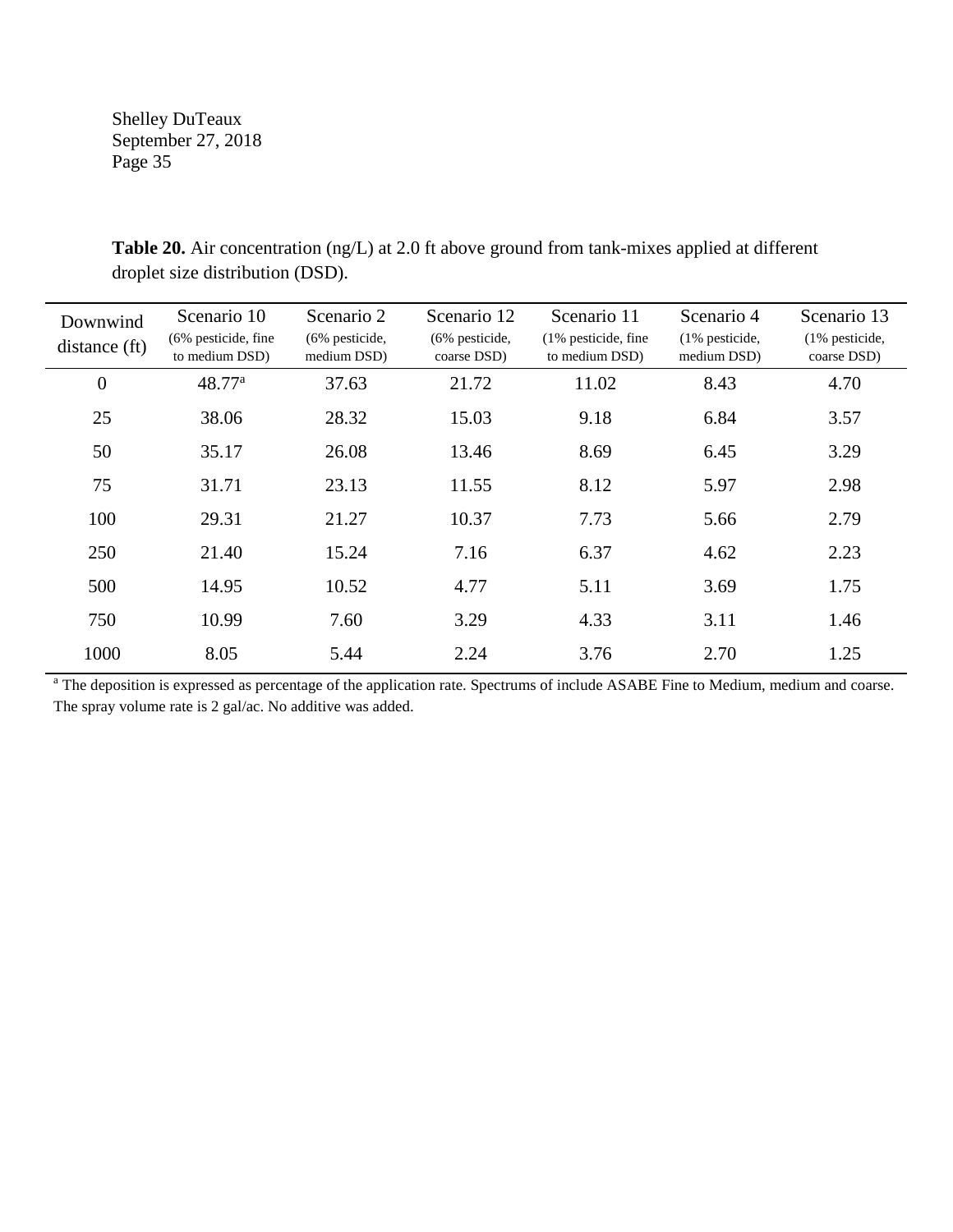| Downwind<br>distance (ft) | Scenario 10<br>$(6\%$ pesticide, fine<br>to medium DSD) | Scenario 2<br>(6% pesticide,<br>medium DSD) | Scenario 12<br>(6% pesticide,<br>coarse DSD) | Scenario 11<br>$(1\%$ pesticide, fine<br>to medium DSD) | Scenario 4<br>(1% pesticide,<br>medium DSD) | Scenario 13<br>(1% pesticide,<br>coarse DSD) |
|---------------------------|---------------------------------------------------------|---------------------------------------------|----------------------------------------------|---------------------------------------------------------|---------------------------------------------|----------------------------------------------|
| $\boldsymbol{0}$          | $35.05^{\rm a}$                                         | 26.76                                       | 15.11                                        | 7.99                                                    | 6.07                                        | 3.32                                         |
| 25                        | 29.68                                                   | 22.12                                       | 11.70                                        | 7.09                                                    | 5.29                                        | 2.76                                         |
| 50                        | 26.95                                                   | 19.96                                       | 10.27                                        | 6.62                                                    | 4.92                                        | 2.50                                         |
| 75                        | 24.32                                                   | 17.75                                       | 8.86                                         | 6.18                                                    | 4.55                                        | 2.27                                         |
| 100                       | 22.49                                                   | 16.35                                       | 7.99                                         | 5.88                                                    | 4.31                                        | 2.13                                         |
| 250                       | 16.26                                                   | 11.59                                       | 5.45                                         | 4.81                                                    | 3.50                                        | 1.69                                         |
| 500                       | 11.28                                                   | 7.93                                        | 3.60                                         | 3.85                                                    | 2.78                                        | 1.32                                         |
| 750                       | 8.25                                                    | 5.71                                        | 2.47                                         | 3.26                                                    | 2.35                                        | 1.10                                         |
| 1000                      | 6.04                                                    | 4.08                                        | 1.68                                         | 2.83                                                    | 2.03                                        | 0.94                                         |

**Table 21.** Air concentration (ng/L) at 5.3 ft above ground from tank-mixes applied at different droplet size distribution (DSD).

<sup>a</sup> The deposition is expressed as percentage of the application rate. Spectrums of include ASABE Fine to Medium, medium and coarse. The spray volume rate is 2 gal/ac. No additive was added.

## Impacts on bystander exposure assessment

AGDISP estimates have been used by both US EPA and DPR to assess residential bystander pesticide exposure due to aerial spray drift (CDPR, 2018; USEPA, 2012a). Specifically, the horizontal deposition estimates are used to calculate pesticide deposition on a downwind turf and the associated bystander dermal and oral exposure (USEPA, 2012b). The air concentration estimates were also used by US EPA and DPR to calculate bystander inhalation exposure (CDPR, 2018; USEPA, 2014; USEPA, 2012c).

US EPA's standard practice is to use a 50 ft-wide area turf that is located at various downwind distances. The dermal and incidental oral exposures are assumed to occur while bystanders are walking, playing, or mowing on this turf. To account for different application rates, the current US EPA practice assumes the same drift fraction for a certain downwind distance, and calculates pesticide deposition by multiplying the deposition fraction with target application rate. However, as discussed above, the horizontal deposition fraction varies among different tank-mix properties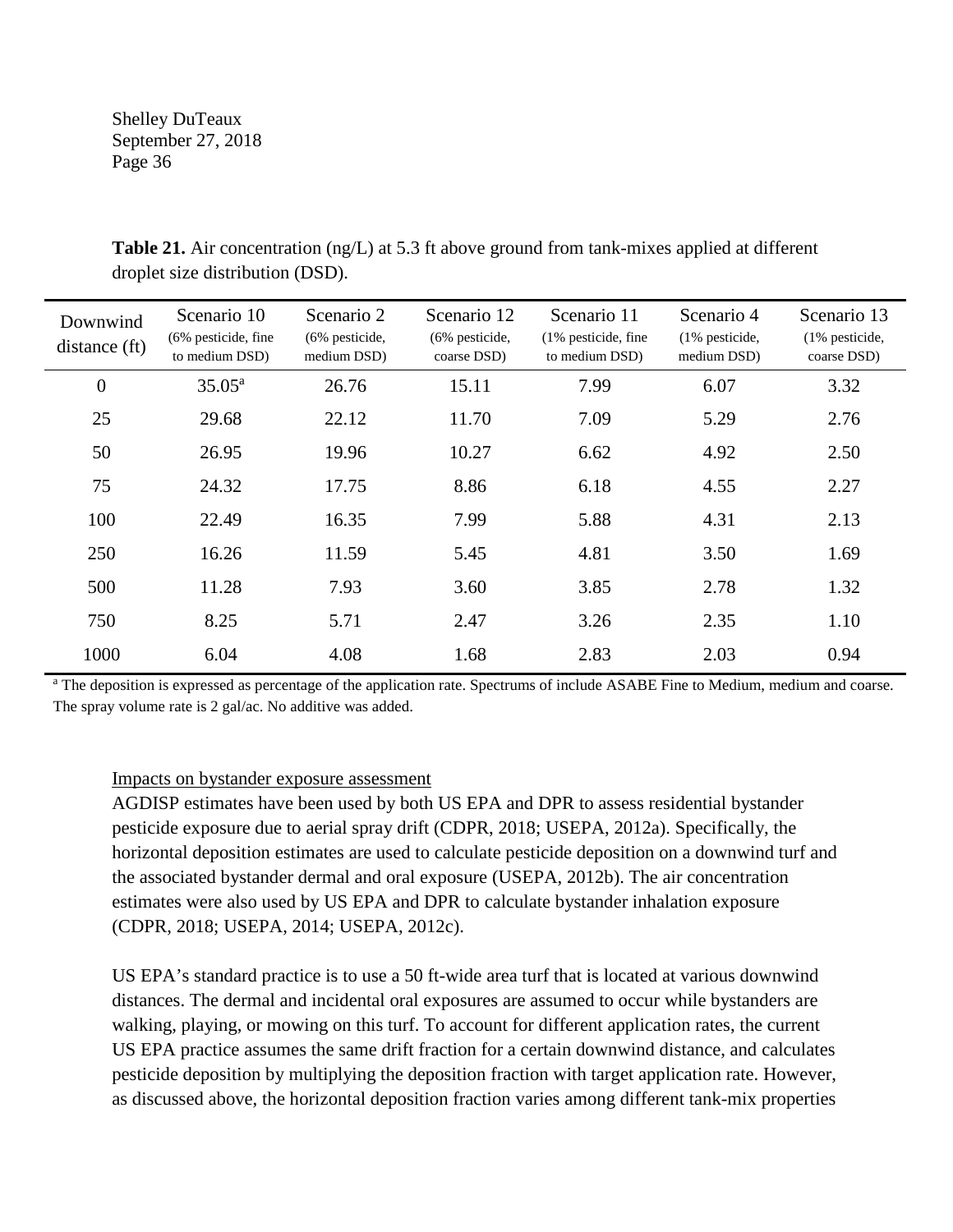and the deposition values may not be proportional to application rate. Therefore, using the same deposition fraction together with a simple proportional adjustment for changing application rates may overestimate or underestimate the drift potential, and further affect the accuracy of exposure assessment.

Table 22 and 23 summarize pesticide deposition on a 50 ft turf, as a fraction of the application rate, for six representative application scenarios. These results indicate that using a base set of "deposition fraction" values that are then adjusted proportionally for application rate may not be appropriate, as the fraction values are different among different application conditions. This difference changes with downwind distance. For instance, at <75ft, highest deposition fraction values were seen for the 2 lb/ac scenario, while at >75ft, the highest values were seen for the lowest rate, 1 lb/ac scenario (Table 22). Also finer spraying nozzles generated greater downwind drift (Table 23). These findings suggest that: 1) using fraction values generated from one application scenario could underestimate or overestimate pesticide depositions for other application scenarios, especially for those with rather different tank-mix pesticide content, and 2) even for screening purposes, selecting a single application rate to run AGDISP may not represent the reasonable worst case spray drift for all application scenarios at all downwind distances.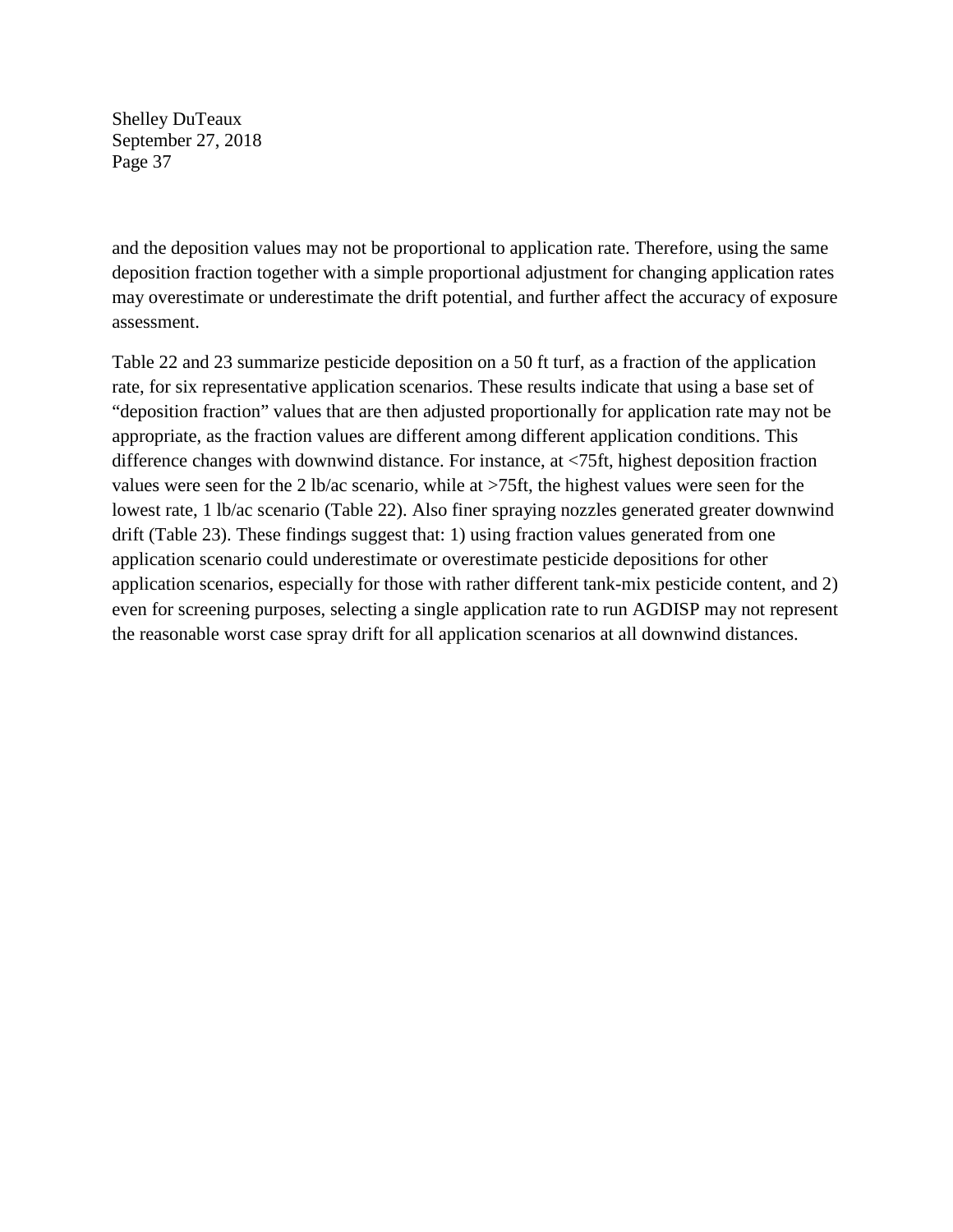| Downwind          | $1$ lbs/ac, | $2$ lbs/ac, | $6$ lbs/ac, | $2$ lbs/ac,      |
|-------------------|-------------|-------------|-------------|------------------|
| (f <sub>t</sub> ) | no additive | no additive | no additive | 2lbs/ac additive |
| $25^{\rm b}$      | 17.19       | $17.26^c$   | 17.09       | 17.20            |
| 50                | 13.71       | 13.71       | 13.47       | 13.60            |
| 75                | 10.89       | 10.89       | 10.48       | 10.69            |
| 100               | 9.08        | 9.01        | 8.55        | 8.78             |
| 150               | 6.71        | 6.65        | 6.02        | 6.35             |
| 200               | 5.37        | 5.29        | 4.44        | 4.91             |
| 250               | 4.56        | 4.34        | 3.36        | 3.84             |
| 300               | 3.97        | 3.68        | 2.56        | 3.09             |
| 500               | 2.65        | 2.25        | 1.08        | 1.48             |
| 750               | 2.00        | 1.35        | 0.51        | 0.74             |
| 1000              | 1.32        | 0.84        | 0.29        | 0.43             |

Table 22. Pesticide deposition within a 50 ft-wide turf<sup>a</sup> locating at various downwind distances.

<sup>a</sup> 50 ft wide turf is a standard turf suggested by US EPA for residential exposure assessment;

<sup>b</sup> This represents a turf expanding from 25 to 75 ft downwind;

<sup>c</sup> The deposition is expressed as percentage of application rate. The droplet size distribution (DSD) is ASABE Medium, and the spray volume rate is 2 gal/ac.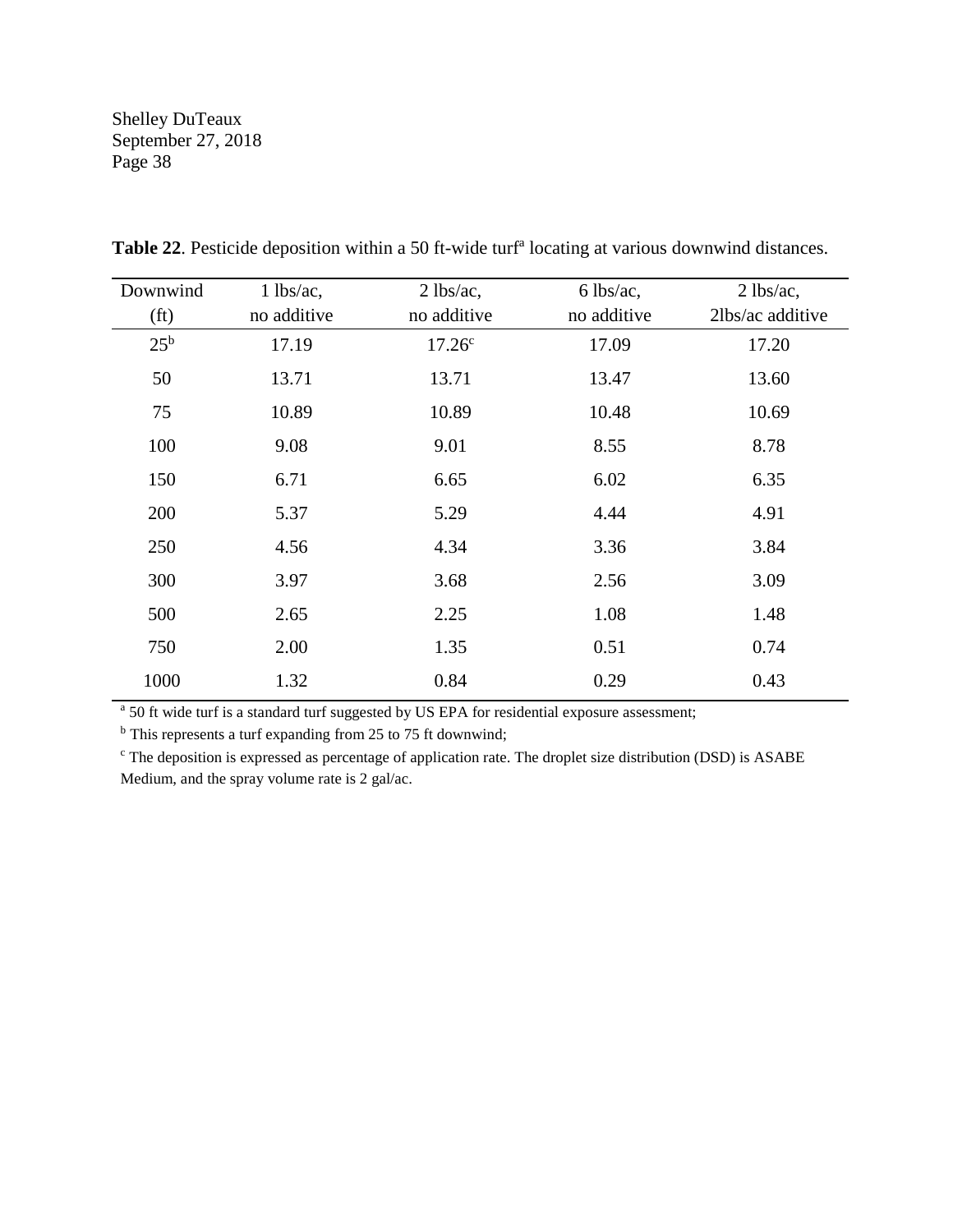|                | $25$ ft <sup>a</sup> | 50 <sup>ft</sup> | 100ft                       | $250$ ft | 500ft | 1000ft |
|----------------|----------------------|------------------|-----------------------------|----------|-------|--------|
|                |                      |                  | <b>ASABE Fine to Medium</b> |          |       |        |
| $1$ lbs/ac     | 20.96                | 17.07            | 11.71                       | 6.00     | 3.54  | 1.82   |
| 2lbs/ac        | 21.09 <sup>b</sup>   | 17.11            | 11.67                       | 5.74     | 3.04  | 1.17   |
| $6$ lbs/ac     | 20.87                | 16.78            | 11.05                       | 4.49     | 1.50  | 0.43   |
|                |                      |                  | <b>ASABE</b> Medium         |          |       |        |
| $1$ lbs/ac     | 17.19                | 13.71            | 9.08                        | 4.56     | 2.65  | 1.32   |
| 2lbs/ac        | 17.26                | 13.71            | 9.01                        | 4.34     | 2.25  | 0.84   |
| $6\frac{1}{2}$ | 17.09                | 13.47            | 8.55                        | 3.36     | 1.08  | 0.29   |
|                |                      |                  | <b>ASABE</b> Coarse         |          |       |        |
| $1$ lbs/ac     | 11.11                | 8.38             | 5.07                        | 2.44     | 1.37  | 0.63   |
| 2lbs/ac        | 11.14                | 8.36             | 5.04                        | 2.29     | 1.15  | 0.38   |
| $6$ lbs/ac     | 11.04                | 8.21             | 4.76                        | 1.72     | 0.50  | 0.13   |

**Table 23.** Pesticide deposition within a 50 ft-wide turf at various downwind distances.

<sup>a</sup> This represents a turf expanding from 25 to 75 ft downwind;

<sup>b</sup> The deposition is expressed as percentage of application rate. There is no additive added in the tank-mix, and the spray volume rate is 2 gal/ac.

An example of this under/over-estimation of bystander exposure is shown in Figure 12, where fraction values from 2 lbs/ac, no additive application were used to calculate bystander dermal and oral exposure for the other three scenarios. The under-/over-estimations are seen for all downwind distances, but drastically increase while moving far-field. For instance, for a 50 ft wide turf section at 1000-1050 ft, using the selected fraction values caused around a 40% underestimation for 1lb/ac application, and an almost 200% overestimation for 6 lb/ac application. The extent of under/over-estimation varies depending on the scenario selected to retrieve fraction values, as well as other application, weather, and field input values for the scenario of interest. Similar conclusions were also seen for inhalation exposure (Figure 13).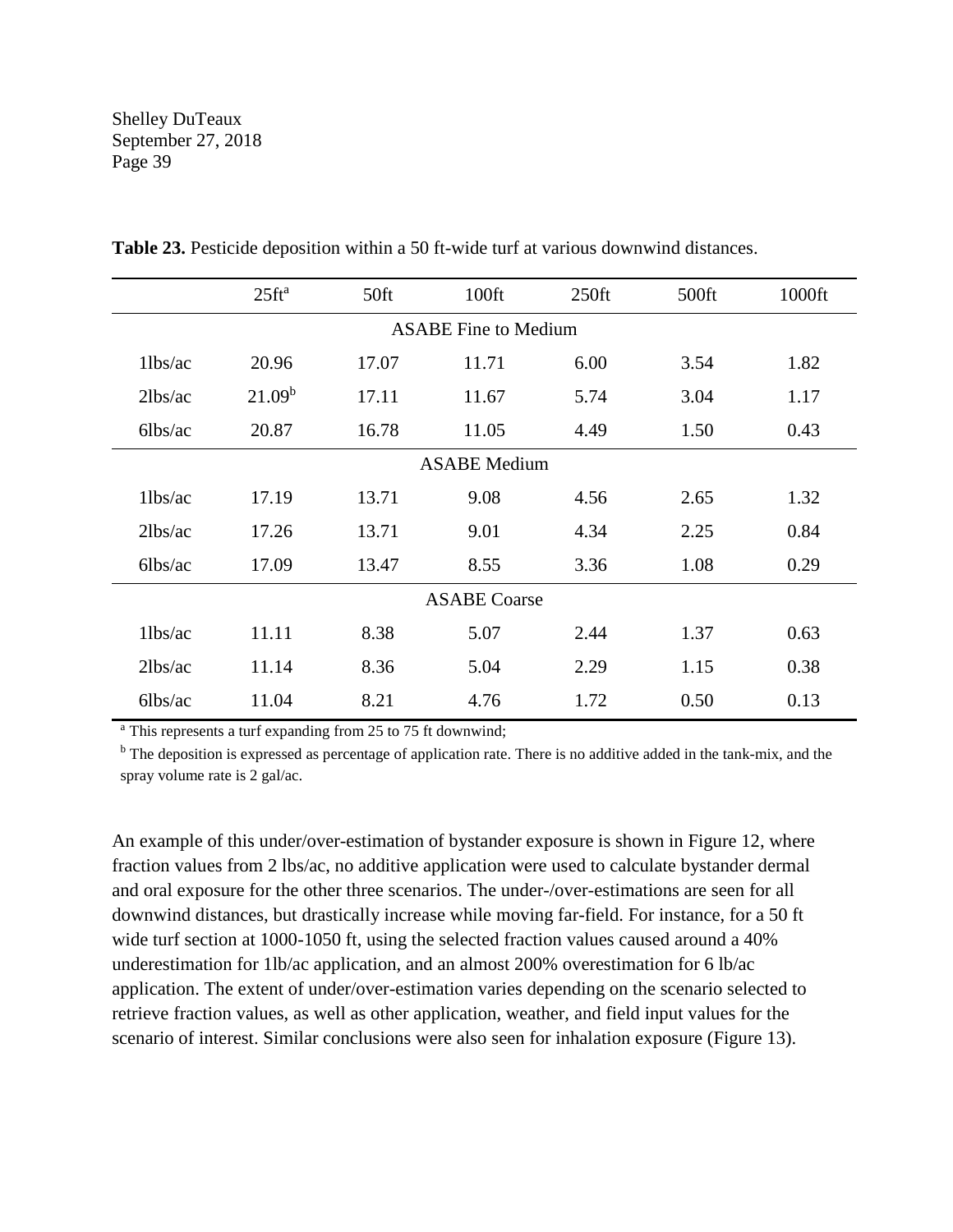

**Figure 12.** Percentage of overestimation or underestimation on residential bystander dermal and oral exposure. Exposure routes include dermal contact for adults, and dermal contact and incidental oral ingestion for children.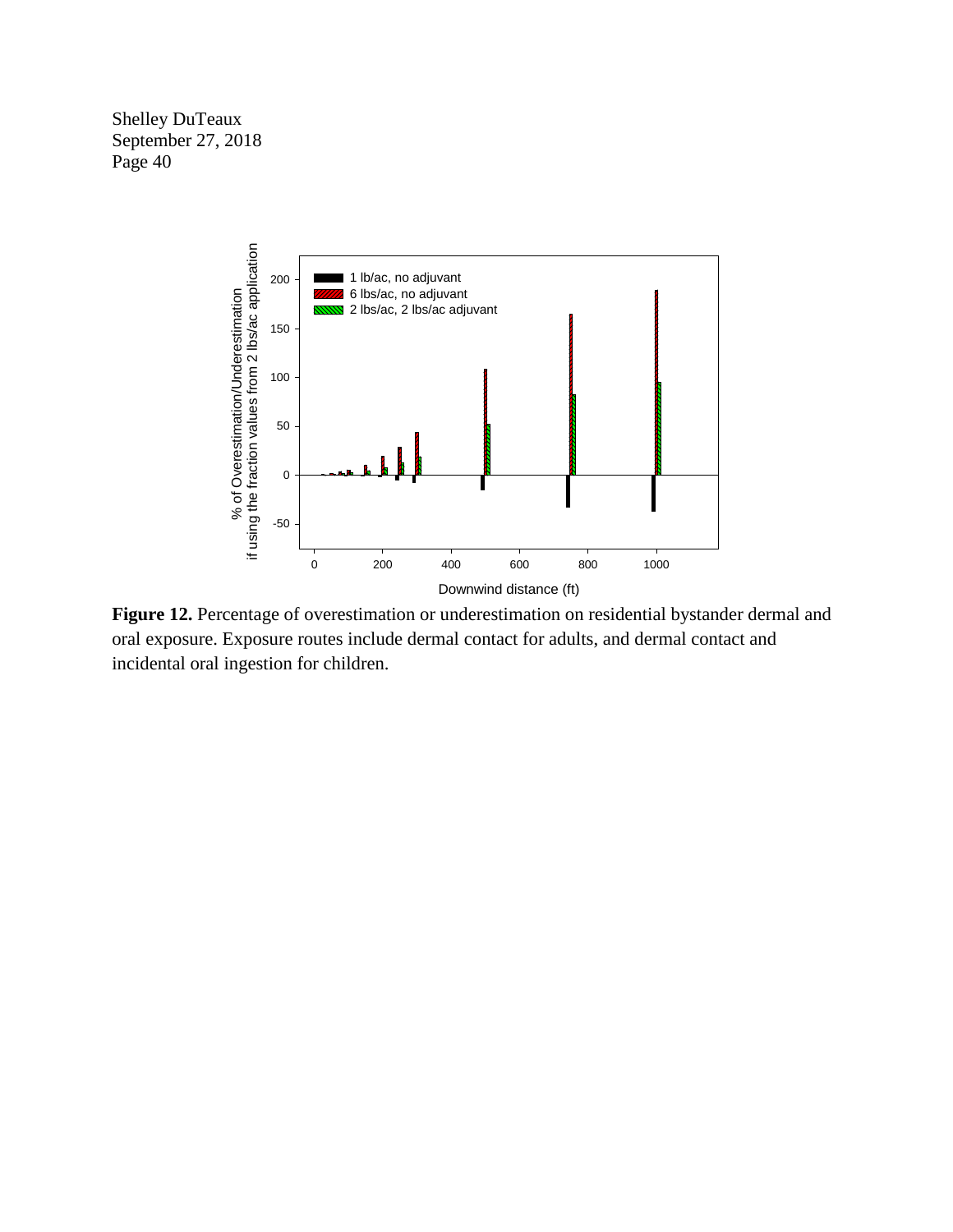

**Figure 13.** Percentage of overestimation or underestimation on residential bystander inhalation exposure.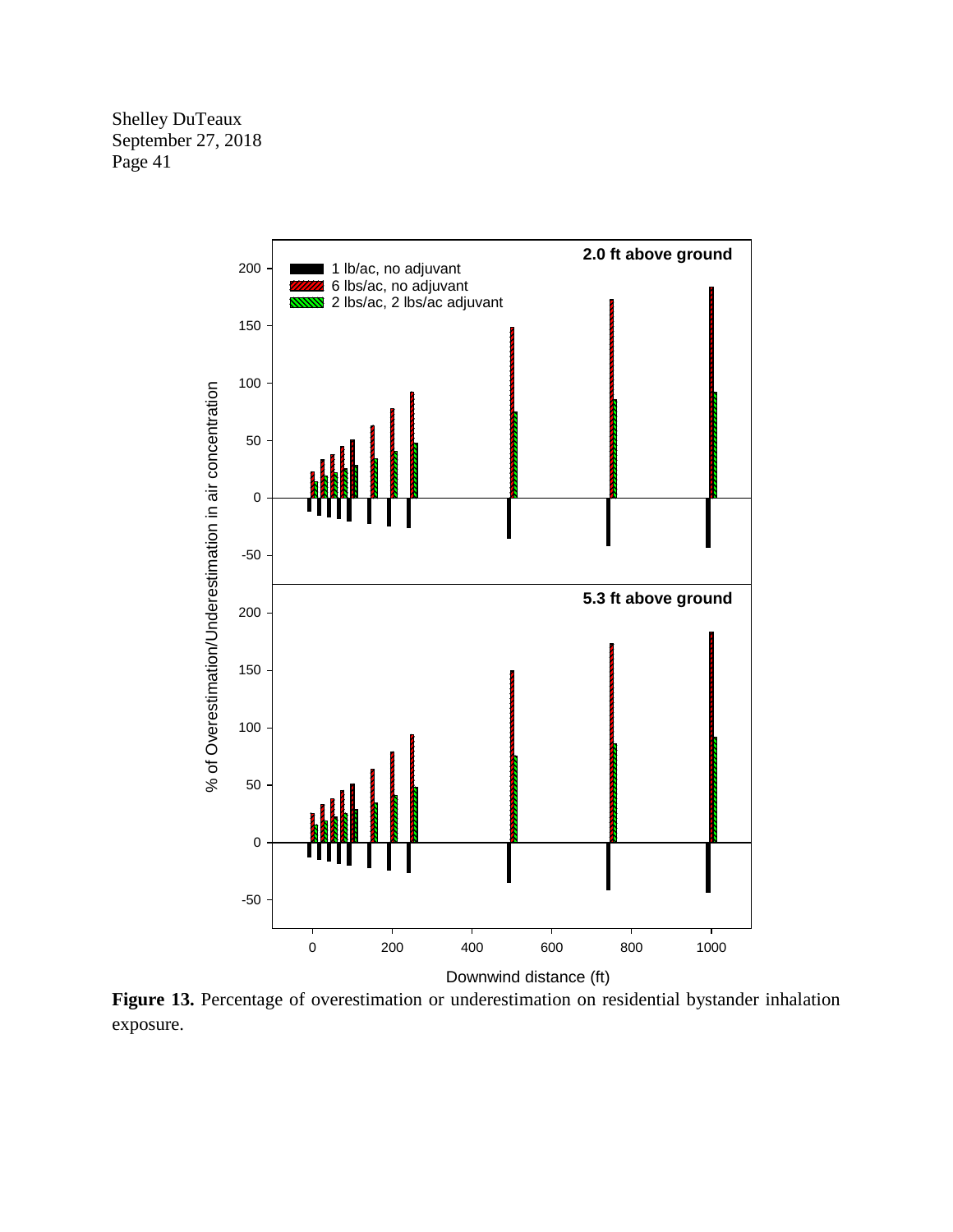#### **Conclusion**

AGDISP is a useful tool to estimate pesticide downwind drift, but proper development of model inputs is critical to generate meaningful output values. The analysis conducted in this document illustrates the difficulty of finding a particular tank-mix composition that represents a reasonable worst-case drift scenario for all downwind distances. AGDISP outputs from low-application rate scenario underestimate horizontal deposition at near-field for high rate applications. AGDISP outputs from low-application rate scenario overestimate downwind horizontal deposition and air concentration for high-application rate scenarios in the far-field. As AGDISP is a recommended model by US EPA to assess residential bystander exposure to pesticide spray drift from aerial applications, so this analysis emphasized the importance of proper model use and selecting scenario-specific model inputs for accurate drift exposure assessment.

#### **References**

[Barry, T. 2017.Revised: Estimation of chlorpyrifos horizontal deposition and air concentrations](http://www.cdpr.ca.gov/docs/hha/memos/drift_modeling_methods_memo.pdf)  [for California use scenarios.](http://www.cdpr.ca.gov/docs/hha/memos/drift_modeling_methods_memo.pdf) [http://www.cdpr.ca.gov/docs/hha/memos/drift\\_modeling\\_methods\\_memo.pdf.](http://www.cdpr.ca.gov/docs/hha/memos/drift_modeling_methods_memo.pdf) Last retrieved on December 27, 2017

[California Department of Pesticide Regulation \(CDPR\). 2018. Final toxic air contaminant](https://www.cdpr.ca.gov/docs/whs/pdf/chlorpyrifos_final_tac.pdf)  [evaluation of chlorpyrifos: Risk characterization of spray drift, dietary, and aggregate](https://www.cdpr.ca.gov/docs/whs/pdf/chlorpyrifos_final_tac.pdf)  [exposures to residential bystanders.](https://www.cdpr.ca.gov/docs/whs/pdf/chlorpyrifos_final_tac.pdf) [https://www.cdpr.ca.gov/docs/whs/pdf/chlorpyrifos\\_final\\_tac.pdf.](https://www.cdpr.ca.gov/docs/whs/pdf/chlorpyrifos_final_tac.pdf) Last retrieved on September 24, 2018

- [United States Environmental Protection Agency \(USEPA\). 2012a. Chlorpyrifos-Evaluation of](https://www.regulations.gov/document?D=EPA-HQ-OPP-2008-0850-0105)  [the potential risks from spray drift and the impact of potential risk reduction measures.](https://www.regulations.gov/document?D=EPA-HQ-OPP-2008-0850-0105) [https://www.regulations.gov/document?D=EPA-HQ-OPP-2008-0850-0105.](https://www.regulations.gov/document?D=EPA-HQ-OPP-2008-0850-0105) Last retrieved on February 24, 2017
- [USEPA. 2012b. Standard operating procedures for residential pesticide exposure assessment.](http://www.epa.gov/sites/production/files/2015-08/documents/usepa-opp-hed_residential_sops_oct2012.pdf) https:/[/www.epa.gov/sites/production/files/2015-08/documents/usepa-opp](http://www.epa.gov/sites/production/files/2015-08/documents/usepa-opp-hed_residential_sops_oct2012.pdf)hed residential sops oct2012.pdf. Last retrieved on February 24, 2017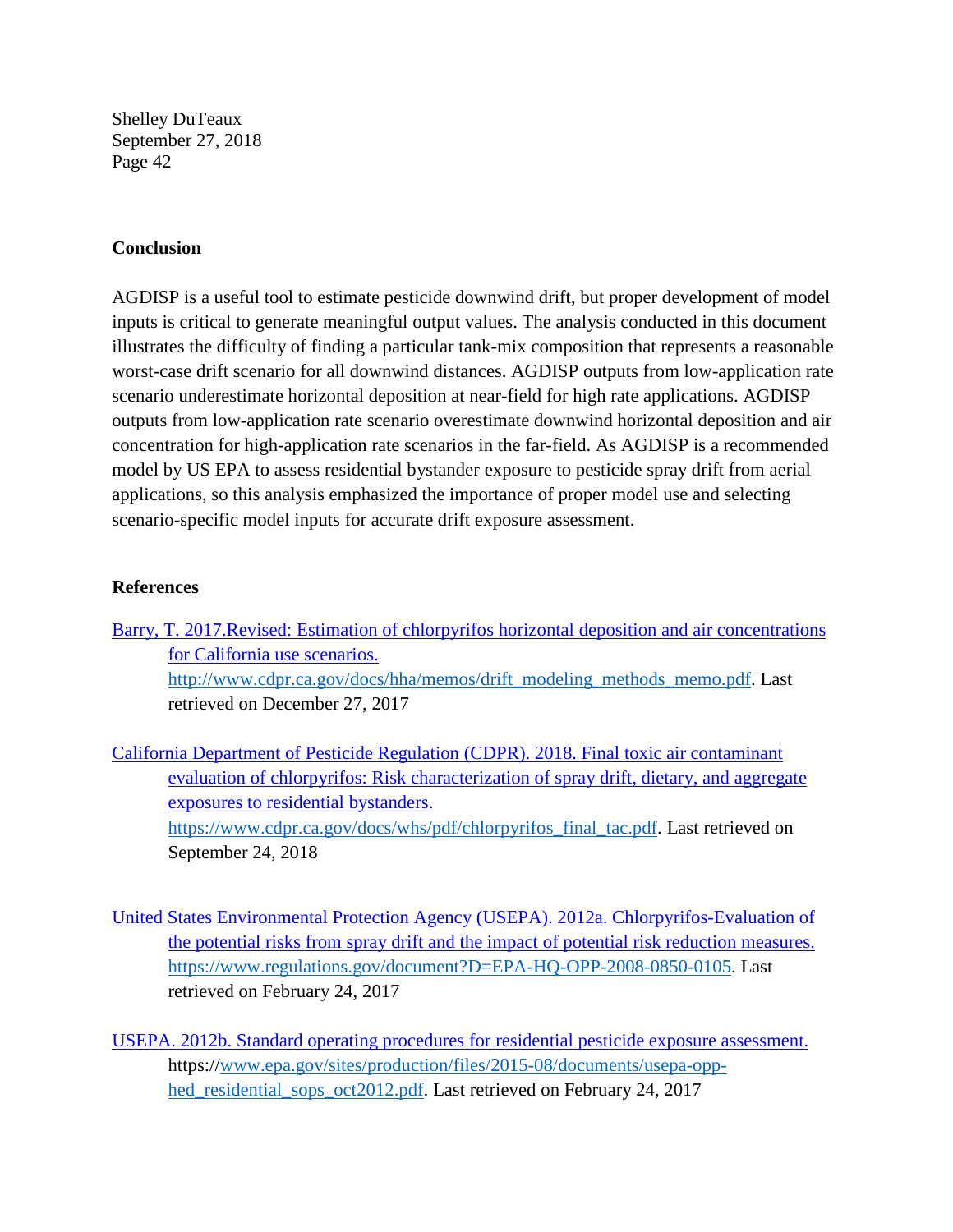US EPA 2012c. Appendix F – Chlorpyrifos – Evaluation of the potential risks from spray drift [and the Impact of potential risk reduction measures.](https://www.regulations.gov/document?D=EPA-HQ-OPP-2008-0850-0107) [https://www.regulations.gov/document?D=EPA-HQ-OPP-2008-0850-0107.](https://www.regulations.gov/document?D=EPA-HQ-OPP-2008-0850-0107) Last retrieved on July 18, 2018.

- [USEPA. 2013. Residential exposure assessment standard operating procedures addenda 1:](https://www.regulations.gov/document?D=EPA-HQ-OPP-2013-0676-0003)  [consideration of spray drift.](https://www.regulations.gov/document?D=EPA-HQ-OPP-2013-0676-0003) [https://www.regulations.gov/document?D=EPA-HQ-OPP-](https://www.regulations.gov/document?D=EPA-HQ-OPP-2013-0676-0003)[2013-0676-0003.](https://www.regulations.gov/document?D=EPA-HQ-OPP-2013-0676-0003) Last retrieved on February 24, 2017
- [US EPA 2014. Chlorpyrifos: Revised human health risk assessment for registration review.](https://www.regulations.gov/document?D=EPA-HQ-OPP-2008-0850-0195)  [Chlorpyrifos, PC Code 059101, DP Bar code 424485. Memorandum dated December 29,](https://www.regulations.gov/document?D=EPA-HQ-OPP-2008-0850-0195)  [2014. https://www.regulations.gov/document?D=EPA-HQ-OPP-2008-0850-0195.](https://www.regulations.gov/document?D=EPA-HQ-OPP-2008-0850-0195) Last retrieved on July 18, 2018.
- [USEPA. 2017. Models for pesticide risk assessment.](https://www.epa.gov/pesticide-science-and-assessing-pesticide-risks/models-pesticide-risk-assessment) [https://www.epa.gov/pesticide-science-and](https://www.epa.gov/pesticide-science-and-assessing-pesticide-risks/models-pesticide-risk-assessment)[assessing-pesticide-risks/models-pesticide-risk-assessment.](https://www.epa.gov/pesticide-science-and-assessing-pesticide-risks/models-pesticide-risk-assessment) Last retrieved on February 24, 2017
- [Witt, J. Agricultural spray adjuvants. http://psep.cce.cornell.edu/facts-slides-self/facts/gen](http://psep.cce.cornell.edu/facts-slides-self/facts/gen-peapp-adjuvants.aspx)[peapp-adjuvants.aspx.](http://psep.cce.cornell.edu/facts-slides-self/facts/gen-peapp-adjuvants.aspx) Last retrieved on February 23, 2017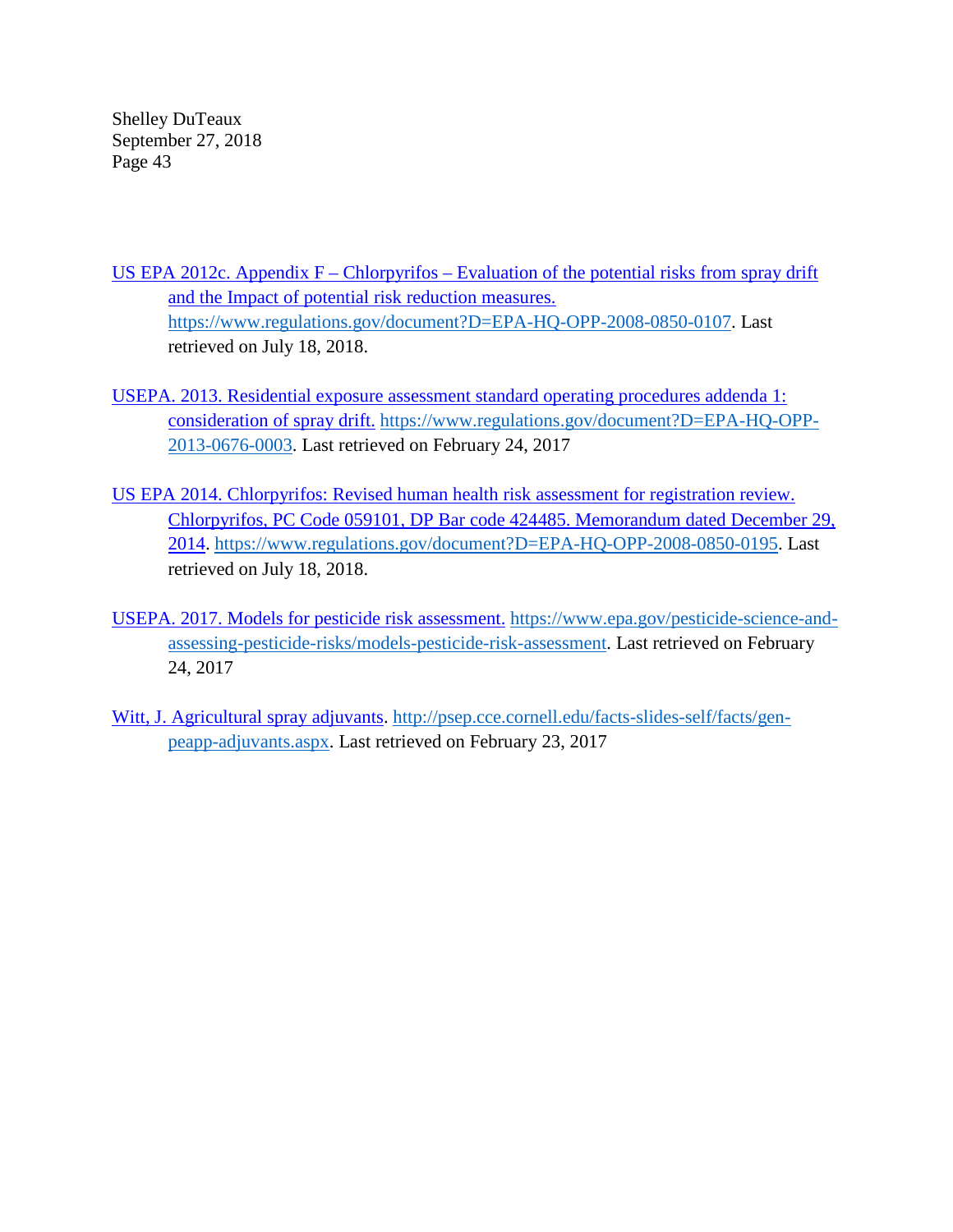# **Appendix A**

**Table A1.** Pesticide horizontal deposition at different downwind distance for Scenario 1-7, 13 and 15. The tank-mixes has no additive and is applied at 2 gal/ac. The droplet size distribution (DSD) for Scenario 1-7 is ASABE Medium. The DSD for Scenario 12 and 14 is ASABE Fine to Medium and ASABE Coarse respectively.

| Downwind          | Scenario                                |         |         |          |            |            |         |         |  |
|-------------------|-----------------------------------------|---------|---------|----------|------------|------------|---------|---------|--|
| (f <sub>t</sub> ) | $\mathbf{1}$<br>$(12\%)$ <sup>a</sup> ) | 2(6%)   | 3(3%)   | $4(1\%)$ | $5(0.5\%)$ | $6(0.1\%)$ | 12(6%)  | 14 (6%) |  |
| $\overline{0}$    | 51.2300                                 | 51.1600 | 50.9500 | 50.0300  | 48.0900    | 46.5800    | 57.9607 | 38.8560 |  |
| 6.5616            | 37.9500                                 | 38.0200 | 37.8300 | 36.9600  | 35.0600    | 33.8400    | 43.7507 | 28.1998 |  |
| 13.1232           | 29.9600                                 | 30.0700 | 29.8300 | 28.9400  | 27.2000    | 26.1500    | 35.0744 | 21.8813 |  |
| 19.6848           | 24.9000                                 | 24.9400 | 24.6100 | 23.7100  | 22.1600    | 21.1700    | 29.3206 | 17.7590 |  |
| 26.2464           | 21.4400                                 | 21.3800 | 21.0000 | 20.2000  | 18.7900    | 17.7800    | 25.4446 | 14.8733 |  |
| 32.808            | 19.5000                                 | 19.3900 | 18.9900 | 18.2400  | 16.9100    | 15.8900    | 23.4203 | 13.1373 |  |
| 39.3696           | 18.4300                                 | 18.2200 | 17.9700 | 17.1800  | 15.9100    | 14.8600    | 22.2311 | 12.0012 |  |
| 45.9312           | 17.7300                                 | 17.4400 | 17.3800 | 16.5600  | 15.2800    | 14.2300    | 21.3782 | 11.2024 |  |
| 52.4928           | 17.0200                                 | 16.8200 | 16.7600 | 15.9700  | 14.6100    | 13.6600    | 20.5884 | 10.6424 |  |
| 59.0544           | 16.0600                                 | 16.0300 | 15.9000 | 15.1600  | 13.6800    | 12.8900    | 19.6164 | 10.0056 |  |
| 65.616            | 14.9700                                 | 15.0700 | 14.9100 | 14.1900  | 12.6700    | 11.9700    | 18.5640 | 9.2843  |  |
| 72.1776           | 13.8900                                 | 14.0200 | 13.8500 | 13.0900  | 11.6600    | 10.9500    | 17.4303 | 8.5916  |  |
| 78.7392           | 12.9000                                 | 12.9900 | 12.7700 | 12.0100  | 10.7100    | 9.9400     | 16.2504 | 7.9026  |  |
| 85.3008           | 12.0600                                 | 12.1000 | 11.8400 | 11.1500  | 9.9300     | 9.1000     | 15.2630 | 7.2685  |  |
| 91.8624           | 11.4200                                 | 11.3900 | 11.1400 | 10.4900  | 9.3100     | 8.4400     | 14.5262 | 6.7417  |  |
| 98.424            | 10.9000                                 | 10.8000 | 10.6100 | 9.9500   | 8.8300     | 7.9200     | 13.8767 | 6.2818  |  |
| 104.9856          | 10.4000                                 | 10.2600 | 10.1800 | 9.5200   | 8.4200     | 7.4900     | 13.2257 | 5.8573  |  |
| 111.5472          | 9.8900                                  | 9.8000  | 9.7900  | 9.1600   | 7.9900     | 7.1200     | 12.6412 | 5.4994  |  |
| 118.1088          | 9.4100                                  | 9.4000  | 9.3900  | 8.7900   | 7.5100     | 6.7500     | 12.1471 | 5.2159  |  |
| 124.6704          | 8.9300                                  | 9.0400  | 8.9800  | 8.3700   | 7.0500     | 6.3800     | 11.6869 | 4.9905  |  |
| 131.232           | 8.4900                                  | 8.6600  | 8.5700  | 7.9400   | 6.6800     | 6.0100     | 11.2156 | 4.8153  |  |
| 137.7936          | 8.1100                                  | 8.2700  | 8.1600  | 7.5400   | 6.3700     | 5.6500     | 10.7449 | 4.6269  |  |
| 144.3552          | 7.8000                                  | 7.9000  | 7.7700  | 7.1900   | 6.0900     | 5.3300     | 10.3266 | 4.4368  |  |
| 150.9168          | 7.5600                                  | 7.5800  | 7.4500  | 6.9000   | 5.8200     | 5.0600     | 9.9713  | 4.2586  |  |
| 157.4784          | 7.3300                                  | 7.2900  | 7.1800  | 6.6500   | 5.5700     | 4.8300     | 9.6374  | 4.0917  |  |
| 164.04            | 7.0800                                  | 7.0100  | 6.9500  | 6.4300   | 5.3400     | 4.6500     | 9.2919  | 3.9292  |  |
| 170.6016          | 6.7900                                  | 6.7500  | 6.7600  | 6.2400   | 5.1300     | 4.4900     | 8.9477  | 3.7749  |  |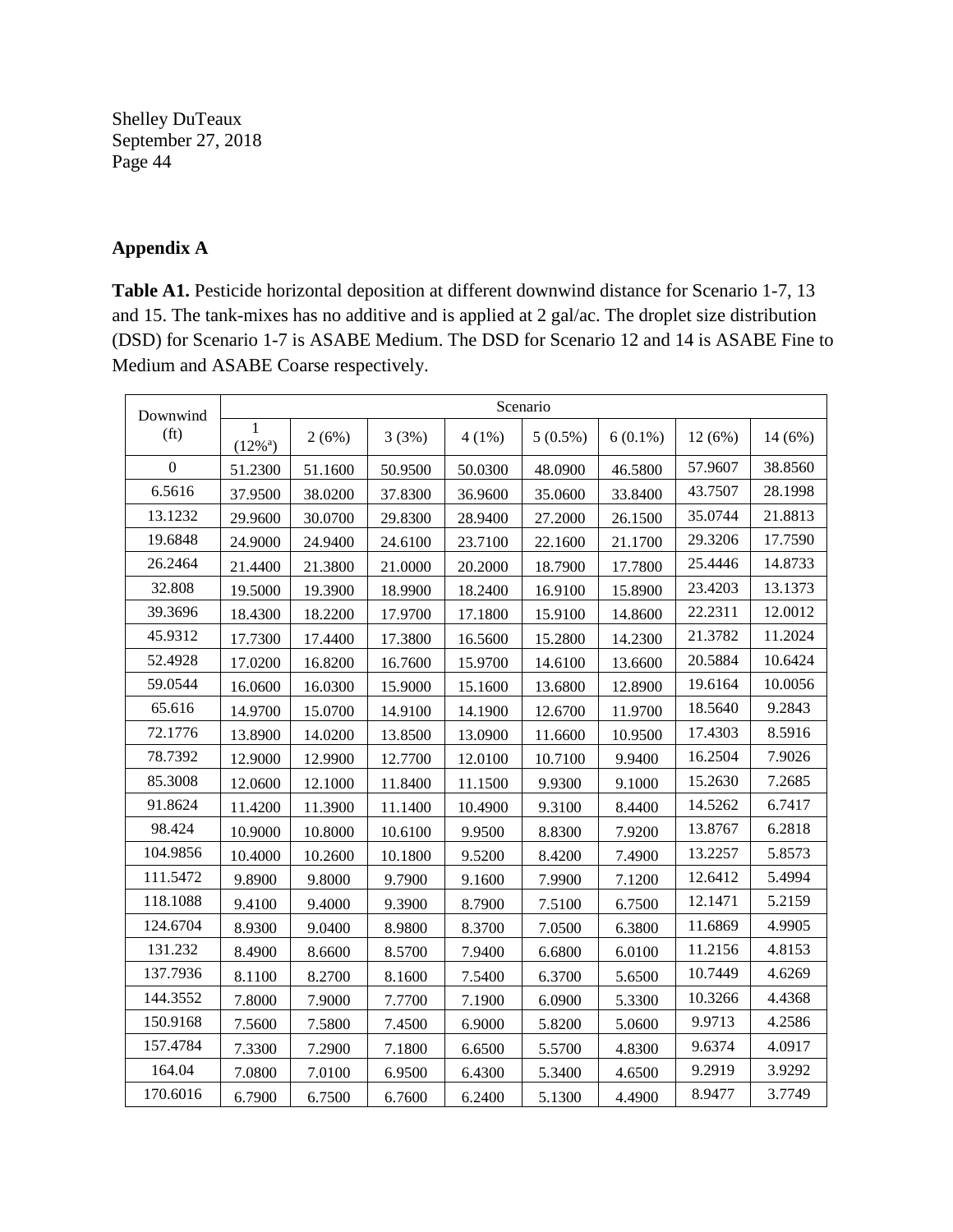| 177.1632 | 6.5100 | 6.5300 | 6.5700 | 6.0600 | 4.9300 | 4.3400 | 8.6355 | 3.6403 |
|----------|--------|--------|--------|--------|--------|--------|--------|--------|
| 183.7248 | 6.2600 | 6.3600 | 6.3700 | 5.8700 | 4.7600 | 4.1800 | 8.3728 | 3.5336 |
| 190.2864 | 6.0400 | 6.2200 | 6.1700 | 5.6700 | 4.6100 | 4.0200 | 8.1561 | 3.4461 |
| 196.848  | 5.8700 | 6.0700 | 5.9700 | 5.4900 | 4.4900 | 3.8800 | 7.9572 | 3.3578 |
| 203.4096 | 5.7300 | 5.9000 | 5.7900 | 5.3300 | 4.3800 | 3.7600 | 7.7474 | 3.2597 |
| 209.9712 | 5.6200 | 5.7000 | 5.6200 | 5.1900 | 4.2700 | 3.6400 | 7.5290 | 3.1600 |
| 216.5328 | 5.5100 | 5.5000 | 5.4800 | 5.0700 | 4.1600 | 3.5400 | 7.3209 | 3.0680 |
| 223.0944 | 5.3800 | 5.3300 | 5.3700 | 4.9600 | 4.0500 | 3.4400 | 7.1283 | 2.9849 |
| 229.656  | 5.2100 | 5.1900 | 5.2600 | 4.8800 | 3.9600 | 3.3600 | 6.9431 | 2.9087 |
| 236.2176 | 5.0300 | 5.0700 | 5.1500 | 4.7900 | 3.8700 | 3.2800 | 6.7667 | 2.8270 |
| 242.7792 | 4.8600 | 4.9700 | 5.0400 | 4.7000 | 3.7900 | 3.2000 | 6.6085 | 2.7492 |
| 249.3408 | 4.7300 | 4.9000 | 4.9300 | 4.6100 | 3.7100 | 3.1300 | 6.4715 | 2.6759 |
| 255.9024 | 4.6200 | 4.8200 | 4.8300 | 4.5300 | 3.6400 | 3.0600 | 6.3472 | 2.6070 |
| 262.464  | 4.5200 | 4.7300 | 4.7200 | 4.4700 | 3.5800 | 2.9900 | 6.2212 | 2.5424 |
| 269.0256 | 4.4200 | 4.6200 | 4.6200 | 4.4100 | 3.5200 | 2.9200 | 6.0902 | 2.4817 |
| 275.5872 | 4.3300 | 4.5100 | 4.5300 | 4.3500 | 3.4600 | 2.8500 | 5.9669 | 2.4247 |
| 282.1488 | 4.2400 | 4.4300 | 4.4500 | 4.2900 | 3.4000 | 2.7900 | 5.8602 | 2.3712 |
| 288.7104 | 4.1300 | 4.3500 | 4.3800 | 4.2200 | 3.3300 | 2.7300 | 5.7605 | 2.3207 |
| 295.272  | 4.0200 | 4.2700 | 4.3200 | 4.1500 | 3.2700 | 2.6800 | 5.6557 | 2.2720 |
| 301.8336 | 3.9300 | 4.2000 | 4.2600 | 4.0900 | 3.2100 | 2.6300 | 5.5493 | 2.2244 |
| 308.3952 | 3.8400 | 4.1300 | 4.2000 | 4.0200 | 3.1600 | 2.5800 | 5.4536 | 2.1779 |
| 314.9568 | 3.7700 | 4.0600 | 4.1300 | 3.9600 | 3.1000 | 2.5300 | 5.3701 | 2.1332 |
| 321.5184 | 3.7000 | 3.9900 | 4.0700 | 3.9000 | 3.0600 | 2.4900 | 5.2880 | 2.0910 |
| 328.08   | 3.6300 | 3.9200 | 4.0000 | 3.8500 | 3.0100 | 2.4500 | 5.1997 | 2.0514 |
| 334.6416 | 3.5500 | 3.8500 | 3.9400 | 3.8000 | 2.9700 | 2.4200 | 5.1093 | 2.0143 |
| 341.2032 | 3.4800 | 3.7900 | 3.8900 | 3.7400 | 2.9300 | 2.3800 | 5.0218 | 1.9793 |
| 347.7648 | 3.4200 | 3.7300 | 3.8300 | 3.6900 | 2.8900 | 2.3500 | 4.9336 | 1.9460 |
| 354.3264 | 3.3500 | 3.6700 | 3.7800 | 3.6500 | 2.8500 | 2.3100 | 4.8405 | 1.9135 |
| 360.888  | 3.2900 | 3.6100 | 3.7200 | 3.6000 | 2.8100 | 2.2800 | 4.7432 | 1.8816 |
| 367.4496 | 3.2300 | 3.5500 | 3.6700 | 3.5600 | 2.7700 | 2.2600 | 4.6526 | 1.8500 |
| 374.0112 | 3.1700 | 3.5000 | 3.6200 | 3.5100 | 2.7400 | 2.2300 | 4.5775 | 1.8193 |
| 380.5728 | 3.1100 | 3.4400 | 3.5700 | 3.4700 | 2.7100 | 2.2000 | 4.5183 | 1.7899 |
| 387.1344 | 3.0600 | 3.3900 | 3.5200 | 3.4300 | 2.6700 | 2.1800 | 4.4689 | 1.7621 |
| 393.696  | 3.0100 | 3.3400 | 3.4800 | 3.3900 | 2.6400 | 2.1500 | 4.4219 | 1.7359 |
| 400.2576 | 2.9600 | 3.3000 | 3.4300 | 3.3500 | 2.6100 | 2.1300 | 4.3725 | 1.7108 |
| 406.8192 | 2.9100 | 3.2500 | 3.3900 | 3.3100 | 2.5800 | 2.1000 | 4.3194 | 1.6865 |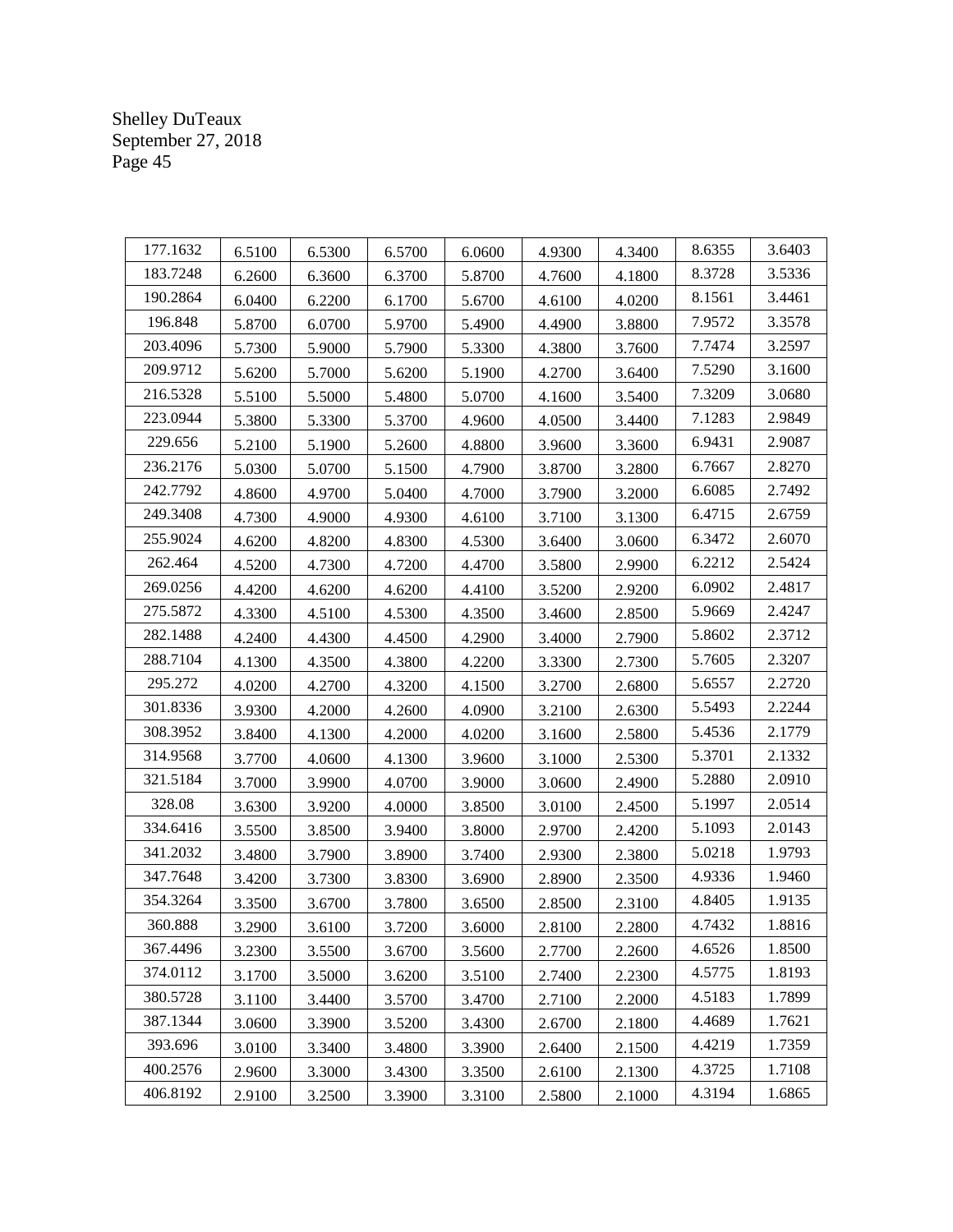| 413.3808 | 2.8600 | 3.2100 | 3.3500 | 3.2700 | 2.5500 | 2.0800 | 4.2640 | 1.6628 |
|----------|--------|--------|--------|--------|--------|--------|--------|--------|
| 419.9424 | 2.8200 | 3.1600 | 3.3100 | 3.2300 | 2.5300 | 2.0600 | 4.2087 | 1.6395 |
| 426.504  | 2.7700 | 3.1200 | 3.2700 | 3.2000 | 2.5000 | 2.0400 | 4.1556 | 1.6166 |
| 433.0656 | 2.7300 | 3.0800 | 3.2300 | 3.1600 | 2.4700 | 2.0100 | 4.1052 | 1.5943 |
| 439.6272 | 2.6900 | 3.0400 | 3.1900 | 3.1300 | 2.4500 | 1.9900 | 4.0571 | 1.5730 |
| 446.1888 | 2.6500 | 3.0000 | 3.1500 | 3.1000 | 2.4200 | 1.9700 | 4.0105 | 1.5529 |
| 452.7504 | 2.6100 | 2.9600 | 3.1200 | 3.0700 | 2.4000 | 1.9500 | 3.9653 | 1.5340 |
| 459.312  | 2.5700 | 2.9300 | 3.0900 | 3.0300 | 2.3700 | 1.9300 | 3.9186 | 1.5160 |
| 465.8736 | 2.5400 | 2.9000 | 3.0500 | 3.0000 | 2.3500 | 1.9100 | 3.8740 | 1.4987 |
| 472.4352 | 2.5000 | 2.8600 | 3.0200 | 2.9700 | 2.3200 | 1.9000 | 3.8314 | 1.4819 |
| 478.9968 | 2.4700 | 2.8300 | 2.9900 | 2.9400 | 2.3000 | 1.8800 | 3.7908 | 1.4656 |
| 485.5584 | 2.4400 | 2.8000 | 2.9600 | 2.9200 | 2.2800 | 1.8600 | 3.7517 | 1.4497 |
| 492.12   | 2.4000 | 2.7800 | 2.9300 | 2.8900 | 2.2600 | 1.8500 | 3.7138 | 1.4343 |
| 498.6816 | 2.3700 | 2.7500 | 2.9000 | 2.8600 | 2.2400 | 1.8300 | 3.6768 | 1.4195 |
| 505.2432 | 2.3400 | 2.7200 | 2.8700 | 2.8400 | 2.2200 | 1.8100 | 3.6406 | 1.4053 |
| 511.8048 | 2.3100 | 2.6900 | 2.8400 | 2.8100 | 2.2000 | 1.8000 | 3.6054 | 1.3918 |
| 518.3664 | 2.2800 | 2.6700 | 2.8200 | 2.7900 | 2.1800 | 1.7800 | 3.5712 | 1.3788 |
| 524.928  | 2.2500 | 2.6500 | 2.7900 | 2.7600 | 2.1600 | 1.7600 | 3.5383 | 1.3664 |
| 531.4896 | 2.2200 | 2.6200 | 2.7700 | 2.7400 | 2.1400 | 1.7500 | 3.5066 | 1.3543 |
| 538.0512 | 2.1900 | 2.6000 | 2.7500 | 2.7200 | 2.1300 | 1.7300 | 3.4760 | 1.3425 |
| 544.6128 | 2.1700 | 2.5800 | 2.7200 | 2.6900 | 2.1100 | 1.7200 | 3.4465 | 1.3309 |
| 551.1744 | 2.1400 | 2.5500 | 2.7000 | 2.6700 | 2.0900 | 1.7000 | 3.4178 | 1.3195 |
| 557.736  | 2.1100 | 2.5300 | 2.6800 | 2.6500 | 2.0800 | 1.6900 | 3.3900 | 1.3083 |
| 564.2976 | 2.0800 | 2.5100 | 2.6600 | 2.6300 | 2.0600 | 1.6800 | 3.3631 | 1.2973 |
| 570.8592 | 2.0600 | 2.4900 | 2.6400 | 2.6100 | 2.0500 | 1.6600 | 3.3371 | 1.2868 |
| 577.4208 | 2.0300 | 2.4700 | 2.6200 | 2.5900 | 2.0300 | 1.6500 | 3.3120 | 1.2767 |
| 583.9824 | 2.0000 | 2.4600 | 2.6000 | 2.5700 | 2.0200 | 1.6300 | 3.2875 | 1.2671 |
| 590.544  | 1.9800 | 2.4400 | 2.5800 | 2.5500 | 2.0000 | 1.6200 | 3.2634 | 1.2578 |
| 597.1056 | 1.9500 | 2.4200 | 2.5600 | 2.5300 | 1.9900 | 1.6100 | 3.2397 | 1.2488 |
| 603.6672 | 1.9300 | 2.4000 | 2.5500 | 2.5100 | 1.9700 | 1.5900 | 3.2161 | 1.2399 |
| 610.2288 | 1.9000 | 2.3900 | 2.5300 | 2.4900 | 1.9600 | 1.5800 | 3.1928 | 1.2312 |
| 616.7904 | 1.8800 | 2.3700 | 2.5100 | 2.4800 | 1.9500 | 1.5700 | 3.1698 | 1.2225 |
| 623.352  | 1.8500 | 2.3500 | 2.5000 | 2.4600 | 1.9300 | 1.5500 | 3.1474 | 1.2139 |
| 629.9136 | 1.8300 | 2.3400 | 2.4800 | 2.4400 | 1.9200 | 1.5400 | 3.1256 | 1.2055 |
| 636.4752 | 1.8000 | 2.3200 | 2.4600 | 2.4300 | 1.9100 | 1.5300 | 3.1045 | 1.1972 |
| 643.0368 | 1.7800 | 2.3100 | 2.4500 | 2.4100 | 1.8900 | 1.5200 | 3.0839 | 1.1891 |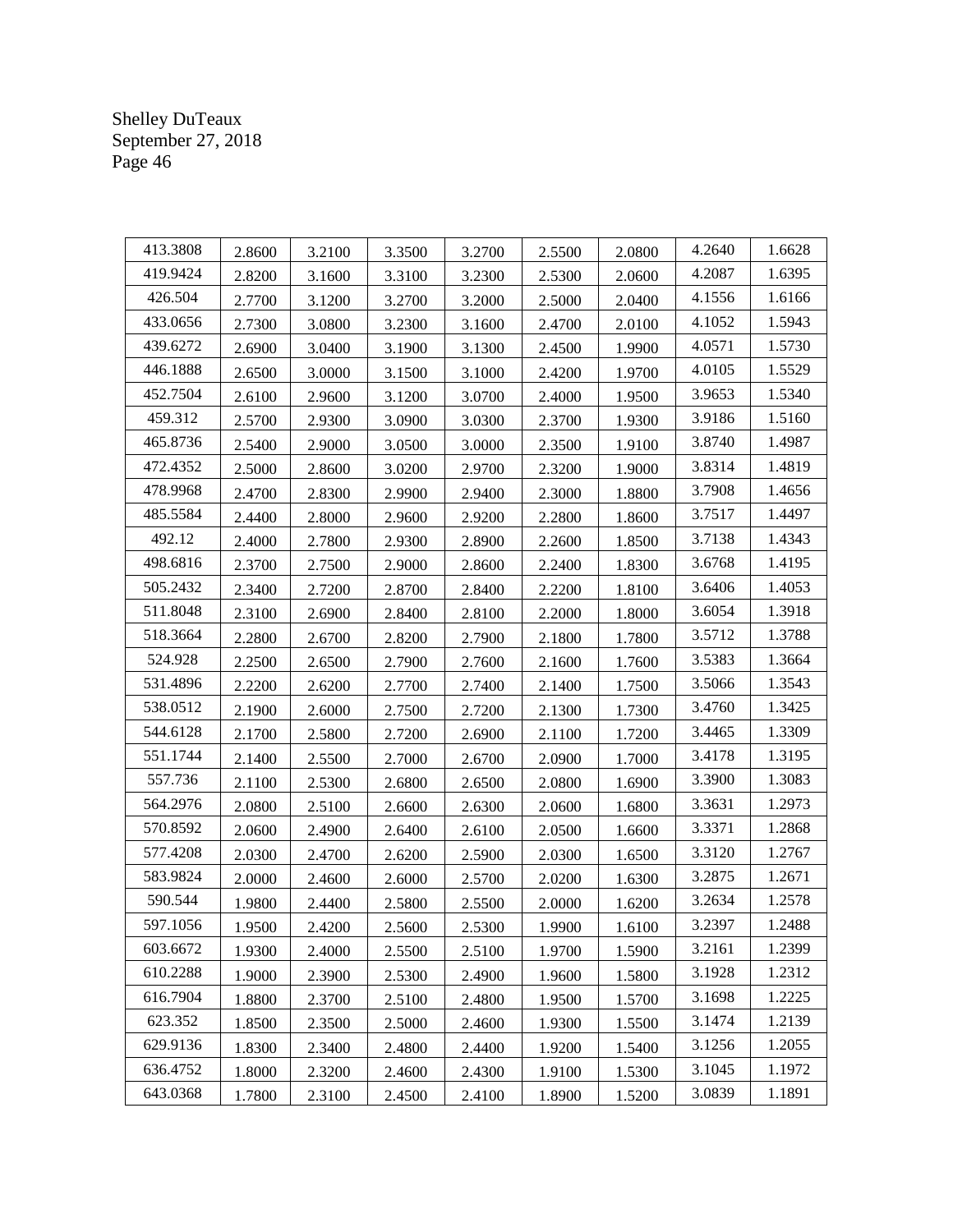| 649.5984 | 1.7500 | 2.2900 | 2.4400 | 2.4000 | 1.8800 | 1.5100 | 3.0636 | 1.1811 |
|----------|--------|--------|--------|--------|--------|--------|--------|--------|
| 656.16   | 1.7300 | 2.2800 | 2.4200 | 2.3800 | 1.8700 | 1.4900 | 3.0433 | 1.1730 |
| 662.7216 | 1.7100 | 2.2600 | 2.4100 | 2.3700 | 1.8600 | 1.4800 | 3.0229 | 1.1649 |
| 669.2832 | 1.6800 | 2.2500 | 2.3900 | 2.3500 | 1.8500 | 1.4700 | 3.0024 | 1.1567 |
| 675.8448 | 1.6600 | 2.2300 | 2.3800 | 2.3400 | 1.8300 | 1.4600 | 2.9817 | 1.1484 |
| 682.4064 | 1.6400 | 2.2200 | 2.3700 | 2.3200 | 1.8200 | 1.4500 | 2.9610 | 1.1400 |
| 688.968  | 1.6200 | 2.2000 | 2.3600 | 2.3100 | 1.8100 | 1.4400 | 2.9403 | 1.1317 |
| 695.5296 | 1.5900 | 2.1900 | 2.3500 | 2.3000 | 1.8000 | 1.4300 | 2.9198 | 1.1234 |
| 702.0912 | 1.5700 | 2.1700 | 2.3300 | 2.2800 | 1.7900 | 1.4200 | 2.8994 | 1.1151 |
| 708.6528 | 1.5500 | 2.1600 | 2.3200 | 2.2700 | 1.7800 | 1.4100 | 2.8791 | 1.1069 |
| 715.2144 | 1.5300 | 2.1400 | 2.3100 | 2.2600 | 1.7600 | 1.4000 | 2.8587 | 1.0987 |
| 721.776  | 1.5100 | 2.1300 | 2.3000 | 2.2500 | 1.7500 | 1.3900 | 2.8383 | 1.0904 |
| 728.3376 | 1.4900 | 2.1100 | 2.2900 | 2.2400 | 1.7400 | 1.3800 | 2.8177 | 1.0820 |
| 734.8992 | 1.4700 | 2.0900 | 2.2800 | 2.2200 | 1.7300 | 1.3700 | 2.7970 | 1.0735 |
| 741.4608 | 1.4500 | 2.0800 | 2.2700 | 2.2100 | 1.7200 | 1.3600 | 2.7761 | 1.0650 |
| 748.0224 | 1.4300 | 2.0600 | 2.2600 | 2.2000 | 1.7100 | 1.3500 | 2.7553 | 1.0563 |
| 754.584  | 1.4100 | 2.0500 | 2.2500 | 2.1900 | 1.7000 | 1.3400 | 2.7345 | 1.0476 |
| 761.1456 | 1.3900 | 2.0300 | 2.2400 | 2.1800 | 1.6900 | 1.3300 | 2.7138 | 1.0388 |
| 767.7072 | 1.3700 | 2.0200 | 2.2300 | 2.1700 | 1.6800 | 1.3200 | 2.6930 | 1.0299 |
| 774.2688 | 1.3500 | 2.0000 | 2.2200 | 2.1600 | 1.6700 | 1.3100 | 2.6721 | 1.0209 |
| 780.8304 | 1.3300 | 1.9800 | 2.2100 | 2.1400 | 1.6600 | 1.3000 | 2.6510 | 1.0116 |
| 787.392  | 1.3100 | 1.9700 | 2.2000 | 2.1300 | 1.6500 | 1.2900 | 2.6297 | 1.0021 |
| 793.9536 | 1.2900 | 1.9500 | 2.1900 | 2.1200 | 1.6400 | 1.2800 | 2.6081 | 0.9924 |
| 800.5152 | 1.2700 | 1.9300 | 2.1800 | 2.1100 | 1.6300 | 1.2800 | 2.5864 | 0.9825 |
| 807.0768 | 1.2600 | 1.9200 | 2.1700 | 2.1000 | 1.6200 | 1.2700 | 2.5645 | 0.9724 |
| 813.6384 | 1.2400 | 1.9000 | 2.1600 | 2.0900 | 1.6100 | 1.2600 | 2.5426 | 0.9623 |
| 820.2    | 1.2200 | 1.8800 | 2.1500 | 2.0800 | 1.6000 | 1.2500 | 2.5207 | 0.9519 |
| 826.7616 | 1.2000 | 1.8600 | 2.1400 | 2.0700 | 1.5900 | 1.2400 | 2.4987 | 0.9415 |
| 833.3232 | 1.1900 | 1.8500 | 2.1300 | 2.0600 | 1.5800 | 1.2300 | 2.4765 | 0.9309 |
| 839.8848 | 1.1700 | 1.8300 | 2.1200 | 2.0500 | 1.5700 | 1.2200 | 2.4541 | 0.9202 |
| 846.4464 | 1.1500 | 1.8100 | 2.1100 | 2.0500 | 1.5700 | 1.2200 | 2.4314 | 0.9093 |
| 853.008  | 1.1400 | 1.7900 | 2.1000 | 2.0400 | 1.5600 | 1.2100 | 2.4085 | 0.8983 |
| 859.5696 | 1.1200 | 1.7700 | 2.1000 | 2.0300 | 1.5500 | 1.2000 | 2.3854 | 0.8873 |
| 866.1312 | 1.1100 | 1.7500 | 2.0900 | 2.0200 | 1.5400 | 1.1900 | 2.3622 | 0.8762 |
| 872.6928 | 1.0900 | 1.7400 | 2.0800 | 2.0100 | 1.5300 | 1.1900 | 2.3391 | 0.8652 |
| 879.2544 | 1.0800 | 1.7200 | 2.0700 | 2.0000 | 1.5300 | 1.1800 | 2.3160 | 0.8543 |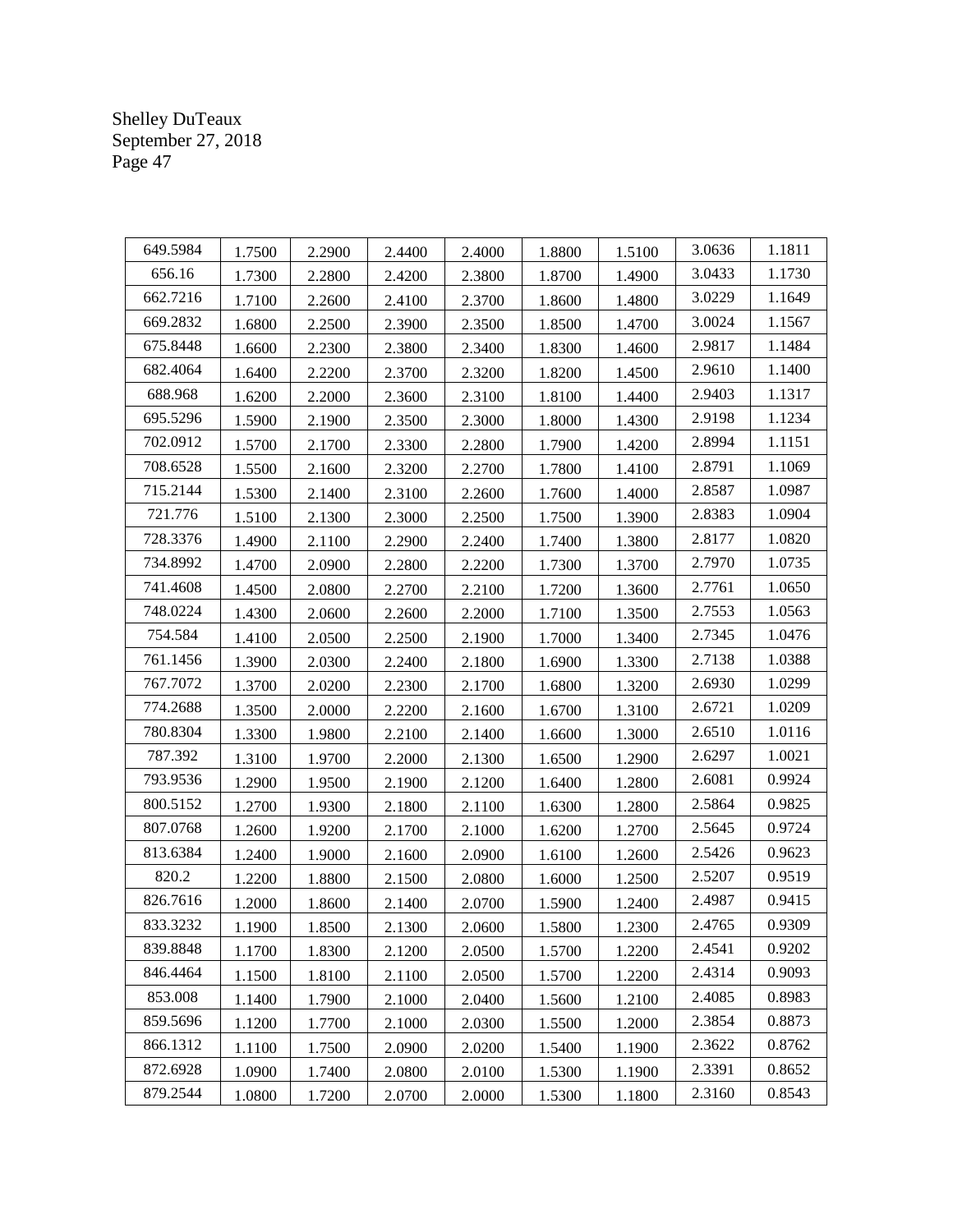| 885.816  | 1.0700 | 1.7000 | 2.0600 | 2.0000 | 1.5200 | 1.1700 | 2.2930 | 0.8434 |
|----------|--------|--------|--------|--------|--------|--------|--------|--------|
| 892.3776 | 1.0500 | 1.6800 | 2.0500 | 1.9900 | 1.5100 | 1.1700 | 2.2701 | 0.8327 |
| 898.9392 | 1.0400 | 1.6600 | 2.0400 | 1.9800 | 1.5000 | 1.1600 | 2.2472 | 0.8220 |
| 905.5008 | 1.0200 | 1.6400 | 2.0300 | 1.9700 | 1.5000 | 1.1500 | 2.2243 | 0.8114 |
| 912.0624 | 1.0100 | 1.6200 | 2.0200 | 1.9600 | 1.4900 | 1.1400 | 2.2014 | 0.8009 |
| 918.624  | 1.0000 | 1.6000 | 2.0200 | 1.9600 | 1.4800 | 1.1400 | 2.1786 | 0.7904 |
| 925.1856 | 0.9874 | 1.5800 | 2.0100 | 1.9500 | 1.4800 | 1.1300 | 2.1557 | 0.7801 |
| 931.7472 | 0.9756 | 1.5700 | 2.0000 | 1.9400 | 1.4700 | 1.1200 | 2.1329 | 0.7698 |
| 938.3088 | 0.9642 | 1.5500 | 1.9900 | 1.9400 | 1.4600 | 1.1100 | 2.1101 | 0.7597 |
| 944.8704 | 0.9531 | 1.5300 | 1.9800 | 1.9300 | 1.4600 | 1.1100 | 2.0875 | 0.7496 |
| 951.432  | 0.9424 | 1.5100 | 1.9700 | 1.9300 | 1.4500 | 1.1000 | 2.0649 | 0.7397 |
| 957.9936 | 0.9320 | 1.4900 | 1.9600 | 1.9200 | 1.4500 | 1.0900 | 2.0423 | 0.7298 |
| 964.5552 | 0.9218 | 1.4700 | 1.9600 | 1.9100 | 1.4400 | 1.0900 | 2.0198 | 0.7200 |
| 971.1168 | 0.9118 | 1.4600 | 1.9500 | 1.9100 | 1.4400 | 1.0800 | 1.9972 | 0.7103 |
| 977.6784 | 0.9020 | 1.4400 | 1.9400 | 1.9000 | 1.4300 | 1.0800 | 1.9747 | 0.7005 |
| 984.24   | 0.8924 | 1.4200 | 1.9300 | 1.9000 | 1.4300 | 1.0700 | 1.9524 | 0.6909 |
| 990.8016 | 0.8830 | 1.4000 | 1.9200 | 1.8900 | 1.4200 | 1.0600 | 1.9301 | 0.6814 |
| 997.3632 | 0.8737 | 1.3900 | 1.9100 | 1.8900 | 1.4200 | 1.0600 | 1.9081 | 0.6720 |
| 1003.925 | 0.8646 | 1.3700 | 1.9100 | 1.8800 | 1.4100 | 1.0500 | 1.8862 | 0.6627 |
| 1010.486 | 0.8556 | 1.3500 | 1.9000 | 1.8800 | 1.4100 | 1.0500 | 1.8647 | 0.6535 |
| 1017.048 | 0.8467 | 1.3300 | 1.8900 | 1.8700 | 1.4000 | 1.0400 | 1.8434 | 0.6445 |
| 1023.61  | 0.8379 | 1.3200 | 1.8800 | 1.8700 | 1.4000 | 1.0400 | 1.8224 | 0.6357 |
| 1030.171 | 0.8291 | 1.3000 | 1.8700 | 1.8600 | 1.3900 | 1.0300 | 1.8016 | 0.6271 |
| 1036.733 | 0.8204 | 1.2900 | 1.8600 | 1.8600 | 1.3900 | 1.0300 | 1.7811 | 0.6187 |
| 1043.294 | 0.8117 | 1.2700 | 1.8500 | 1.8500 | 1.3900 | 1.0200 | 1.7610 | 0.6105 |
| 1049.856 | 0.8030 | 1.2600 | 1.8400 | 1.8500 | 1.3800 | 1.0200 | 1.7413 | 0.6025 |
| 1056.418 | 0.7944 | 1.2400 | 1.8300 | 1.8500 | 1.3800 | 1.0100 | 1.7220 | 0.5948 |
| 1062.979 | 0.7858 | 1.2300 | 1.8200 | 1.8400 | 1.3700 | 1.0100 | 1.7031 | 0.5873 |
| 1069.541 | 0.7772 | 1.2100 | 1.8100 | 1.8400 | 1.3700 | 1.0000 | 1.6847 | 0.5800 |
| 1076.102 | 0.7686 | 1.2000 | 1.8000 | 1.8300 | 1.3700 | 1.0000 | 1.6667 | 0.5729 |
| 1082.664 | 0.7599 | 1.1900 | 1.7900 | 1.8300 | 1.3600 | 0.9935 | 1.6492 | 0.5661 |
| 1089.226 | 0.7513 | 1.1700 | 1.7700 | 1.8300 | 1.3600 | 0.9886 | 1.6321 | 0.5594 |
| 1095.787 | 0.7426 | 1.1600 | 1.7600 | 1.8200 | 1.3500 | 0.9838 | 1.6154 | 0.5528 |
| 1102.349 | 0.7339 | 1.1500 | 1.7500 | 1.8200 | 1.3500 | 0.9791 | 1.5991 | 0.5465 |
| 1108.91  | 0.7252 | 1.1400 | 1.7400 | 1.8200 | 1.3500 | 0.9744 | 1.5831 | 0.5403 |
| 1115.472 | 0.7165 | 1.1300 | 1.7300 | 1.8100 | 1.3400 | 0.9696 | 1.5676 | 0.5343 |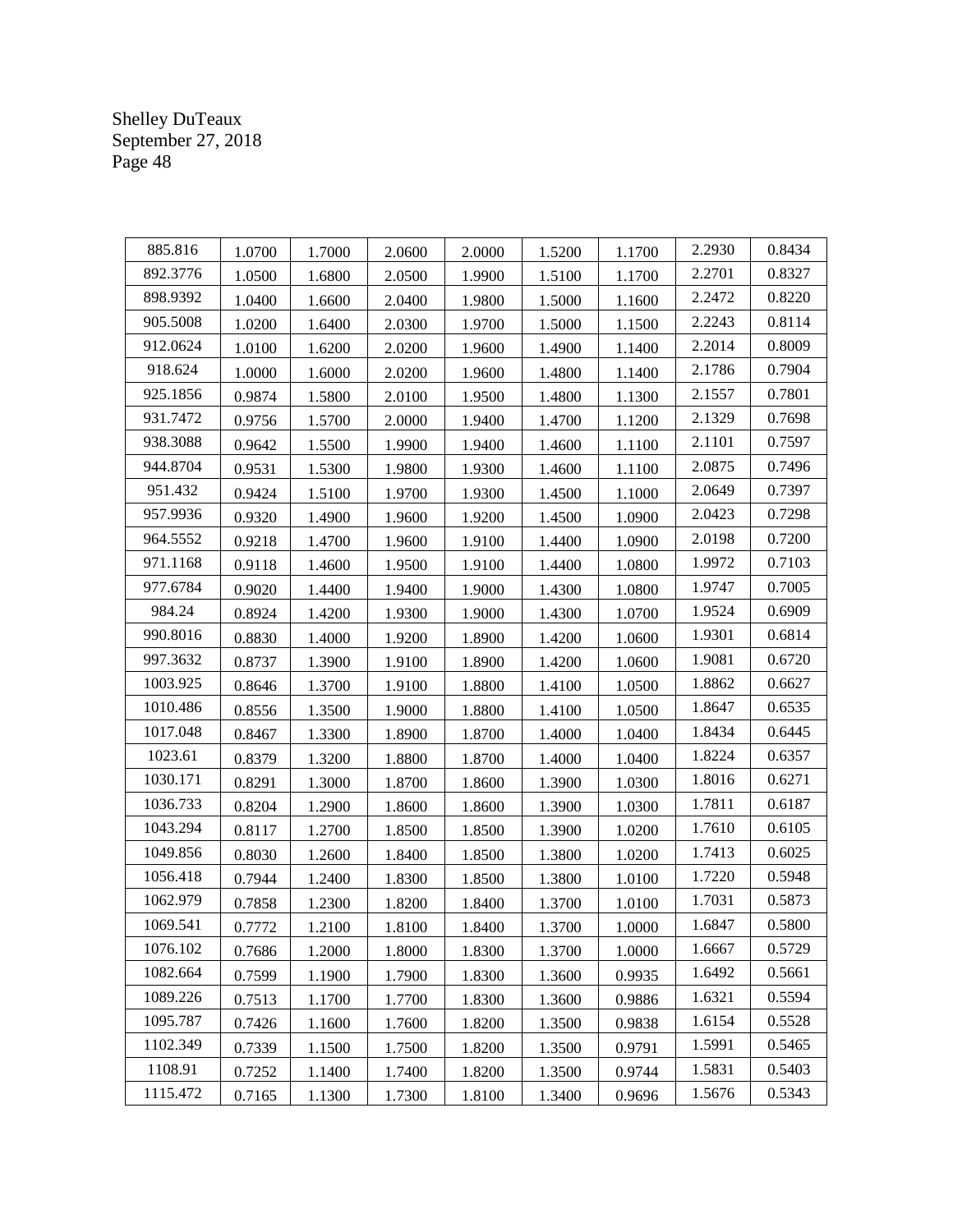| 1122.034 | 0.7077 | 1.1200 | 1.7200 | 1.8100 | 1.3400 | 0.9650 | 1.5525 | 0.5284 |
|----------|--------|--------|--------|--------|--------|--------|--------|--------|
| 1128.595 | 0.6989 | 1.1100 | 1.7000 | 1.8100 | 1.3400 | 0.9604 | 1.5377 | 0.5226 |
| 1135.157 | 0.6901 | 1.1000 | 1.6900 | 1.8000 | 1.3300 | 0.9559 | 1.5233 | 0.5170 |
| 1141.718 | 0.6813 | 1.0800 | 1.6800 | 1.8000 | 1.3300 | 0.9515 | 1.5092 | 0.5115 |
| 1148.28  | 0.6724 | 1.0700 | 1.6600 | 1.8000 | 1.3300 | 0.9472 | 1.4954 | 0.5061 |
| 1154.842 | 0.6635 | 1.0600 | 1.6500 | 1.7900 | 1.3200 | 0.9430 | 1.4819 | 0.5008 |
| 1161.403 | 0.6547 | 1.0600 | 1.6400 | 1.7900 | 1.3200 | 0.9387 | 1.4688 | 0.4957 |
| 1167.965 | 0.6458 | 1.0500 | 1.6200 | 1.7900 | 1.3200 | 0.9345 | 1.4559 | 0.4906 |
| 1174.526 | 0.6370 | 1.0400 | 1.6100 | 1.7800 | 1.3100 | 0.9301 | 1.4433 | 0.4857 |
| 1181.088 | 0.6283 | 1.0300 | 1.6000 | 1.7800 | 1.3100 | 0.9257 | 1.4310 | 0.4810 |
| 1187.65  | 0.6196 | 1.0200 | 1.5800 | 1.7800 | 1.3100 | 0.9212 | 1.4190 | 0.4764 |
| 1194.211 | 0.6110 | 1.0100 | 1.5700 | 1.7700 | 1.3000 | 0.9167 | 1.4072 | 0.4720 |
| 1200.773 | 0.6025 | 1.0000 | 1.5600 | 1.7700 | 1.3000 | 0.9123 | 1.3957 | 0.4678 |
| 1207.334 | 0.5940 | 0.9928 | 1.5400 | 1.7700 | 1.3000 | 0.9078 | 1.3844 | 0.4637 |
| 1213.896 | 0.5858 | 0.9844 | 1.5300 | 1.7600 | 1.2900 | 0.9034 | 1.3733 | 0.4597 |
| 1220.458 | 0.5776 | 0.9762 | 1.5200 | 1.7600 | 1.2900 | 0.8990 | 1.3623 | 0.4559 |
| 1227.019 | 0.5696 | 0.9681 | 1.5000 | 1.7600 | 1.2900 | 0.8946 | 1.3515 | 0.4522 |
| 1233.581 | 0.5617 | 0.9601 | 1.4900 | 1.7500 | 1.2800 | 0.8902 | 1.3408 | 0.4486 |
| 1240.142 | 0.5540 | 0.9521 | 1.4800 | 1.7500 | 1.2800 | 0.8858 | 1.3303 | 0.4452 |
| 1246.704 | 0.5464 | 0.9442 | 1.4600 | 1.7500 | 1.2700 | 0.8815 | 1.3198 | 0.4418 |
| 1253.266 | 0.5391 | 0.9363 | 1.4500 | 1.7400 | 1.2700 | 0.8772 | 1.3094 | 0.4385 |
| 1259.827 | 0.5318 | 0.9285 | 1.4400 | 1.7400 | 1.2700 | 0.8730 | 1.2990 | 0.4352 |
| 1266.389 | 0.5248 | 0.9206 | 1.4300 | 1.7400 | 1.2600 | 0.8688 | 1.2886 | 0.4320 |
| 1272.95  | 0.5179 | 0.9127 | 1.4100 | 1.7300 | 1.2600 | 0.8647 | 1.2782 | 0.4288 |
| 1279.512 | 0.5111 | 0.9049 | 1.4000 | 1.7300 | 1.2600 | 0.8606 | 1.2677 | 0.4256 |
| 1286.074 | 0.5046 | 0.8970 | 1.3900 | 1.7300 | 1.2500 | 0.8565 | 1.2572 | 0.4225 |
| 1292.635 | 0.4981 | 0.8891 | 1.3800 | 1.7200 | 1.2500 | 0.8523 | 1.2466 | 0.4193 |
| 1299.197 | 0.4919 | 0.8811 | 1.3700 | 1.7200 | 1.2500 | 0.8482 | 1.2360 | 0.4162 |
| 1305.758 | 0.4858 | 0.8732 | 1.3600 | 1.7200 | 1.2400 | 0.8441 | 1.2253 | 0.4131 |
| 1312.32  | 0.4799 | 0.8652 | 1.3400 | 1.7100 | 1.2400 | 0.8399 | 1.2146 | 0.4100 |
| 1318.882 | 0.4741 | 0.8572 | 1.3300 | 1.7100 | 1.2400 | 0.8358 | 1.2037 | 0.4069 |
| 1325.443 | 0.4685 | 0.8492 | 1.3200 | 1.7100 | 1.2300 | 0.8317 | 1.1929 | 0.4038 |
| 1332.005 | 0.4630 | 0.8412 | 1.3100 | 1.7000 | 1.2300 | 0.8276 | 1.1819 | 0.4007 |
| 1338.566 | 0.4578 | 0.8333 | 1.3000 | 1.7000 | 1.2300 | 0.8236 | 1.1710 | 0.3976 |
| 1345.128 | 0.4526 | 0.8253 | 1.2900 | 1.7000 | 1.2200 | 0.8195 | 1.1600 | 0.3945 |
| 1351.69  | 0.4476 | 0.8174 | 1.2800 | 1.6900 | 1.2200 | 0.8154 | 1.1490 | 0.3914 |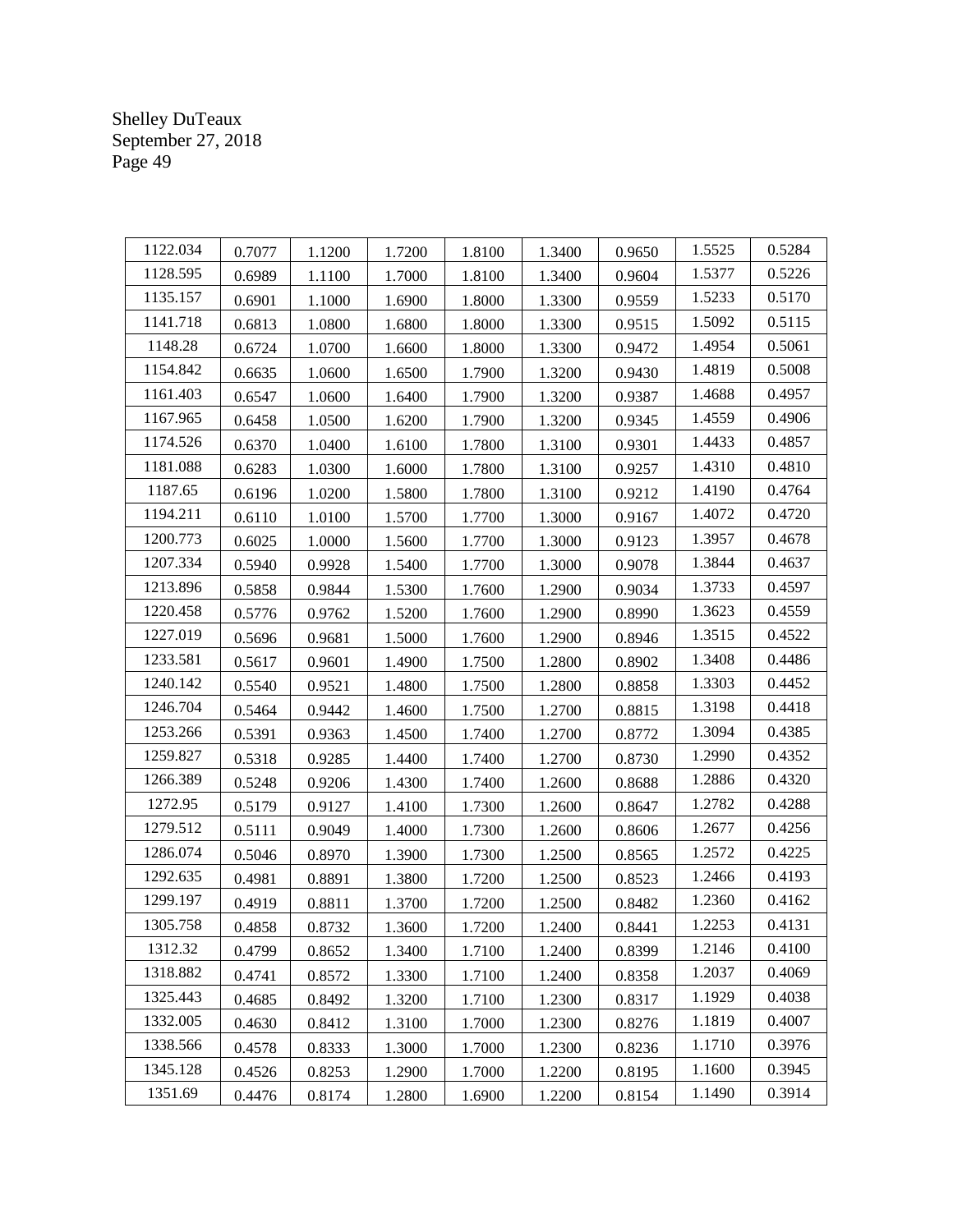| 1358.251 | 0.4428 | 0.8094 | 1.2700 | 1.6900 | 1.2200 | 0.8114 | 1.1380 | 0.3883 |
|----------|--------|--------|--------|--------|--------|--------|--------|--------|
| 1364.813 | 0.4381 | 0.8016 | 1.2600 | 1.6900 | 1.2200 | 0.8074 | 1.1270 | 0.3853 |
| 1371.374 | 0.4336 | 0.7937 | 1.2600 | 1.6800 | 1.2100 | 0.8034 | 1.1159 | 0.3822 |
| 1377.936 | 0.4292 | 0.7859 | 1.2500 | 1.6800 | 1.2100 | 0.7994 | 1.1049 | 0.3791 |
| 1384.498 | 0.4250 | 0.7782 | 1.2400 | 1.6800 | 1.2100 | 0.7955 | 1.0938 | 0.3760 |
| 1391.059 | 0.4208 | 0.7705 | 1.2300 | 1.6700 | 1.2100 | 0.7916 | 1.0828 | 0.3729 |
| 1397.621 | 0.4168 | 0.7628 | 1.2200 | 1.6700 | 1.2000 | 0.7878 | 1.0717 | 0.3698 |
| 1404.182 | 0.4129 | 0.7551 | 1.2100 | 1.6700 | 1.2000 | 0.7841 | 1.0606 | 0.3666 |
| 1410.744 | 0.4091 | 0.7476 | 1.2000 | 1.6600 | 1.2000 | 0.7803 | 1.0496 | 0.3635 |
| 1417.306 | 0.4054 | 0.7400 | 1.1900 | 1.6600 | 1.2000 | 0.7765 | 1.0386 | 0.3603 |
| 1423.867 | 0.4018 | 0.7325 | 1.1900 | 1.6600 | 1.1900 | 0.7728 | 1.0277 | 0.3571 |
| 1430.429 | 0.3983 | 0.7252 | 1.1800 | 1.6500 | 1.1900 | 0.7691 | 1.0169 | 0.3539 |
| 1436.99  | 0.3948 | 0.7178 | 1.1700 | 1.6500 | 1.1900 | 0.7654 | 1.0062 | 0.3507 |
| 1443.552 | 0.3914 | 0.7106 | 1.1600 | 1.6500 | 1.1900 | 0.7617 | 0.9956 | 0.3475 |
| 1450.114 | 0.3880 | 0.7035 | 1.1600 | 1.6400 | 1.1900 | 0.7581 | 0.9851 | 0.3443 |
| 1456.675 | 0.3847 | 0.6965 | 1.1500 | 1.6400 | 1.1800 | 0.7545 | 0.9748 | 0.3411 |
| 1463.237 | 0.3814 | 0.6896 | 1.1400 | 1.6300 | 1.1800 | 0.7509 | 0.9646 | 0.3380 |
| 1469.798 | 0.3782 | 0.6828 | 1.1300 | 1.6300 | 1.1800 | 0.7472 | 0.9547 | 0.3349 |
| 1476.36  | 0.3750 | 0.6761 | 1.1300 | 1.6300 | 1.1800 | 0.7435 | 0.9449 | 0.3318 |
| 1482.922 | 0.3719 | 0.6696 | 1.1200 | 1.6200 | 1.1800 | 0.7399 | 0.9353 | 0.3288 |
| 1489.483 | 0.3688 | 0.6632 | 1.1100 | 1.6200 | 1.1800 | 0.7362 | 0.9259 | 0.3258 |
| 1496.045 | 0.3658 | 0.6569 | 1.1000 | 1.6200 | 1.1700 | 0.7324 | 0.9168 | 0.3228 |
| 1502.606 | 0.3628 | 0.6507 | 1.1000 | 1.6100 | 1.1700 | 0.7288 | 0.9079 | 0.3199 |
| 1509.168 | 0.3598 | 0.6447 | 1.0900 | 1.6100 | 1.1700 | 0.7251 | 0.8991 | 0.3171 |
| 1515.73  | 0.3570 | 0.6388 | 1.0800 | 1.6100 | 1.1700 | 0.7215 | 0.8907 | 0.3143 |
| 1522.291 | 0.3541 | 0.6330 | 1.0800 | 1.6000 | 1.1700 | 0.7179 | 0.8824 | 0.3115 |
| 1528.853 | 0.3514 | 0.6274 | 1.0700 | 1.6000 | 1.1700 | 0.7144 | 0.8744 | 0.3088 |
| 1535.414 | 0.3486 | 0.6219 | 1.0600 | 1.5900 | 1.1700 | 0.7109 | 0.8666 | 0.3062 |
| 1541.976 | 0.3459 | 0.6165 | 1.0600 | 1.5900 | 1.1600 | 0.7074 | 0.8590 | 0.3036 |
| 1548.538 | 0.3433 | 0.6112 | 1.0500 | 1.5900 | 1.1600 | 0.7041 | 0.8516 | 0.3011 |
| 1555.099 | 0.3406 | 0.6060 | 1.0400 | 1.5800 | 1.1600 | 0.7008 | 0.8444 | 0.2986 |
| 1561.661 | 0.3380 | 0.6010 | 1.0400 | 1.5800 | 1.1600 | 0.6976 | 0.8374 | 0.2962 |
| 1568.222 | 0.3354 | 0.5961 | 1.0300 | 1.5800 | 1.1600 | 0.6945 | 0.8306 | 0.2938 |
| 1574.784 | 0.3328 | 0.5912 | 1.0200 | 1.5700 | 1.1600 | 0.6915 | 0.8240 | 0.2915 |
| 1581.346 | 0.3302 | 0.5865 | 1.0100 | 1.5700 | 1.1600 | 0.6886 | 0.8175 | 0.2893 |
| 1587.907 | 0.3276 | 0.5818 | 1.0100 | 1.5700 | 1.1500 | 0.6858 | 0.8112 | 0.2871 |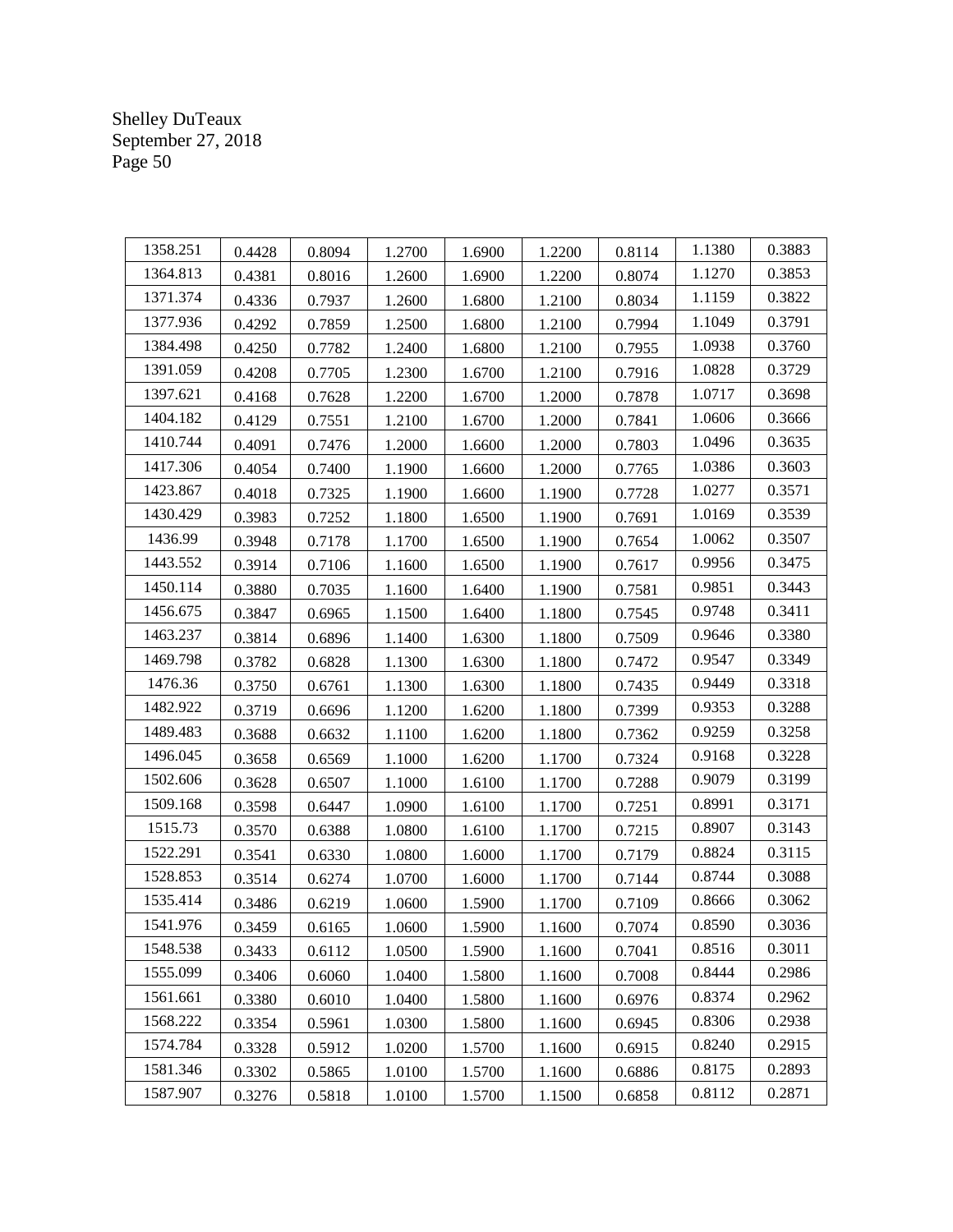| 1594.469 | 0.3250 | 0.5773 | 1.0000 | 1.5600 | 1.1500 | 0.6830 | 0.8050 | 0.2849 |
|----------|--------|--------|--------|--------|--------|--------|--------|--------|
| 1601.03  | 0.3224 | 0.5728 | 0.9943 | 1.5600 | 1.1500 | 0.6803 | 0.7990 | 0.2829 |
| 1607.592 | 0.3198 | 0.5684 | 0.9874 | 1.5500 | 1.1500 | 0.6777 | 0.7931 | 0.2809 |
| 1614.154 | 0.3172 | 0.5641 | 0.9805 | 1.5500 | 1.1500 | 0.6751 | 0.7873 | 0.2789 |
| 1620.715 | 0.3146 | 0.5598 | 0.9736 | 1.5400 | 1.1500 | 0.6726 | 0.7816 | 0.2770 |
| 1627.277 | 0.3121 | 0.5556 | 0.9667 | 1.5400 | 1.1500 | 0.6701 | 0.7759 | 0.2752 |
| 1633.838 | 0.3095 | 0.5515 | 0.9598 | 1.5400 | 1.1400 | 0.6676 | 0.7703 | 0.2734 |
| 1640.4   | 0.3069 | 0.5473 | 0.9529 | 1.5300 | 1.1400 | 0.6652 | 0.7648 | 0.2716 |
| 1646.962 | 0.3044 | 0.5432 | 0.9459 | 1.5300 | 1.1400 | 0.6629 | 0.7593 | 0.2699 |
| 1653.523 | 0.3019 | 0.5391 | 0.9390 | 1.5200 | 1.1400 | 0.6606 | 0.7538 | 0.2682 |
| 1660.085 | 0.2994 | 0.5351 | 0.9321 | 1.5200 | 1.1400 | 0.6583 | 0.7483 | 0.2665 |
| 1666.646 | 0.2970 | 0.5310 | 0.9251 | 1.5100 | 1.1400 | 0.6561 | 0.7428 | 0.2649 |
| 1673.208 | 0.2945 | 0.5270 | 0.9182 | 1.5100 | 1.1300 | 0.6539 | 0.7373 | 0.2633 |
| 1679.77  | 0.2922 | 0.5229 | 0.9112 | 1.5000 | 1.1300 | 0.6517 | 0.7318 | 0.2617 |
| 1686.331 | 0.2898 | 0.5189 | 0.9042 | 1.5000 | 1.1300 | 0.6496 | 0.7263 | 0.2601 |
| 1692.893 | 0.2875 | 0.5149 | 0.8973 | 1.4900 | 1.1300 | 0.6476 | 0.7209 | 0.2585 |
| 1699.454 | 0.2853 | 0.5110 | 0.8903 | 1.4800 | 1.1300 | 0.6456 | 0.7154 | 0.2570 |
| 1706.016 | 0.2831 | 0.5070 | 0.8833 | 1.4800 | 1.1300 | 0.6438 | 0.7099 | 0.2555 |
| 1712.578 | 0.2809 | 0.5031 | 0.8764 | 1.4700 | 1.1200 | 0.6419 | 0.7044 | 0.2539 |
| 1719.139 | 0.2787 | 0.4992 | 0.8694 | 1.4700 | 1.1200 | 0.6402 | 0.6989 | 0.2524 |
| 1725.701 | 0.2766 | 0.4953 | 0.8625 | 1.4600 | 1.1200 | 0.6385 | 0.6934 | 0.2509 |
| 1732.262 | 0.2745 | 0.4914 | 0.8556 | 1.4500 | 1.1200 | 0.6368 | 0.6879 | 0.2495 |
| 1738.824 | 0.2725 | 0.4876 | 0.8488 | 1.4500 | 1.1200 | 0.6352 | 0.6824 | 0.2480 |
| 1745.386 | 0.2704 | 0.4838 | 0.8420 | 1.4400 | 1.1200 | 0.6337 | 0.6769 | 0.2465 |
| 1751.947 | 0.2684 | 0.4801 | 0.8353 | 1.4300 | 1.1100 | 0.6321 | 0.6715 | 0.2451 |
| 1758.509 | 0.2664 | 0.4764 | 0.8286 | 1.4300 | 1.1100 | 0.6306 | 0.6660 | 0.2436 |
| 1765.07  | 0.2644 | 0.4727 | 0.8220 | 1.4200 | 1.1100 | 0.6292 | 0.6607 | 0.2422 |
| 1771.632 | 0.2624 | 0.4691 | 0.8155 | 1.4100 | 1.1100 | 0.6277 | 0.6553 | 0.2408 |
| 1778.194 | 0.2605 | 0.4655 | 0.8090 | 1.4000 | 1.1100 | 0.6262 | 0.6500 | 0.2394 |
| 1784.755 | 0.2586 | 0.4620 | 0.8026 | 1.4000 | 1.1100 | 0.6247 | 0.6448 | 0.2380 |
| 1791.317 | 0.2567 | 0.4586 | 0.7963 | 1.3900 | 1.1100 | 0.6232 | 0.6397 | 0.2366 |
| 1797.878 | 0.2548 | 0.4552 | 0.7900 | 1.3800 | 1.1000 | 0.6217 | 0.6346 | 0.2352 |
| 1804.44  | 0.2529 | 0.4519 | 0.7837 | 1.3700 | 1.1000 | 0.6201 | 0.6296 | 0.2339 |
| 1811.002 | 0.2511 | 0.4486 | 0.7776 | 1.3600 | 1.1000 | 0.6185 | 0.6247 | 0.2326 |
| 1817.563 | 0.2493 | 0.4455 | 0.7714 | 1.3600 | 1.1000 | 0.6169 | 0.6199 | 0.2313 |
| 1824.125 | 0.2475 | 0.4424 | 0.7654 | 1.3500 | 1.1000 | 0.6152 | 0.6152 | 0.2300 |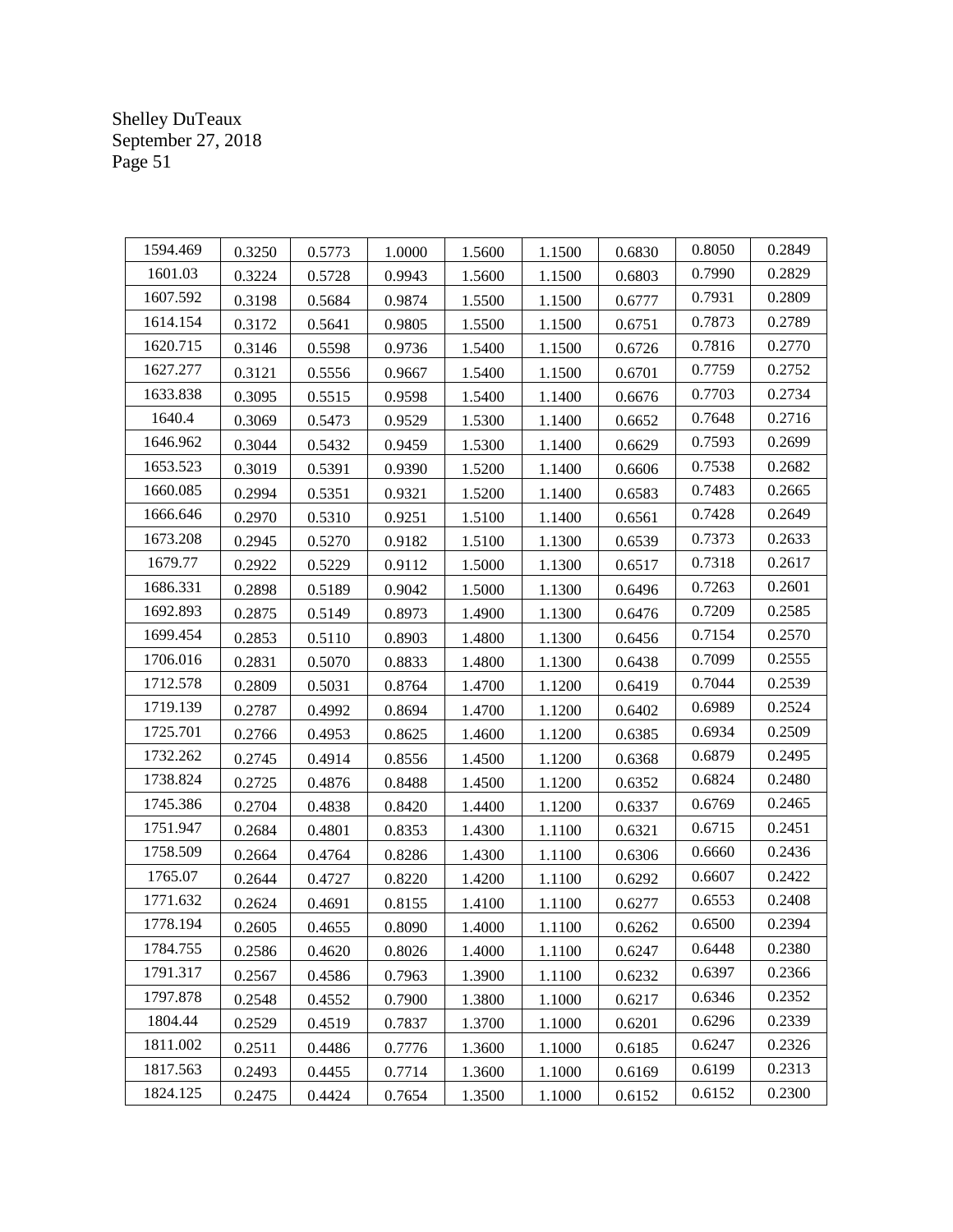| 1830.686 | 0.2458 | 0.4394 | 0.7594 | 1.3400 | 1.1000 | 0.6136 | 0.6106 | 0.2288 |
|----------|--------|--------|--------|--------|--------|--------|--------|--------|
| 1837.248 | 0.2440 | 0.4365 | 0.7534 | 1.3300 | 1.1000 | 0.6119 | 0.6061 | 0.2276 |
| 1843.81  | 0.2423 | 0.4336 | 0.7475 | 1.3200 | 1.1000 | 0.6102 | 0.6018 | 0.2264 |
| 1850.371 | 0.2406 | 0.4309 | 0.7417 | 1.3200 | 1.1000 | 0.6086 | 0.5976 | 0.2253 |
| 1856.933 | 0.2390 | 0.4283 | 0.7360 | 1.3100 | 1.0900 | 0.6069 | 0.5935 | 0.2242 |
| 1863.494 | 0.2373 | 0.4257 | 0.7303 | 1.3000 | 1.0900 | 0.6052 | 0.5895 | 0.2231 |
| 1870.056 | 0.2357 | 0.4232 | 0.7247 | 1.2900 | 1.0900 | 0.6035 | 0.5856 | 0.2221 |
| 1876.618 | 0.2341 | 0.4208 | 0.7192 | 1.2900 | 1.0900 | 0.6018 | 0.5819 | 0.2211 |
| 1883.179 | 0.2325 | 0.4184 | 0.7138 | 1.2800 | 1.0900 | 0.6001 | 0.5782 | 0.2201 |
| 1889.741 | 0.2310 | 0.4161 | 0.7084 | 1.2700 | 1.0900 | 0.5985 | 0.5747 | 0.2191 |
| 1896.302 | 0.2294 | 0.4139 | 0.7032 | 1.2700 | 1.0900 | 0.5968 | 0.5712 | 0.2181 |
| 1902.864 | 0.2278 | 0.4117 | 0.6980 | 1.2600 | 1.0900 | 0.5951 | 0.5679 | 0.2172 |
| 1909.426 | 0.2263 | 0.4095 | 0.6929 | 1.2500 | 1.0900 | 0.5935 | 0.5646 | 0.2163 |
| 1915.987 | 0.2248 | 0.4074 | 0.6879 | 1.2400 | 1.0900 | 0.5918 | 0.5613 | 0.2153 |
| 1922.549 | 0.2232 | 0.4053 | 0.6830 | 1.2400 | 1.0900 | 0.5901 | 0.5582 | 0.2144 |
| 1929.11  | 0.2217 | 0.4033 | 0.6782 | 1.2300 | 1.0900 | 0.5884 | 0.5550 | 0.2135 |
| 1935.672 | 0.2202 | 0.4012 | 0.6734 | 1.2200 | 1.0900 | 0.5868 | 0.5520 | 0.2126 |
| 1942.234 | 0.2187 | 0.3992 | 0.6687 | 1.2200 | 1.0900 | 0.5850 | 0.5490 | 0.2117 |
| 1948.795 | 0.2172 | 0.3972 | 0.6641 | 1.2100 | 1.0900 | 0.5833 | 0.5460 | 0.2108 |
| 1955.357 | 0.2157 | 0.3952 | 0.6596 | 1.2000 | 1.0900 | 0.5816 | 0.5431 | 0.2100 |
| 1961.918 | 0.2143 | 0.3932 | 0.6551 | 1.2000 | 1.0900 | 0.5798 | 0.5402 | 0.2091 |
| 1968.48  | 0.2128 | 0.3912 | 0.6507 | 1.1900 | 1.0900 | 0.5780 | 0.5373 | 0.2082 |
| 1975.042 | 0.2114 | 0.3891 | 0.6464 | 1.1800 | 1.0900 | 0.5762 | 0.5344 | 0.2073 |
| 1981.603 | 0.2100 | 0.3871 | 0.6421 | 1.1800 | 1.0900 | 0.5744 | 0.5315 | 0.2064 |
| 1988.165 | 0.2086 | 0.3851 | 0.6379 | 1.1700 | 1.0800 | 0.5725 | 0.5287 | 0.2054 |
| 1994.726 | 0.2072 | 0.3830 | 0.6337 | 1.1700 | 1.0800 | 0.5707 | 0.5258 | 0.2045 |
| 2001.288 | 0.2058 | 0.3809 | 0.6296 | 1.1600 | 1.0800 | 0.5688 | 0.5229 | 0.2036 |
| 2007.85  | 0.2045 | 0.3788 | 0.6255 | 1.1500 | 1.0800 | 0.5670 | 0.5201 | 0.2026 |
| 2014.411 | 0.2032 | 0.3767 | 0.6214 | 1.1500 | 1.0800 | 0.5652 | 0.5172 | 0.2016 |
| 2020.973 | 0.2019 | 0.3745 | 0.6175 | 1.1400 | 1.0800 | 0.5634 | 0.5143 | 0.2006 |
| 2027.534 | 0.2006 | 0.3723 | 0.6135 | 1.1400 | 1.0800 | 0.5616 | 0.5113 | 0.1996 |
| 2034.096 | 0.1993 | 0.3701 | 0.6096 | 1.1300 | 1.0800 | 0.5599 | 0.5084 | 0.1986 |
| 2040.658 | 0.1980 | 0.3679 | 0.6058 | 1.1200 | 1.0800 | 0.5581 | 0.5054 | 0.1976 |
| 2047.219 | 0.1967 | 0.3656 | 0.6020 | 1.1200 | 1.0800 | 0.5565 | 0.5024 | 0.1965 |
| 2053.781 | 0.1955 | 0.3634 | 0.5982 | 1.1100 | 1.0800 | 0.5548 | 0.4994 | 0.1955 |
| 2060.342 | 0.1943 | 0.3611 | 0.5944 | 1.1100 | 1.0800 | 0.5531 | 0.4964 | 0.1944 |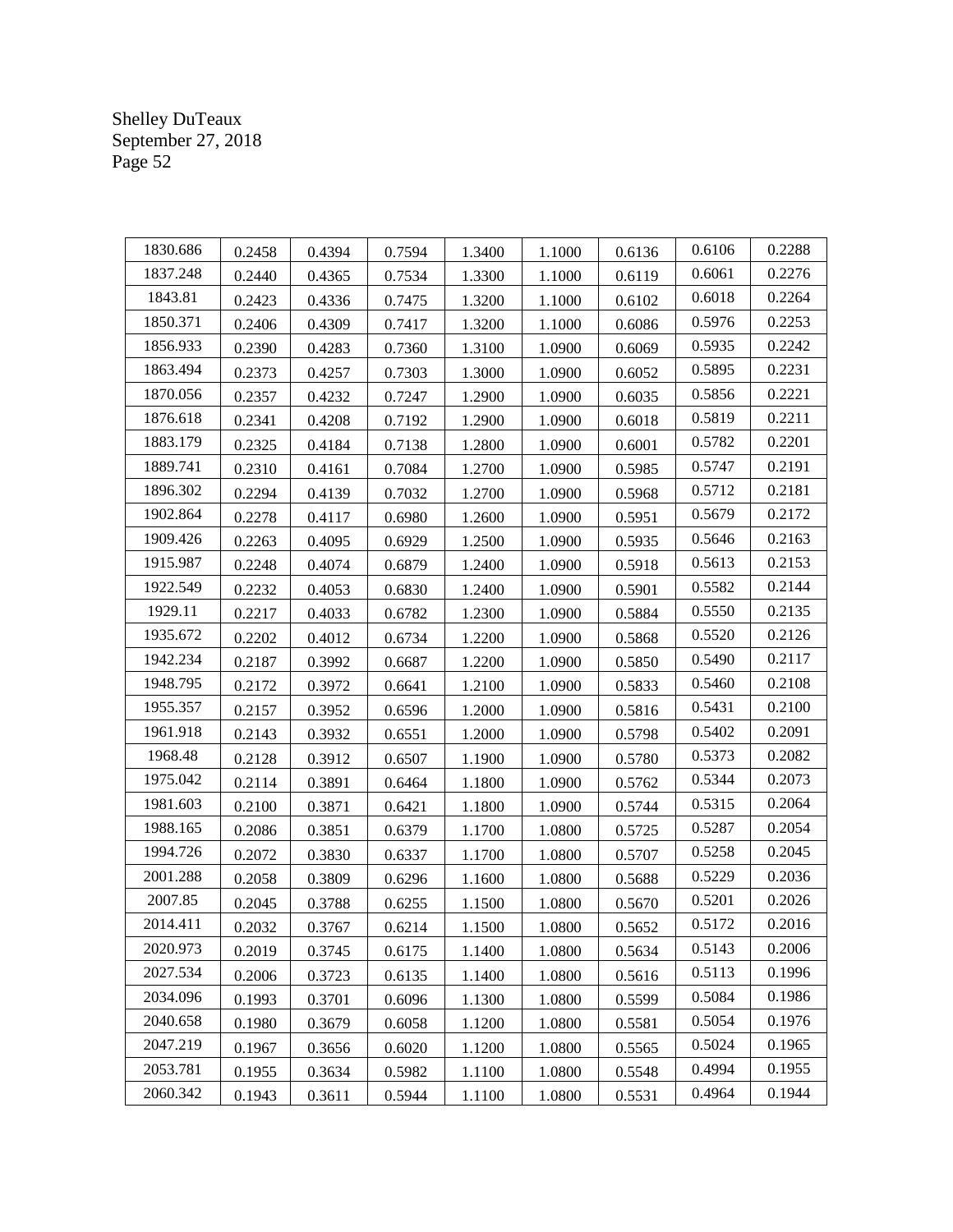| 2066.904 | 0.1930 | 0.3587 | 0.5907 | 1.1000 | 1.0800 | 0.5515 | 0.4933 | 0.1933 |
|----------|--------|--------|--------|--------|--------|--------|--------|--------|
| 2073.466 | 0.1918 | 0.3564 | 0.5870 | 1.1000 | 1.0700 | 0.5498 | 0.4903 | 0.1922 |
| 2080.027 | 0.1906 | 0.3541 | 0.5833 | 1.0900 | 1.0700 | 0.5482 | 0.4872 | 0.1911 |
| 2086.589 | 0.1894 | 0.3517 | 0.5796 | 1.0900 | 1.0700 | 0.5466 | 0.4841 | 0.1900 |
| 2093.15  | 0.1882 | 0.3494 | 0.5760 | 1.0800 | 1.0700 | 0.5450 | 0.4810 | 0.1889 |
| 2099.712 | 0.1870 | 0.3470 | 0.5723 | 1.0800 | 1.0700 | 0.5434 | 0.4779 | 0.1878 |
| 2106.274 | 0.1858 | 0.3447 | 0.5687 | 1.0700 | 1.0700 | 0.5418 | 0.4748 | 0.1866 |
| 2112.835 | 0.1846 | 0.3424 | 0.5651 | 1.0700 | 1.0700 | 0.5402 | 0.4717 | 0.1855 |
| 2119.397 | 0.1834 | 0.3400 | 0.5614 | 1.0600 | 1.0700 | 0.5386 | 0.4687 | 0.1844 |
| 2125.958 | 0.1822 | 0.3377 | 0.5578 | 1.0600 | 1.0700 | 0.5370 | 0.4656 | 0.1833 |
| 2132.52  | 0.1810 | 0.3354 | 0.5542 | 1.0500 | 1.0700 | 0.5355 | 0.4625 | 0.1821 |
| 2139.082 | 0.1797 | 0.3331 | 0.5505 | 1.0500 | 1.0600 | 0.5339 | 0.4594 | 0.1810 |
| 2145.643 | 0.1785 | 0.3308 | 0.5469 | 1.0400 | 1.0600 | 0.5323 | 0.4564 | 0.1799 |
| 2152.205 | 0.1773 | 0.3285 | 0.5432 | 1.0400 | 1.0600 | 0.5308 | 0.4533 | 0.1787 |
| 2158.766 | 0.1761 | 0.3262 | 0.5396 | 1.0300 | 1.0600 | 0.5293 | 0.4503 | 0.1776 |
| 2165.328 | 0.1748 | 0.3239 | 0.5359 | 1.0300 | 1.0600 | 0.5278 | 0.4472 | 0.1764 |
| 2171.89  | 0.1736 | 0.3217 | 0.5323 | 1.0200 | 1.0600 | 0.5263 | 0.4442 | 0.1753 |
| 2178.451 | 0.1723 | 0.3194 | 0.5287 | 1.0200 | 1.0600 | 0.5249 | 0.4411 | 0.1741 |
| 2185.013 | 0.1711 | 0.3171 | 0.5251 | 1.0200 | 1.0600 | 0.5235 | 0.4381 | 0.1729 |
| 2191.574 | 0.1698 | 0.3149 | 0.5215 | 1.0100 | 1.0600 | 0.5221 | 0.4350 | 0.1717 |
| 2198.136 | 0.1685 | 0.3126 | 0.5179 | 1.0100 | 1.0500 | 0.5207 | 0.4320 | 0.1705 |
| 2204.698 | 0.1673 | 0.3104 | 0.5143 | 1.0100 | 1.0500 | 0.5194 | 0.4289 | 0.1693 |
| 2211.259 | 0.1660 | 0.3081 | 0.5108 | 1.0000 | 1.0500 | 0.5182 | 0.4259 | 0.1681 |
| 2217.821 | 0.1647 | 0.3059 | 0.5073 | 1.0000 | 1.0500 | 0.5170 | 0.4229 | 0.1668 |
| 2224.382 | 0.1634 | 0.3036 | 0.5039 | 0.9945 | 1.0500 | 0.5158 | 0.4198 | 0.1656 |
| 2230.944 | 0.1621 | 0.3014 | 0.5005 | 0.9910 | 1.0500 | 0.5147 | 0.4168 | 0.1644 |
| 2237.506 | 0.1608 | 0.2992 | 0.4972 | 0.9875 | 1.0500 | 0.5135 | 0.4138 | 0.1631 |
| 2244.067 | 0.1595 | 0.2970 | 0.4939 | 0.9841 | 1.0500 | 0.5125 | 0.4108 | 0.1618 |
| 2250.629 | 0.1582 | 0.2948 | 0.4907 | 0.9808 | 1.0500 | 0.5115 | 0.4078 | 0.1606 |
| 2257.19  | 0.1568 | 0.2926 | 0.4875 | 0.9774 | 1.0500 | 0.5105 | 0.4048 | 0.1593 |
| 2263.752 | 0.1555 | 0.2904 | 0.4844 | 0.9740 | 1.0500 | 0.5096 | 0.4018 | 0.1581 |
| 2270.314 | 0.1541 | 0.2883 | 0.4814 | 0.9707 | 1.0500 | 0.5087 | 0.3989 | 0.1568 |
| 2276.875 | 0.1528 | 0.2862 | 0.4784 | 0.9674 | 1.0400 | 0.5078 | 0.3959 | 0.1555 |
| 2283.437 | 0.1514 | 0.2841 | 0.4755 | 0.9641 | 1.0400 | 0.5070 | 0.3930 | 0.1543 |
| 2289.998 | 0.1500 | 0.2819 | 0.4727 | 0.9608 | 1.0400 | 0.5063 | 0.3901 | 0.1530 |
| 2296.56  | 0.1486 | 0.2799 | 0.4699 | 0.9575 | 1.0400 | 0.5055 | 0.3873 | 0.1518 |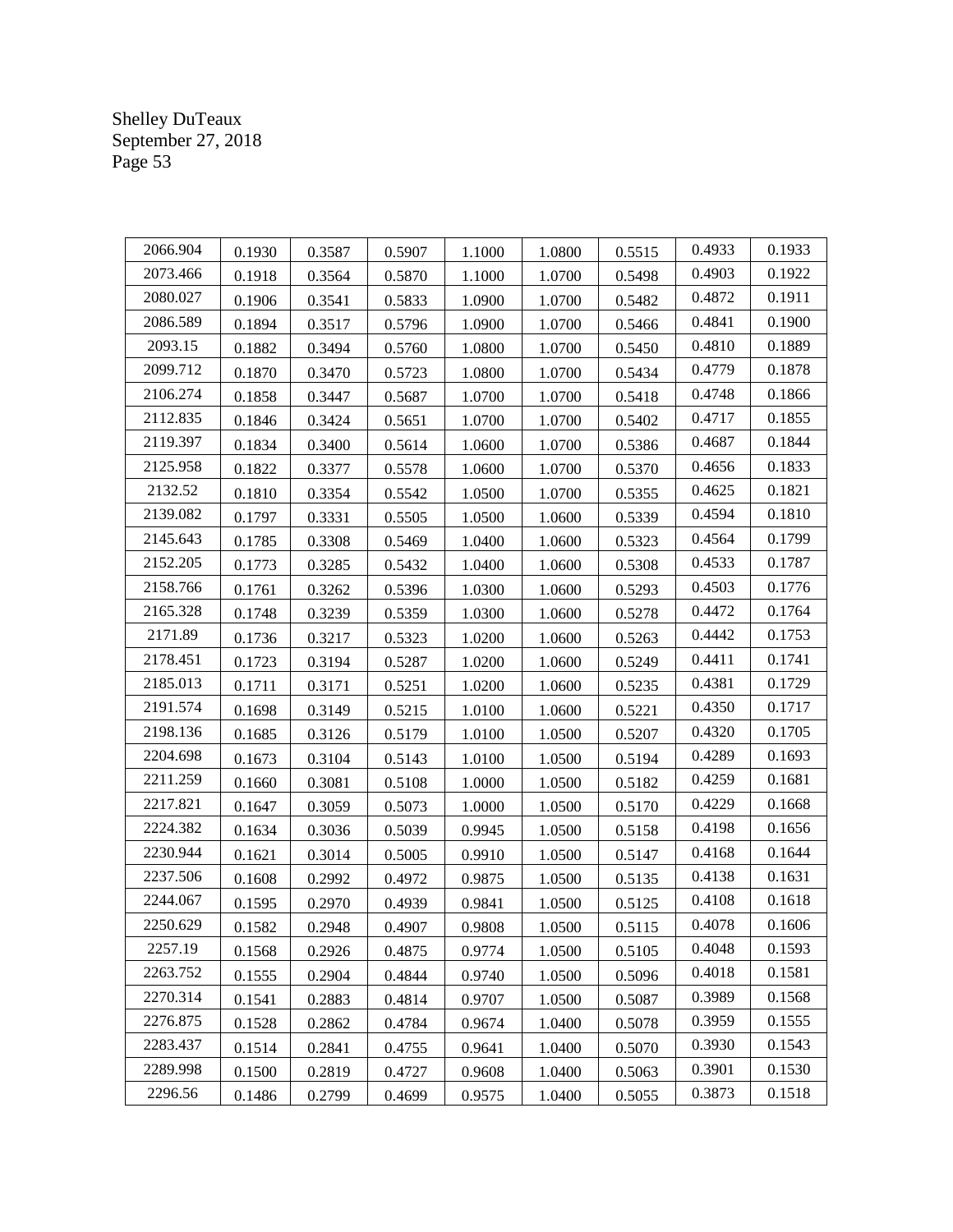| 2303.122 | 0.1472 | 0.2778 | 0.4672 | 0.9542 | 1.0400 | 0.5048 | 0.3845 | 0.1505 |
|----------|--------|--------|--------|--------|--------|--------|--------|--------|
| 2309.683 | 0.1458 | 0.2758 | 0.4645 | 0.9509 | 1.0400 | 0.5041 | 0.3817 | 0.1493 |
| 2316.245 | 0.1443 | 0.2738 | 0.4620 | 0.9476 | 1.0400 | 0.5034 | 0.3789 | 0.1480 |
| 2322.806 | 0.1429 | 0.2718 | 0.4594 | 0.9443 | 1.0400 | 0.5028 | 0.3761 | 0.1468 |
| 2329.368 | 0.1415 | 0.2698 | 0.4570 | 0.9409 | 1.0400 | 0.5022 | 0.3734 | 0.1456 |
| 2335.93  | 0.1400 | 0.2679 | 0.4546 | 0.9376 | 1.0400 | 0.5016 | 0.3707 | 0.1444 |
| 2342.491 | 0.1385 | 0.2660 | 0.4523 | 0.9343 | 1.0400 | 0.5010 | 0.3681 | 0.1432 |
| 2349.053 | 0.1371 | 0.2641 | 0.4500 | 0.9310 | 1.0400 | 0.5005 | 0.3654 | 0.1420 |
| 2355.615 | 0.1356 | 0.2622 | 0.4479 | 0.9278 | 1.0400 | 0.5000 | 0.3628 | 0.1408 |
| 2362.176 | 0.1341 | 0.2604 | 0.4457 | 0.9245 | 1.0400 | 0.4995 | 0.3602 | 0.1396 |
| 2368.738 | 0.1326 | 0.2586 | 0.4437 | 0.9212 | 1.0300 | 0.4991 | 0.3577 | 0.1385 |
| 2375.299 | 0.1311 | 0.2568 | 0.4416 | 0.9179 | 1.0300 | 0.4987 | 0.3552 | 0.1374 |
| 2381.861 | 0.1296 | 0.2550 | 0.4397 | 0.9146 | 1.0300 | 0.4983 | 0.3527 | 0.1362 |
| 2388.422 | 0.1281 | 0.2532 | 0.4378 | 0.9114 | 1.0300 | 0.4979 | 0.3502 | 0.1351 |
| 2394.984 | 0.1266 | 0.2515 | 0.4359 | 0.9081 | 1.0300 | 0.4976 | 0.3478 | 0.1341 |
| 2401.546 | 0.1251 | 0.2498 | 0.4341 | 0.9049 | 1.0300 | 0.4973 | 0.3454 | 0.1330 |
| 2408.107 | 0.1236 | 0.2481 | 0.4323 | 0.9017 | 1.0300 | 0.4970 | 0.3430 | 0.1319 |
| 2414.669 | 0.1221 | 0.2465 | 0.4305 | 0.8985 | 1.0300 | 0.4967 | 0.3407 | 0.1309 |
| 2421.23  | 0.1206 | 0.2448 | 0.4287 | 0.8953 | 1.0300 | 0.4964 | 0.3384 | 0.1299 |
| 2427.792 | 0.1191 | 0.2432 | 0.4270 | 0.8921 | 1.0300 | 0.4962 | 0.3361 | 0.1289 |
| 2434.354 | 0.1176 | 0.2416 | 0.4253 | 0.8889 | 1.0300 | 0.4960 | 0.3338 | 0.1279 |
| 2440.915 | 0.1162 | 0.2400 | 0.4235 | 0.8858 | 1.0300 | 0.4958 | 0.3316 | 0.1270 |
| 2447.477 | 0.1147 | 0.2385 | 0.4218 | 0.8827 | 1.0300 | 0.4956 | 0.3294 | 0.1260 |
| 2454.038 | 0.1133 | 0.2369 | 0.4201 | 0.8796 | 1.0300 | 0.4954 | 0.3272 | 0.1251 |
| 2460.6   | 0.1119 | 0.2354 | 0.4183 | 0.8766 | 1.0300 | 0.4952 | 0.3250 | 0.1242 |
| 2467.162 | 0.1105 | 0.2339 | 0.4166 | 0.8736 | 1.0300 | 0.4950 | 0.3229 | 0.1232 |
| 2473.723 | 0.1092 | 0.2324 | 0.4148 | 0.8706 | 1.0300 | 0.4948 | 0.3207 | 0.1224 |
| 2480.285 | 0.1079 | 0.2310 | 0.4130 | 0.8677 | 1.0200 | 0.4947 | 0.3186 | 0.1215 |
| 2486.846 | 0.1066 | 0.2295 | 0.4112 | 0.8648 | 1.0200 | 0.4945 | 0.3165 | 0.1206 |
| 2493.408 | 0.1054 | 0.2281 | 0.4093 | 0.8619 | 1.0200 | 0.4944 | 0.3145 | 0.1197 |
| 2499.969 | 0.1042 | 0.2267 | 0.4074 | 0.8591 | 1.0200 | 0.4943 | 0.3125 | 0.1189 |
| 2506.531 | 0.1030 | 0.2252 | 0.4055 | 0.8563 | 1.0200 | 0.4942 | 0.3104 | 0.1181 |
| 2513.093 | 0.1019 | 0.2239 | 0.4035 | 0.8536 | 1.0200 | 0.4941 | 0.3084 | 0.1172 |
| 2519.654 | 0.1008 | 0.2225 | 0.4015 | 0.8509 | 1.0200 | 0.4940 | 0.3065 | 0.1164 |
| 2526.216 | 0.0997 | 0.2211 | 0.3994 | 0.8482 | 1.0200 | 0.4940 | 0.3045 | 0.1156 |
| 2532.778 | 0.0987 | 0.2198 | 0.3973 | 0.8455 | 1.0200 | 0.4940 | 0.3026 | 0.1148 |